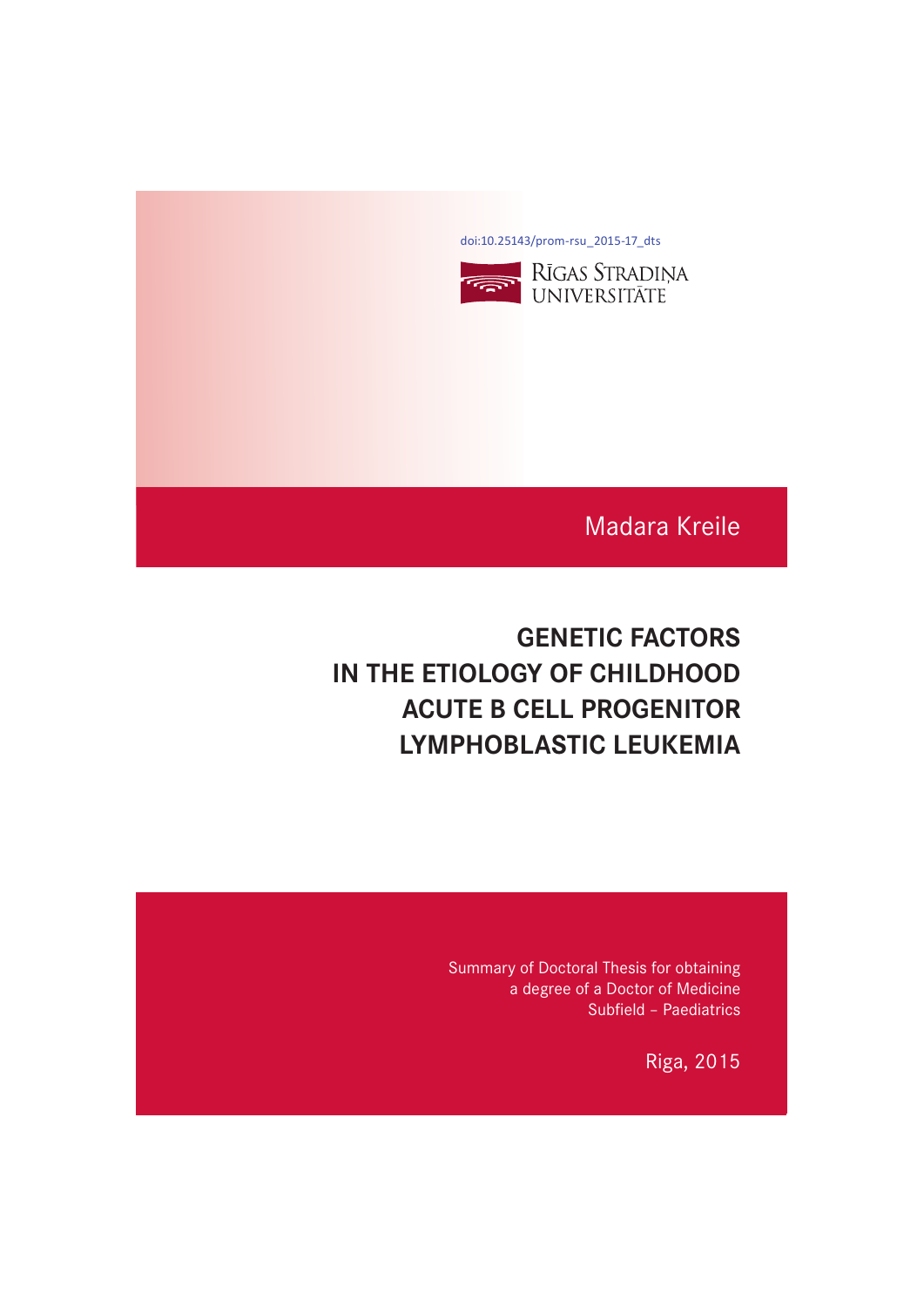

Madara Kreile

# GENETIC FACTORS IN THE ETIOLOGY OF CHILDHOOD ACUTE B CELL PROGENITOR LYMPHOBLASTIC LEUKEMIA

Summary of Doctoral Thesis for obtaining the degree of a Doctor of Medicine

Subfield − Paediatrics

Riga, 2015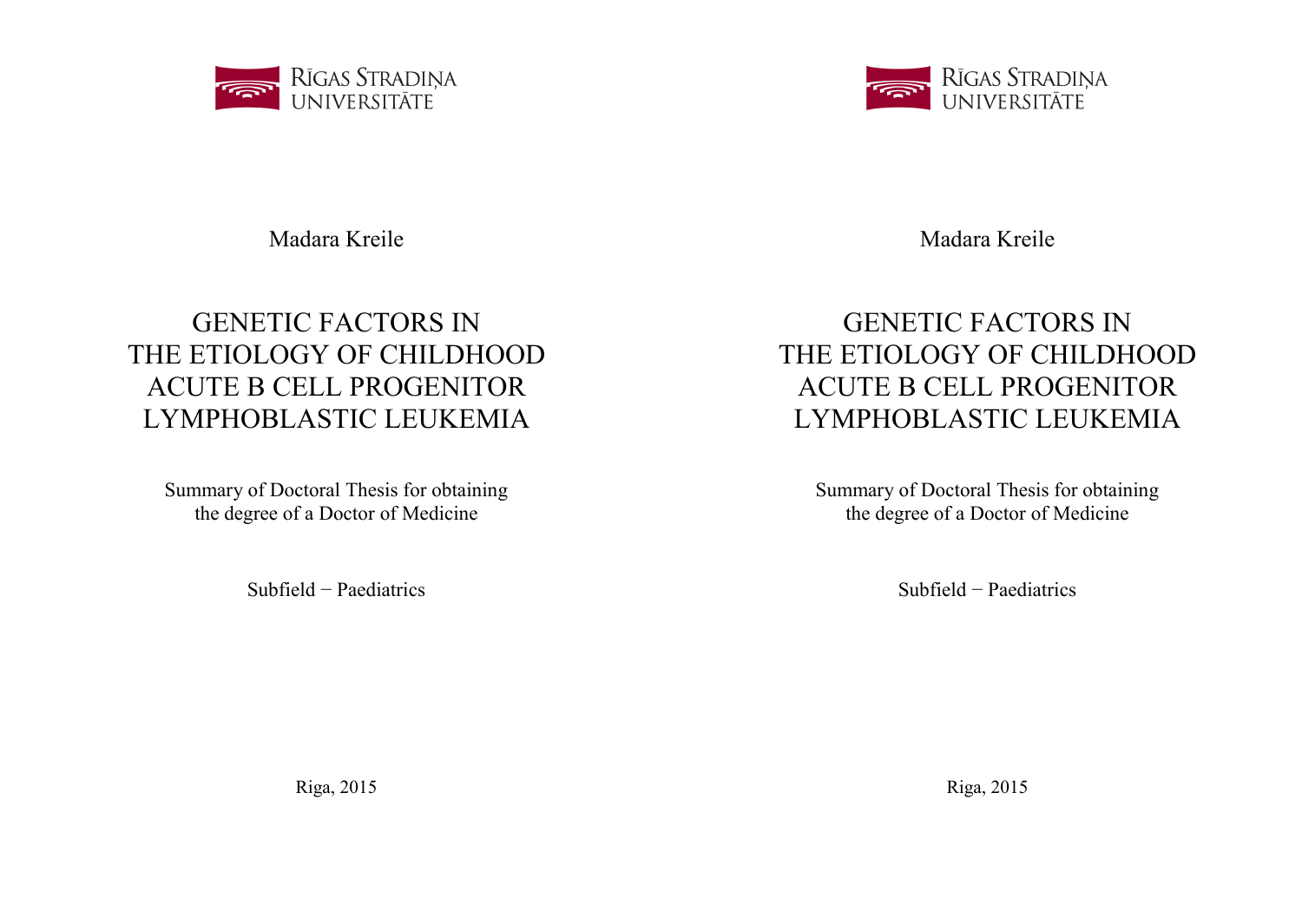Doctoral Thesis was carried out at the Rīga Stradiņš University, Children's Clinical University Hospital

Scientific supervisor:

*Dr. med.* **Baiba Lace**, Latvian Biomedical Research and Study centre

Reviewers:

*Dr. habil. med.*, Professor **Valda Staņēviča**, Rīga Stradiņš University, Latvia *Dr. biol.,* **Zane Kalniņa**, Latvian Biomedical Research and Study centre *Dr. med.,* **Andrejs Ivanovs**, University of Edinburgh, United Kingdom

Defence of the Doctoral Thesis will take place at the public session of the Doctoral Committee of Medicine on 15 October at 15.15 in Hippocrates Lecture Theatre, 16 Dzirciema Street, Rīga Stradiņš University.

The Doctoral Thesis is available at RSU Library and RSU homepage: www.rsu.lv

Secretary of the Doctoral Committee: *Dr. med.* **Jana Pavāre**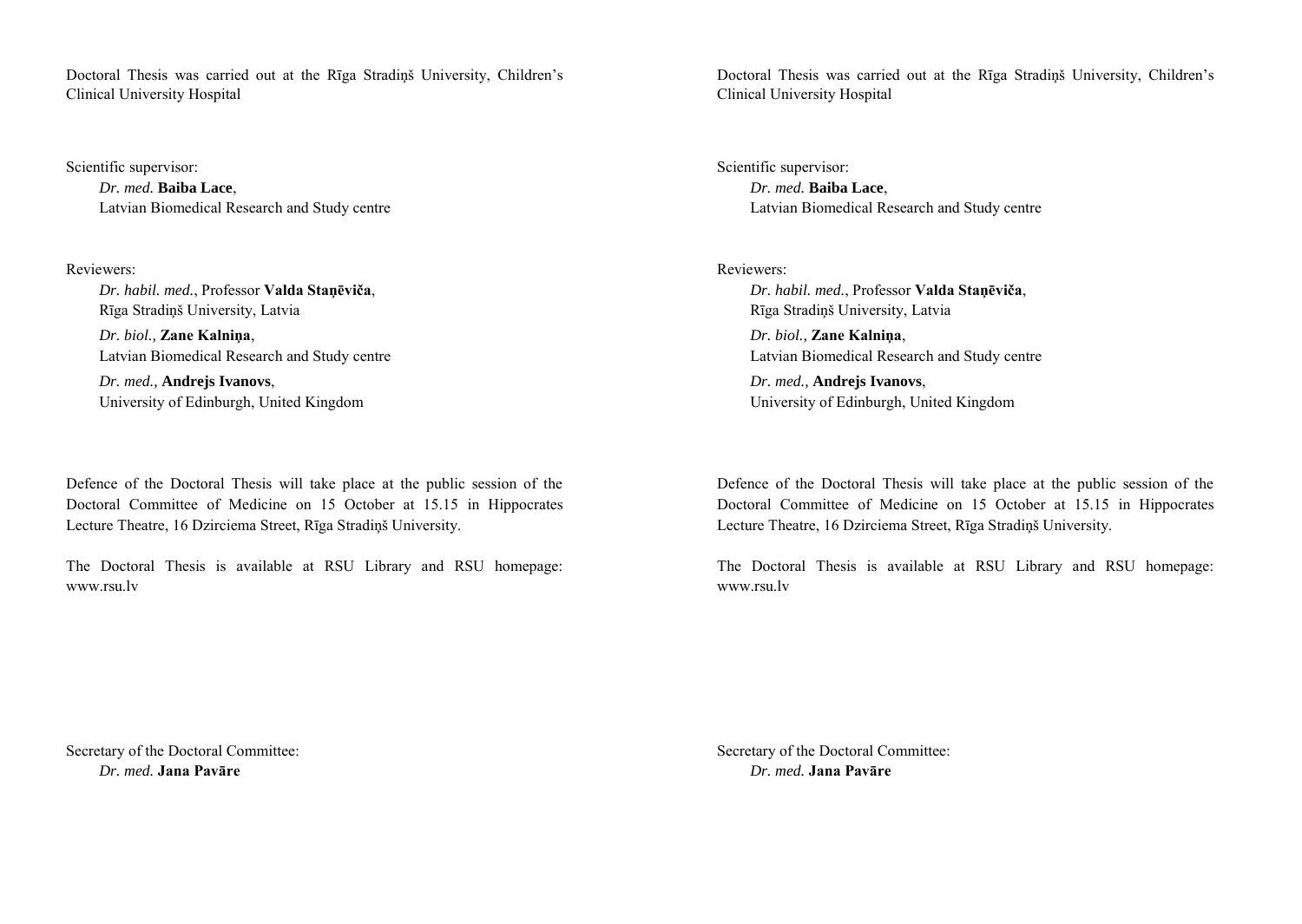# **TABLE OF CONTENTS**

|                |     |       |                                                               | 5   |
|----------------|-----|-------|---------------------------------------------------------------|-----|
|                |     |       |                                                               | 6   |
|                |     |       |                                                               | 9   |
|                |     |       |                                                               | 9   |
|                |     |       |                                                               | 9   |
|                |     |       |                                                               | 10  |
|                |     |       |                                                               | 10  |
| 2.             |     |       |                                                               | 12  |
|                |     |       |                                                               | 12  |
|                |     |       |                                                               | 13  |
|                |     |       |                                                               | 13  |
|                |     |       | 2.2.2. DNA extraction from venous blood sample                | 14  |
|                |     |       | 2.2.3. Polymerase chain reaction and restriction fragment     |     |
|                |     |       |                                                               | 14  |
|                |     |       |                                                               | 1.5 |
|                |     |       | 2.2.5. Immunochemical analysis of bone marrow and blood       |     |
|                |     |       |                                                               | 1.5 |
|                |     |       | 2.2.6. Analysis of the blood sample for possible deletions in |     |
|                |     |       |                                                               | 15  |
|                |     |       |                                                               |     |
| 3 <sub>1</sub> |     |       |                                                               |     |
|                | 3.1 |       |                                                               | 17  |
|                | 3.2 |       | ARID5B gene's 3rd introne allelic variations' analysis        | 18  |
|                | 3.3 |       | Analysis of genes' CEBPE, IKZF1 and CDKN2A allelic            |     |
|                |     |       |                                                               |     |
|                | 3.4 |       |                                                               |     |
|                | 3.5 |       | Genes' ILI5 allelic variations rsl0519612, rsl0519613 and     |     |
|                |     |       |                                                               |     |
|                | 3.6 |       | Results of gene allelic variations of genes involved in       |     |
|                |     |       |                                                               | 28  |
|                |     | 3.6.1 | Genes' MDRI allelic variations rs 1045642 and                 |     |
|                |     |       |                                                               |     |
|                |     | 3.6.2 | MTHFR gene allelic variation rsl801131 and                    |     |
|                |     |       |                                                               |     |
|                |     | 3.6.3 |                                                               |     |
|                |     | 3.6.4 |                                                               |     |
|                | 3.7 |       | IKZF1 Ikaros gene sequencing and protein expression           |     |
|                |     |       |                                                               | 30  |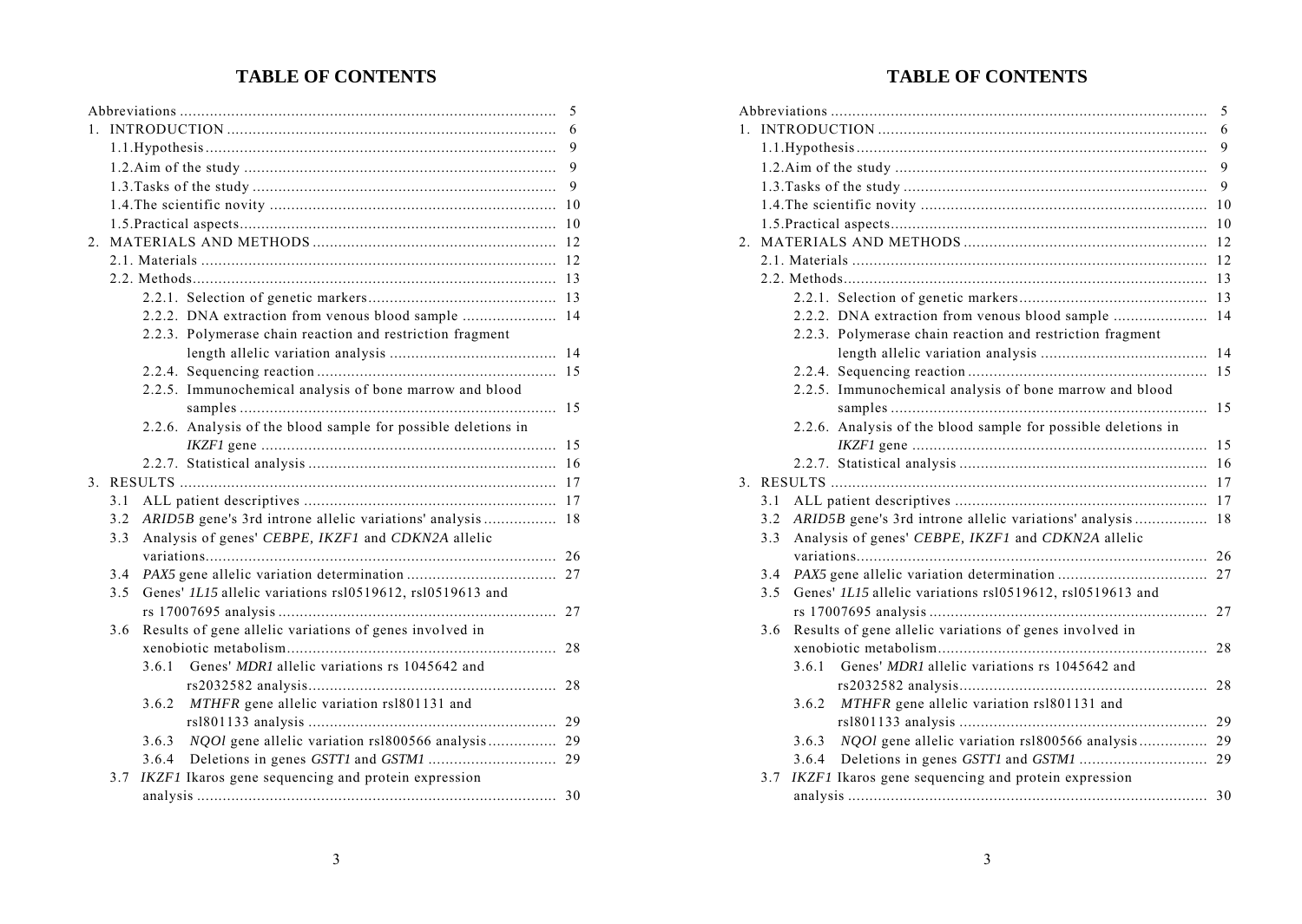|             |     |                                                              | 35 |
|-------------|-----|--------------------------------------------------------------|----|
|             | 4.1 |                                                              |    |
|             | 4.2 |                                                              |    |
|             | 4.3 |                                                              |    |
|             | 4.4 | ILI5 gene allelic variants rs10519612, rs10519613 and        |    |
|             |     | $rs17007695$ 42                                              |    |
|             | 4.5 | Allelic variations in genes, that are involved in the        |    |
|             |     |                                                              |    |
|             |     | 4.5.1 MDR1 gene allelic variants rs1045642 and rs2032582  43 |    |
|             |     | 4.5.2 MTHFR gene allelic variants rsl801131 and rsl801133 45 |    |
|             |     |                                                              |    |
|             |     |                                                              |    |
|             |     |                                                              |    |
| 5.          |     |                                                              |    |
| 6.          |     |                                                              |    |
| $7^{\circ}$ |     |                                                              |    |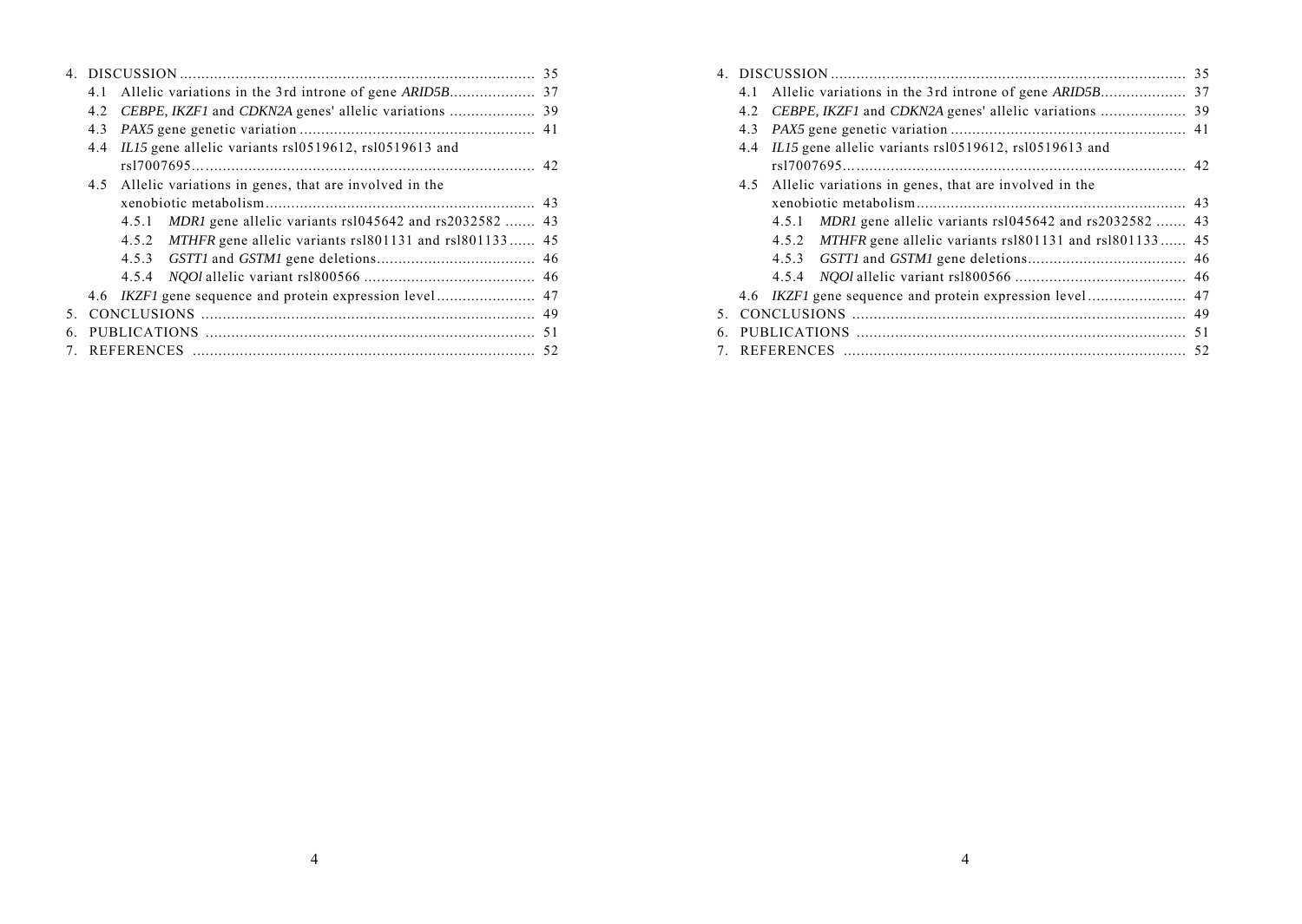# **ABBREVIATIONS**

| ALL         | - acute lymphoblastic leukaemia                       |
|-------------|-------------------------------------------------------|
|             | $ARID5B - AT$ -rich interactive domain 5B coding gene |
| bp          | - base pair                                           |
| CI.         | - confidence interval                                 |
| DN          | - dominant negative                                   |
| <b>DNS</b>  | - desoxyrhibandcleic acid                             |
| ESE         | - exon splicing enhancers                             |
| GWAS        | - genom wide association studies                      |
| IKZF1       | - Ikaros family zinc finger protein 1                 |
| $\Pi$ .     | - interleukin                                         |
| LD          | - linkage disequilibrium                              |
| <b>MAF</b>  | - minor allele frequency                              |
| Mb          | - megabase                                            |
| MDR1        | - P glucoprotein coding gene                          |
| MGZL        | - Scientific laboratory of medical genetic            |
| <b>MLPA</b> | - multiplex ligation-dependent probe amplification    |
| MRD         | - minimal residual disease                            |
| MTHFR       | - methylen tetrahydrofolate reductase                 |
| <b>OR</b>   | - odds ratio                                          |
| <b>PCR</b>  | - ollymerase chain reaction                           |
| $r^2$       | - correlation coefficient                             |
| <b>RR</b>   | - relative risk                                       |
| <b>SNP</b>  | - single-nucleotide alelic variation                  |
| $\chi^2$    | $-$ chi square                                        |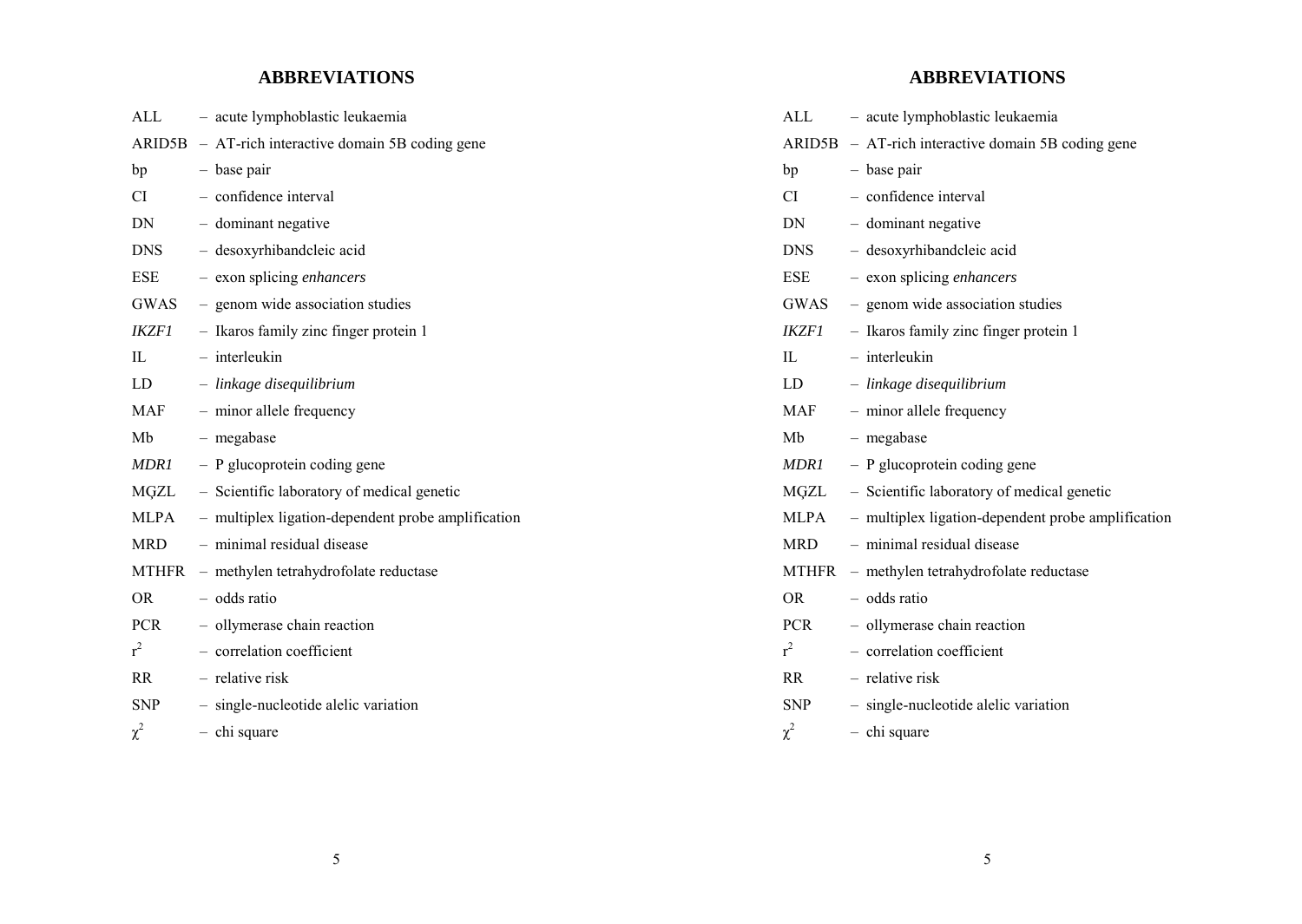# **1. INTRODUCTION**

Hematopoesis is a multi-stage process, which results in development of blood and immande system's cells. Ikaros, which is coded by *IKZF1* and Ikaros faimily zinc finger transcription factors have a cricitcal role in haematopoesis, mostly in securing the differentiation, homeostasis and fandction of lymphoid cells (*Payne et al.*, 2011). Mice with heterozygotic mutation in Ikaros protein coding gene at the age from three to six months, in a result of loss of heterozigoty developed leukaemia and lymphoma, which were not combatible with life (*Winandy et al.*, 1995).

Acute lymphoblastic leukaemia (ALL) is one of the most frequent malignities in childhood (*Handger et al.*, 2013). The most frequent ALL subtype is pre-B cell ALL, and it forms approximately 80% of all ALL cases (*Urayama et al.*, 2013). The peak of case usually is seen between two and five years of age (*Seghatoleslam et al.*, 2012). Annual ALL incidince is 1 – 4.75 cases per 100 000 up to 15 years of age (*Redaelli et al.*, 2005). ALL more frequently is seen in boys, the calculated frequency ratio between boys and girls in the USA is 1.35 : 1 (*Siegel et al.*, 2014).

Despite wide research, the etiology of ALL is still andclear (*Nousome et al.*, 2013). Less than 5% of ALL is connected to genetic syndromes (*Pui et al.*, 2008).

It is believed, that development of acute lymphoblastic leukaemia is connected with genetic damage in T or B lymphocyte precursor cells, which then leads to their andlimited self-dupliation and/or genetic changes, which then lead to stopping of differentiation (*Mullighan*, 2012).

Scientists have identified more that 50 regions, in which changes in numbers of DNA copies can occur. Approximately in 60% of pre-B cell ALL cases the changes are in genes *PAX5, IKZF1, EBF1* and *LEF1*, which are invlovled in normal development of B lymphocytes (*Mullighan et al.*, 2007). In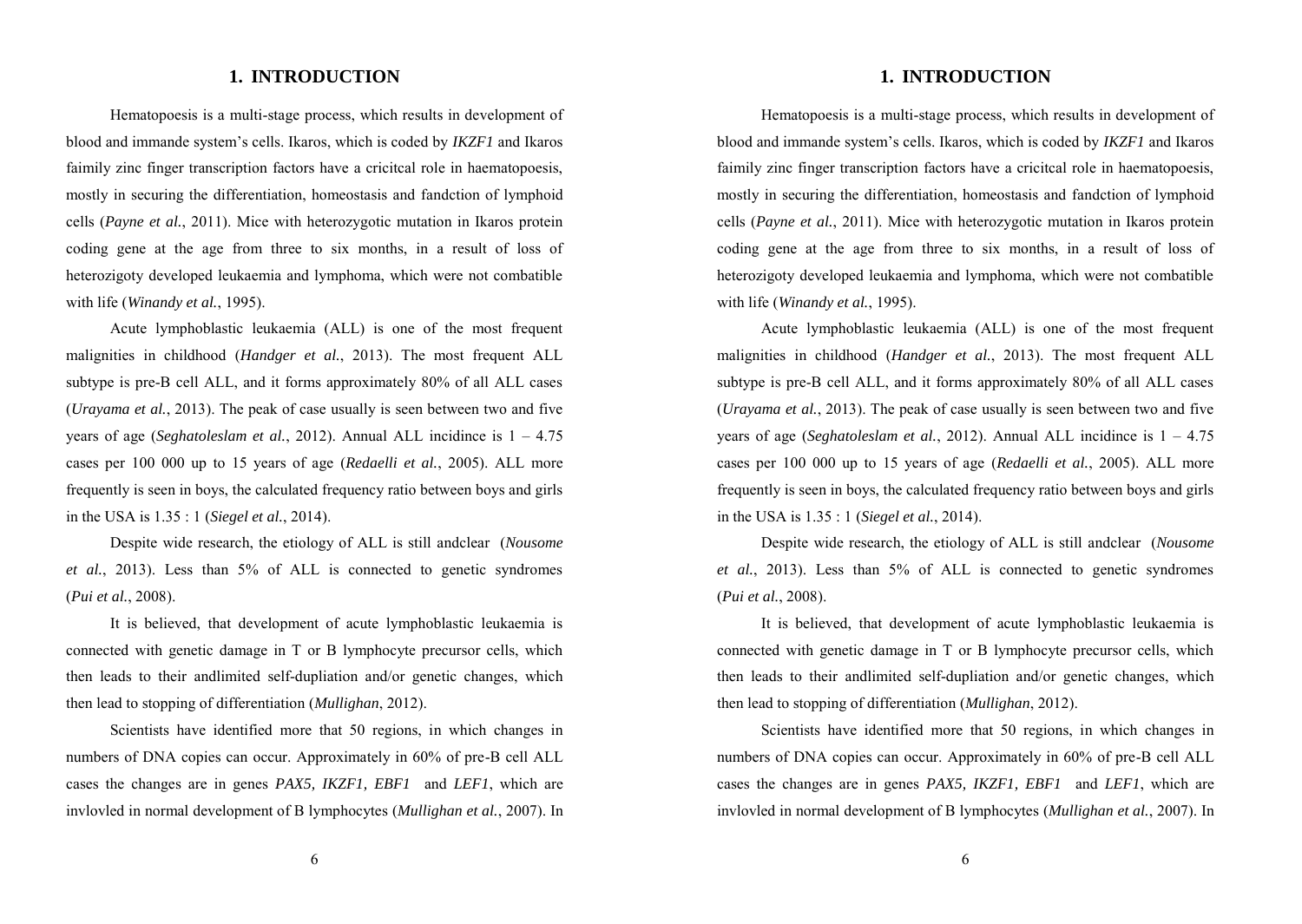*PAX5* gene mutations are foandd in 32% of ALL cases (*Woo et al.*, 2014). Mutation Gly183Ser in a heterozygotic state predisposes to development of leukaemia (*Shah et al.*, 2013).

There have been several genome wide association studies for identifying the possible genetic risk factors. In connection with higher ALL riski n wide association study two allelic variations were identified rs10821936 and rs10994982, which are localized in *ARID5B* gene*,* (*Trevino et al.*, 2009). Alelic variation rs4132601, which is localized in gene's *IKZF1* 3' non-translateable region and alelic variation rs2239633, which is localized in *CEBPE* has been shown to have close relationship to the risk of development of ALL (*Papaemmanuil et al.*, 2009).

Connecting the wide range studies of genome, one more alelic variation, which is connected with higher risk of ALL development was identified – rs3731217, which is localized in the gene's *CDKN2A* 1st introne (Sherborne et al., 2010).

There are still ongoing research about the possible ALL connection to xenobiothic metabolism. One of the metabolic pathways, which could play a role in the development of acute lymphoblastic leukaemia, is the matbolic pathway of folate, because it takes part in the synthesis, repairment and methylation of DNA (*Lupo et al.*, 2012). The protein, coded by *MTHFR* gene has a significant role in the folate metabolism, its allelic variations rs1801133 and rs1801131 decreases the activity of the enzyme (*Jain et al.*, 2012; *Yousefian et al.*, 2014), which can cause hypometilation of DNS, thus resulting in higher expression and activization in pro-oncogenes. (*J Yan et al.*, 2012).

Gene *MDR1* codes P glycoproteine, one of its fandctions is to protect the organism against xenobiotics, which might have a mutagenous activity (*Semsei et al.*, 2008). Allelic variations rs1045642 and rs2032582 in a homozigotic state decreases the activity of the enzyme (*Llaudo et al.*, 2013; *Sterjev et al.*, 2012) When the enzyme activity is dedreased, also the ability of glycoprotein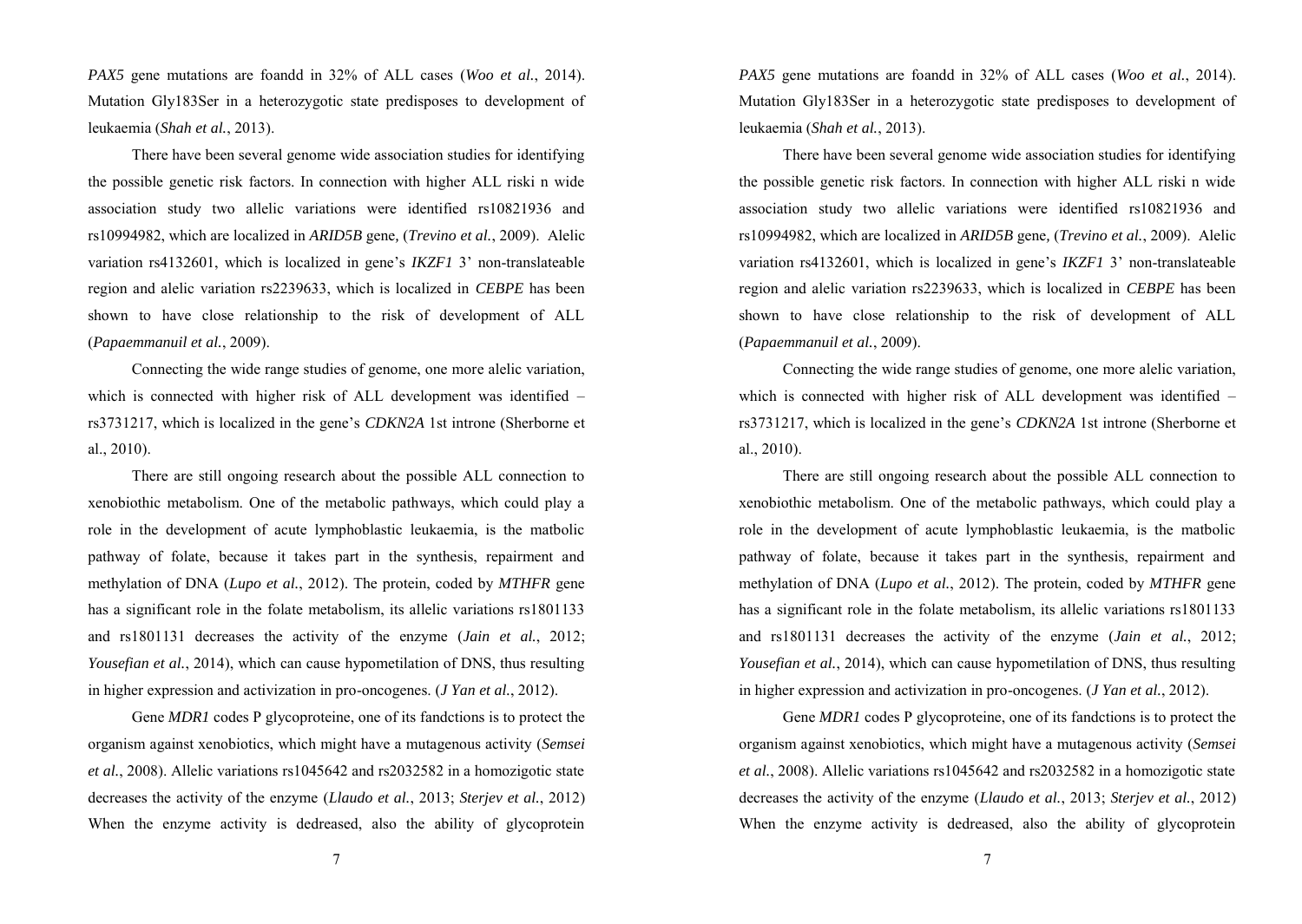P to excrete toxic xenobiotcis and environment cancerogenes from the cells is decreased (*Wang et al.*, 2012).

Individuals with deletion in the genes that code glutathion S transferase *GSTT1* and *GSTM1* does not have one or both enzyme activity (*Dandna et al.*, 2013), which determinēs, that they cannot effectively excrete carcinogenes (*LY Xu et al.*, 2014), more often they develop somatic mutations and DNA fragments, which have a covalent bind with chemical substances (*Q Tang et al.*, 2013).

Gene *NQO1* codes NAD(P)H dehydrogenase quinone 1, if singe nucleotide polymorphism (SNP) rs1800566 is in a homozygotic state, the enzyme is almost inactive (*Misra et al.*, 2000). NQO1 fandction is to reducē and detoxify quinones and their derivates to protect cells from oxydative stress and cancerogenesis. SNP, which have a direct impact to enzyme activity, can predispose to tumour development (*Yang et al.*, 2015).

The producē tof the *IL15* gene is interleukine 15 (IL15), which is a pleyothrope cytokine (*Williams et al.*, 2014), which ha san impact on normal T and B lymphocyte and neutrophil proliferation, growth and differentiation (*Agostini et al.*, 1997; *Fehniger et al.*, 2001). A study, in which five SNP, loalized in gene *IL15* revealded, that SNP rs10519612 and rs17007695 have a satistically significant connection to increased risk of development of leukaemia in adults (*D Lin et al.*, 2010).

More than 20 possible environmental risk factors have been described, which could have an impact to the risk of developing leukaemia, but only a few of these results have been replicated or have a biological significance. Epidemiologic studies have proven, that there is a correlation between infections and the risk of ALL development. (*Inaba et al.*, 2013), and also between jonizing radiation and the risk of ALL development (*Belson et al.*, 2007). Among the risk factors of acute lymphoblastic leukaemia are also high birth weight (*Milne et al.*, 2013). ALL risk has been associatiod with maternal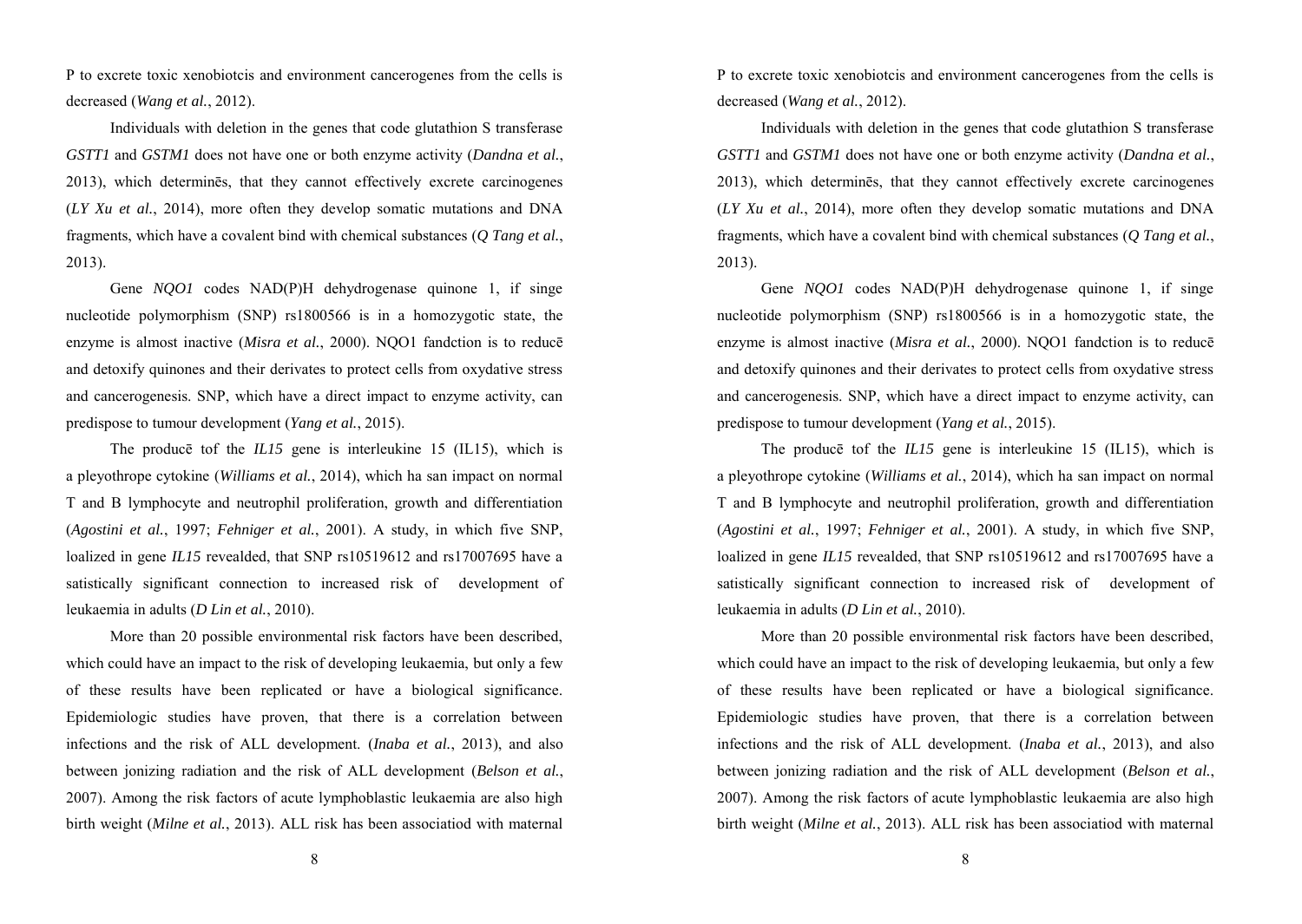facotrs, e.g., history oof stillbirth, which could be ralted to predispostion or environmental impact, also with increased materanl age, in this case the possible pathogenetic mechanism is the lack of chromosomal splitting in meiosis, also DNA damage caused by other facctors (*Mejia-Arangure et al.*, 2003).

#### **1.1. Hypothesis**

Genetic variations in genes, connected with differentiation of leukocytes, inluding the *IKZF1* genes, and in those, which are connected with metabolism of xenobiotics, have impact of development and course of acute lymphoblastic leukaemia in childhood.

## **1.2. Aim of the study**

To find out geneti markers and their significance in development and course of acute lymphoblasti leukaemia, by using analysis of molecular genetics data, immandohistochemical examination and analysis of patients' risk groups.

## **1.3. Tasks of the study**

1. Form a study group and collet a peripheral blood sample from individuals, which have been diagnosed with acute pre-B-cell leukaemia andder 18 years of age in from janury 2005 to july 2014, and also collect peripheral blood samples from their parents.

2. Perform an analysis of genetic risks on included individuals to evaluate the impact of allelic variations to the course of ALL.

3. Perform the replication of wide genome research data in Latvian population by analysing the abovementioned single nucleiotide allelic variation detection in genes *IKZF1, ARID5B,* CDKN2A and *CEBPE*, also detection of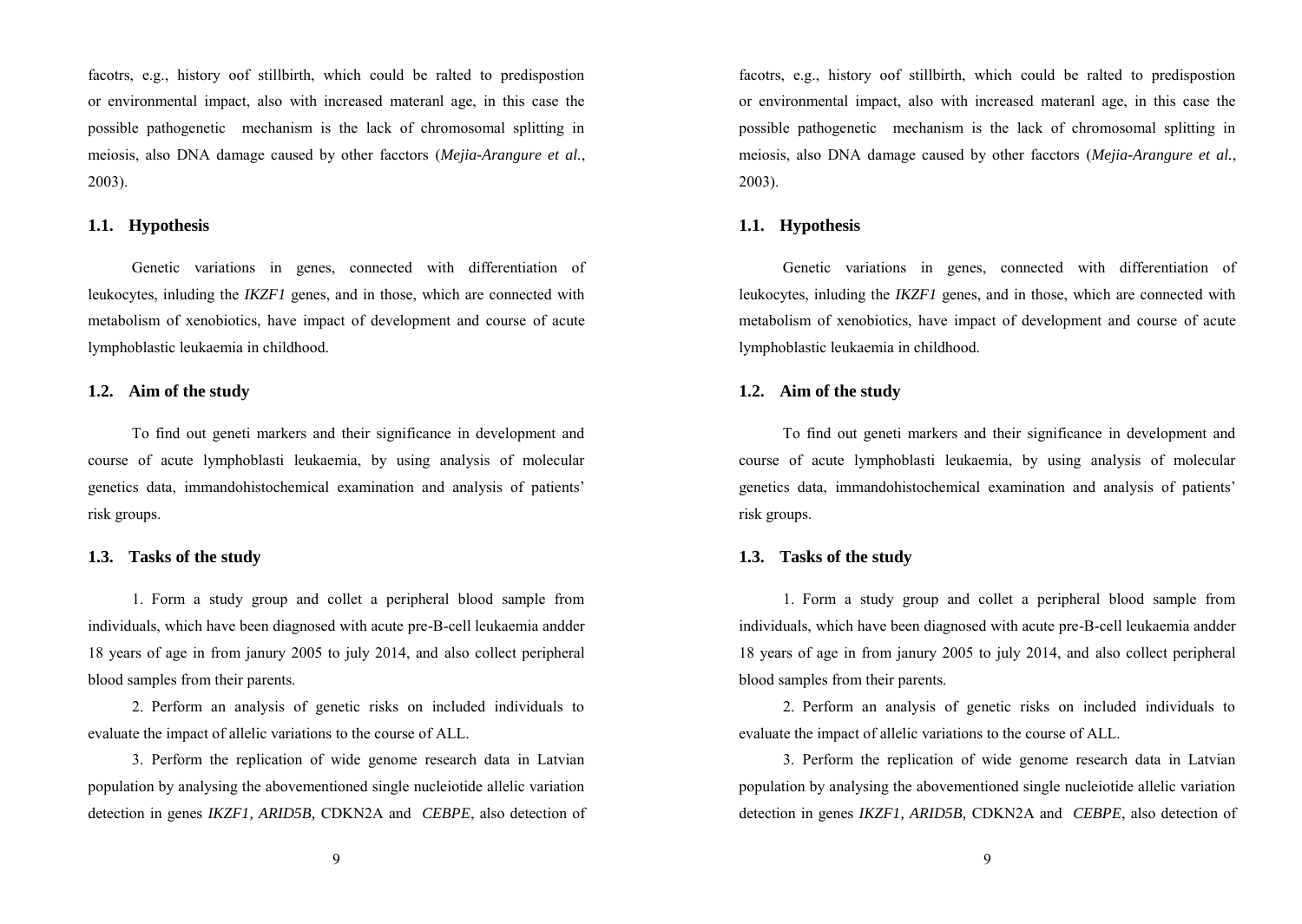previously not described allelic variations, which are localized in the *ARID5B* gene's third introne, using case control association model, family association model and hybrid-methode, which includes both above metioned methods.

4. Determine the connection of possible risk of ALL development with described signel nucleotide allelic variations: genes involved in xenobiotoc metabolism – *MDR1*, *MTHFR*, *NQO1*, *GSTT1* and *GSTM1*, also allelic variations localized in *IL15* gene and mutation in the *PAX5* gene.

5. Perform the full sequencing of *IKZF1* gene in all individuals and in the only patient, who at the dime of diagnosis was yoandger than one year of age also MLPA – deletion analysis. Determine the protein expression coded by the gene in the bone marrow in the exacerbation of the leukaemia, and analyse the expression in peripheral blood in samples with low expression level and in samples from patients without bone marrow samples.

## **1.4. The scientific novity**

The thesis summarizes data about the patients who are diagnosed with acute pre-B cell lymphoblastic leukemia in the period from January 2005 to Jande 2014 . This is the first study in Latvia in which in the patients with acute pre- B cell leukemia the genetic markers studied . This is the first research in which the full IKZF1 gene sequencing is performed in ALL patients, allelic variation role in non- somatic cells and the potential relevance of development acute pre-B cell leukemia risk is analysed, as well as protein expression analysis in bone marrow cells and peripheral blood .

## **1.5. Practical aspects**

Thesis is more of a fanddamental research work, which is based on studying the etiology of acute pre-B cell leukaemia in Latvian population, which is connected with impact of genetic factors. By fully studying genetic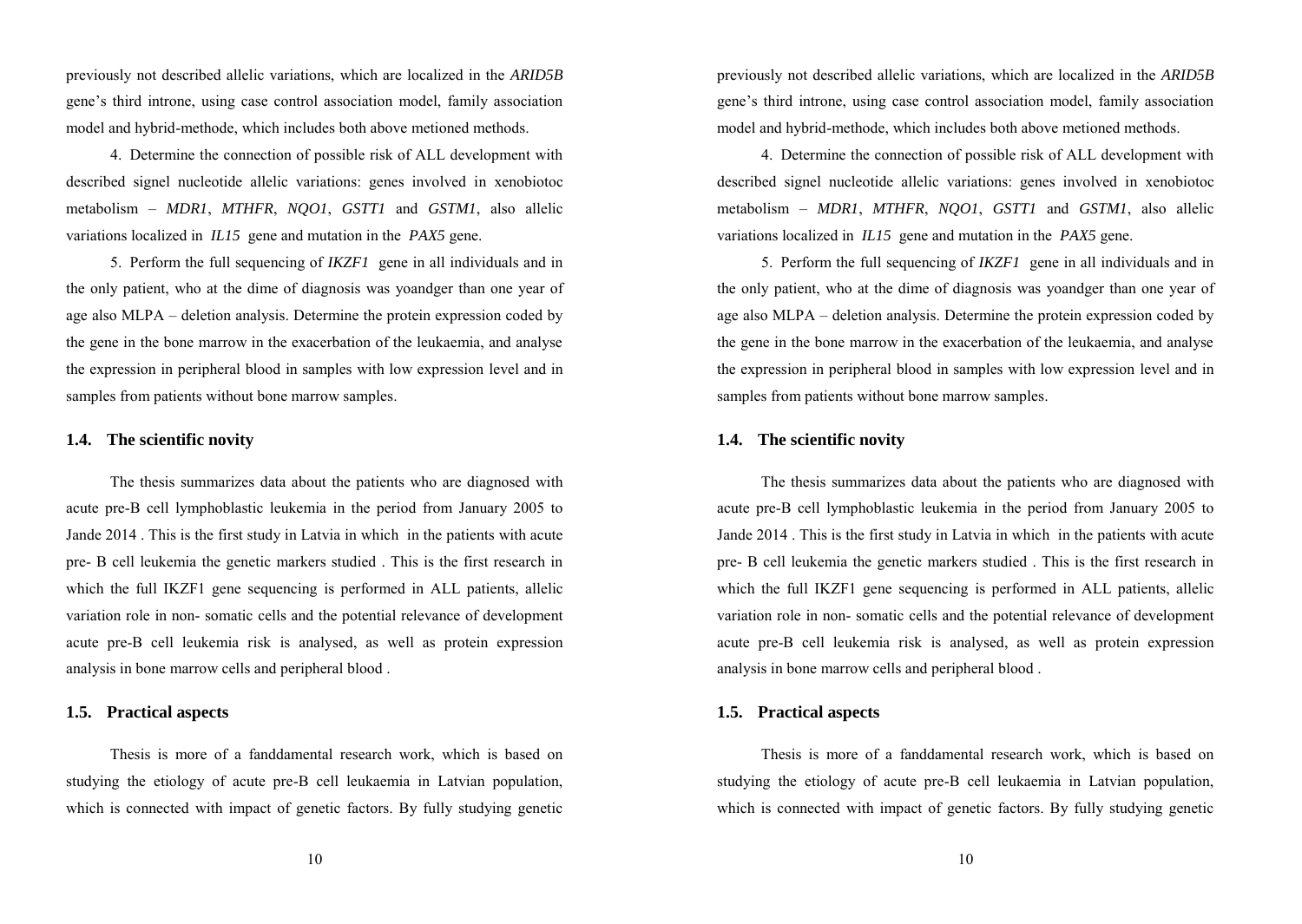factors and other factors in ALL etiopatogenetics, it is possible, it can be fully explained, thus improving the anddersating of pathology.

In this research we identified allelic variations, which have correlation with higher acute lymphoblasti leukaemia development risk in children, and also those, which are connected to poorer prognosis or have a protective role.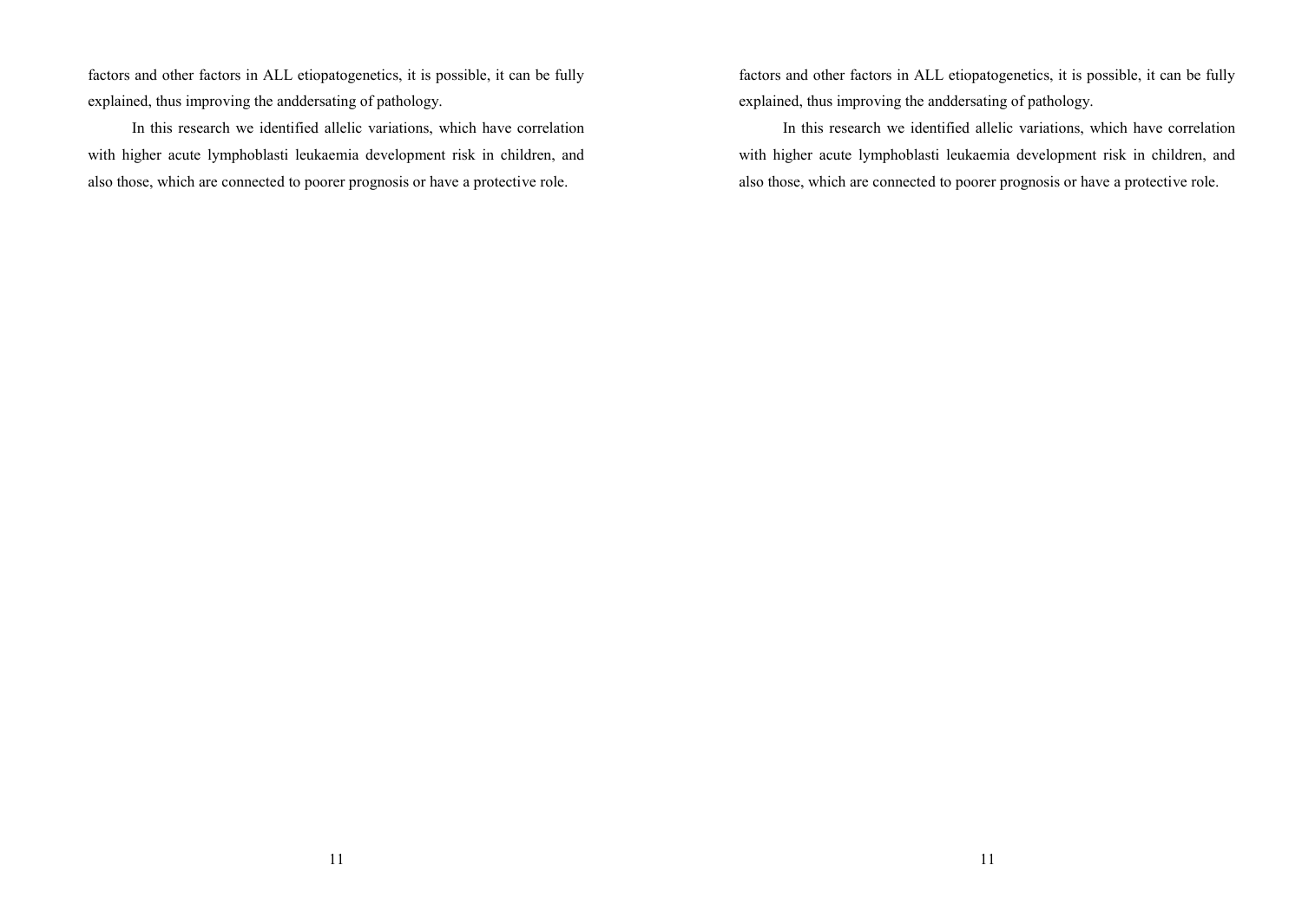# **2. MATERIALS AND METHODS**

#### **2.1. Materials**

Patients, who were diagnosed with acute pre-B cell lymphoblastic leukamiea in the time period from 2005 to July 2014 in the haemathological andit of Andiversity Children's Hospital were included in tis study. Only those individuals who have been diagnosed andder 18 years of age were included. Prior to enrollment individuals signed an informed consent. If an individual was a minor at the time of biological material collection, one or both of the biological parents signed informed consent forms in accordance with Latvian Central Ethics Committee approval. Patient inclusion criteria can be seen in figure 2.1.



Fig. 2.1. **Patient inclusion criteria**

Control group was formed of 122 DNA samples of individuals of matched age and sex, that have been stored in the Scientific Laboratory of Medical Genetics (MĢZL) collection, and whose parents have signet the informed consent form at the time of the sample collection in which is stated,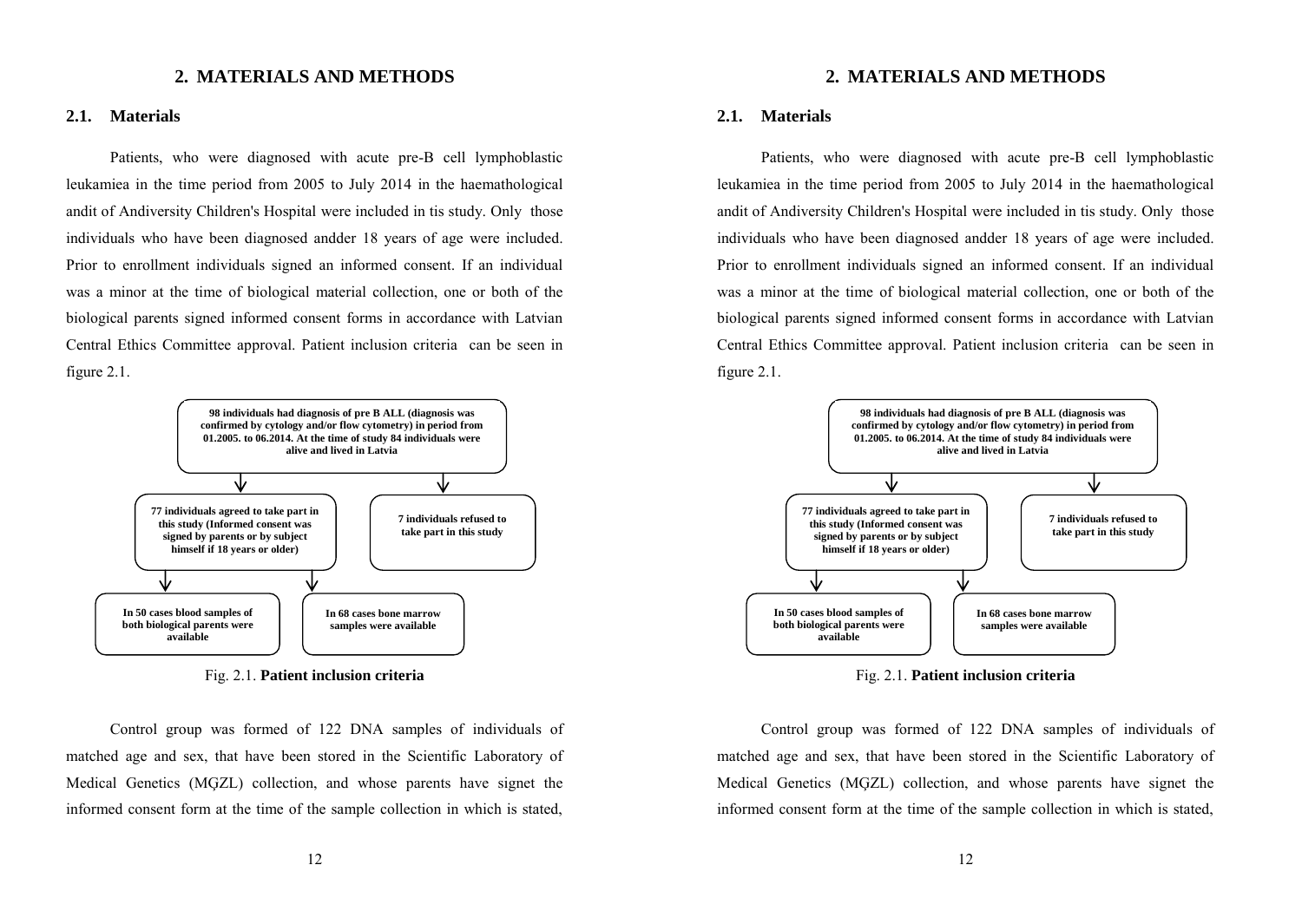that these samples can be used without limitations, accordingly to the researchers discretion. None of the control group individuals, which in July 2014 were yoandger than 18 years had diagnosis of acute pre-B cells lymphoblastic leukaemia.

## **2.2. Methods**

#### **2.2.1. Selection of genetic markers**

Selection of genetic markers was performed based on publications, in this study for replication of other population' s data the following allelic variations of genes were selected: in the *ARID5B* gene – rs10821936, rs10821938, rs7089424, rs10994982, rs7923074, rs7896246; *IKZF1* gene – rs4132601; *CEBPE –* rs2239633; *CDKN2A* – rs3731217. For additional analysis two gene allelic variations were chosen, which were not analysed before, they were localised in the gene *ARID5B* 3<sup>rd</sup> introne – rs10821937 and rs7908445.

Allelic variations of the gene, that are localized in genes, included in xenobiotic metabolism genes, were selected by the most frequent allelic variations described in literature, which have the highest probability of connection with higher risk of leukaemia development. For the study the most sudiet allelic variations in genes *MDR1* (rs1045642 and rs2032582), *MTHFR*  (rs1801131 and rs1801133) and *NQO1* (rs1800566) were analysed, also deletions in genes *GSTT1* and *GSTM1* were detected, despite the fact, that data from other studies are still not uniform.

For the first time in patients in childhood with ALL for analysis allelic variations in gene *IL15* (rs10519612, rs10519613, rs17007695) were chosen*,*  previous publications describe their connection with higher risk of ALL in the adulthood.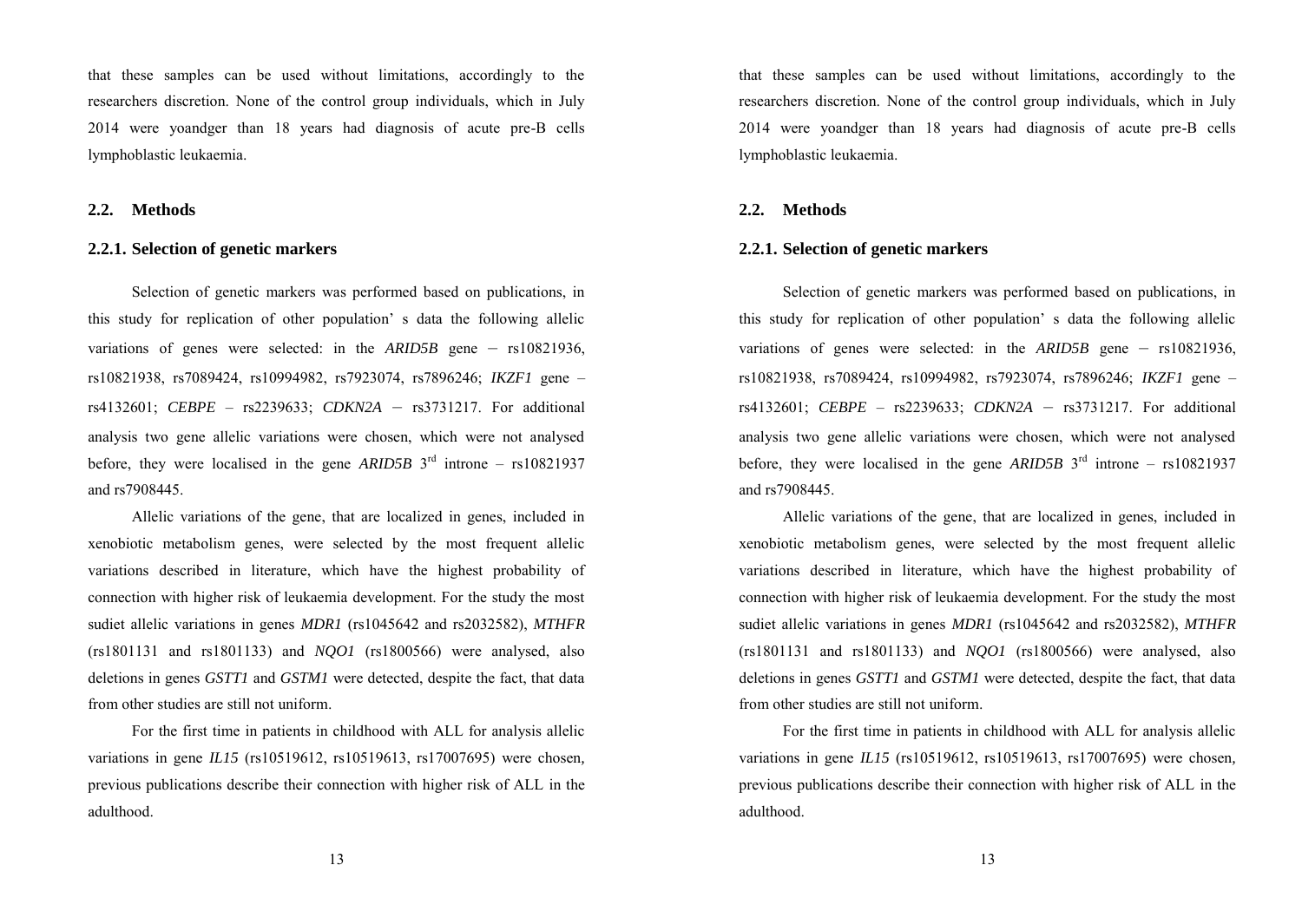Gene *PAX5* mutation NM 001280547.1:c.547G>A analysis was selected, because there have been publications, that this mutation in isolated heterozygotic state can predispose to development of leukaemia.

By the data published in literature, the full analysis of *IKZF1* sequence in children with ALL has not been done. Taking into account the *IKZF1* coded Ikaros protein function and significance of in differentiation of lymphocytes, the *IKZF1* was selected as the possible candidate gene in development of acute lymphoblastic leukaemia.

#### **2.2.2. DNA extraction from venous blood sample**

Venous blood was collected in ethylendiamintetraacethate vaccuteiner. DNA was extracted with standart fenole chloroform method, which is described by *John et al*., method is adapted in SLMG (*John et al.*, 1991).

# **2.2.3. Polymerase chain and restriction reaction fragment length allelic variation analysis**

Performing amplification reactions the standart amplification reagent mixture was prepared. With restriction endonuclease analysed allelic variation syntethic oligonucleotide sequences were search in the program Praimer 3 (http://primer3.ut.ee/) or selected according to the described data in publications (*Alpman et al.*, 2010; *Ayaz et al.*, 2013; *Hanson et al.*, 2001; *Kim et al.*, 2006; *Kimura et al.*, 2005; *D Lin et al.*, 2010; *Safarinejad et al.*, 2012).

For detection of GSTT1 and GSTM1 null gentotypes in homozygotic state multiplex polymerase chain reaction was used, when in the same time deletion in both genes is detected. The method is adapted in SLMG from *Kondo* et al methodics (*Kondo et al.*, 2009).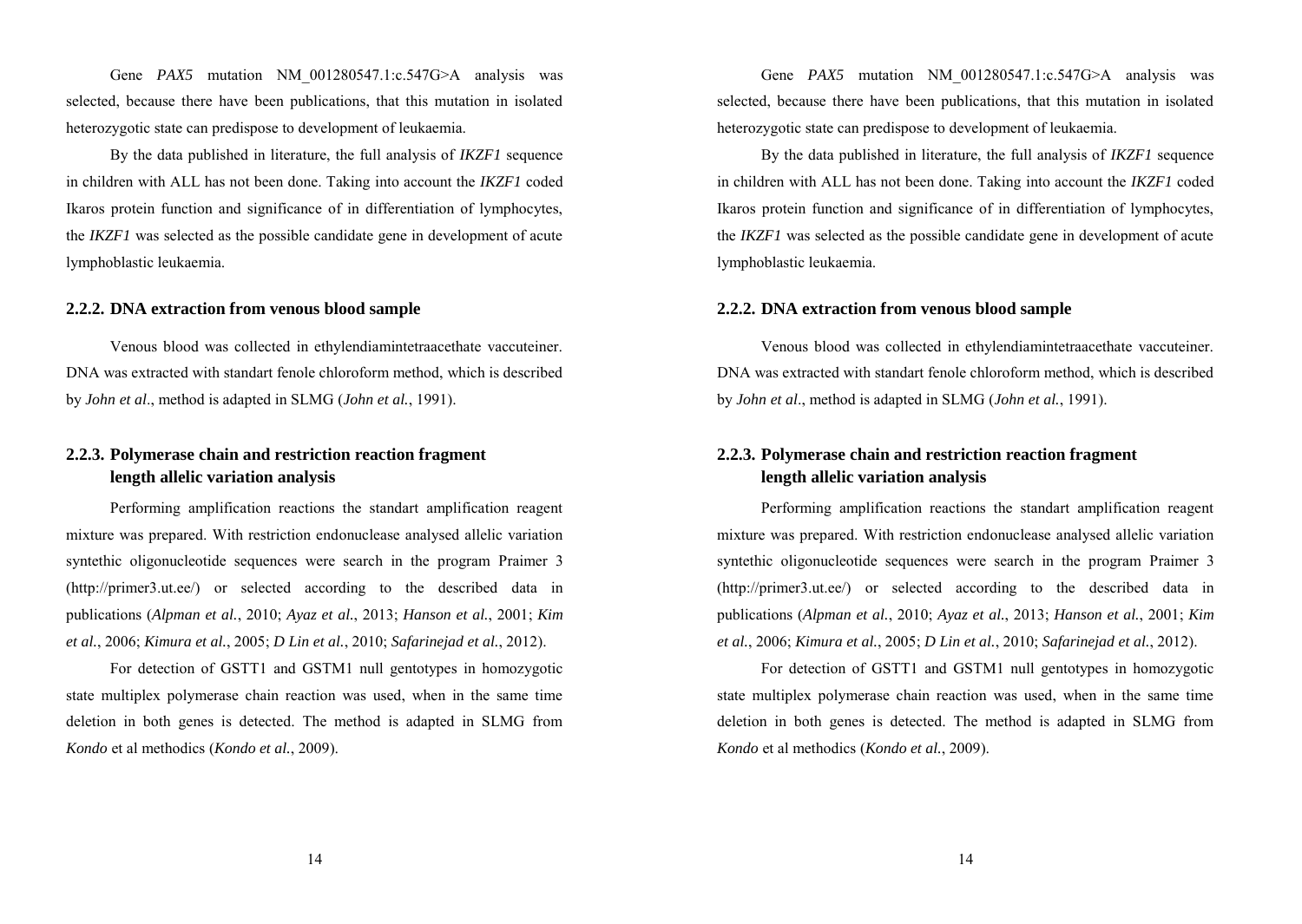## **2.2.4. Sequencing reaction**

Samples for sequencing were prepared by the the manufacturer' s protocol. Electroferogramms were analysed, using the programme "*Chromas"* 2.4. The Acquired sequences were compared to *"BLAST" (Altschul et al., 1997)* available reference sequence. Sequencing raction was performed in seven *ARID5B* gene allelic variations. Full sequencing *IKZF1* gene was performed in all probands. The sixth and the eighth exone was sequenced in the control group patients (77 individuals, matched by age and sex).

# **2.2.5. Immunochemical analysis of bone marrow and blood samples**

After bone marrow biopsy the sample was fixed in 10% formaline solution. The histologic cut was performed with a rotation microtome. Paraffine blocs and histological cuts were done in the Children's University Hospitals Histological laboratory of the Pathology unit.

The blood sample smear was made by transferring 1.5 microlitre blood from the patient in full remission to the microscope glass.

Immunochemical reactions were performed by the adapted protocol from the manufacturer protokola (*Dako*, USA).

# **2.2.6. Analysis of the blood sample for possible deletions in** *IKZF1* **gene**

In the proband, which developed an acute pre-B cell lymphoblastic leukaemia under one year of age, we performed multiplex ligation-dependant probe amplification in the laboratory *"BioAnalytica Genotypus*" in Greece, using commercially available probe P202-B1 mixture (MRC, the Netherlands).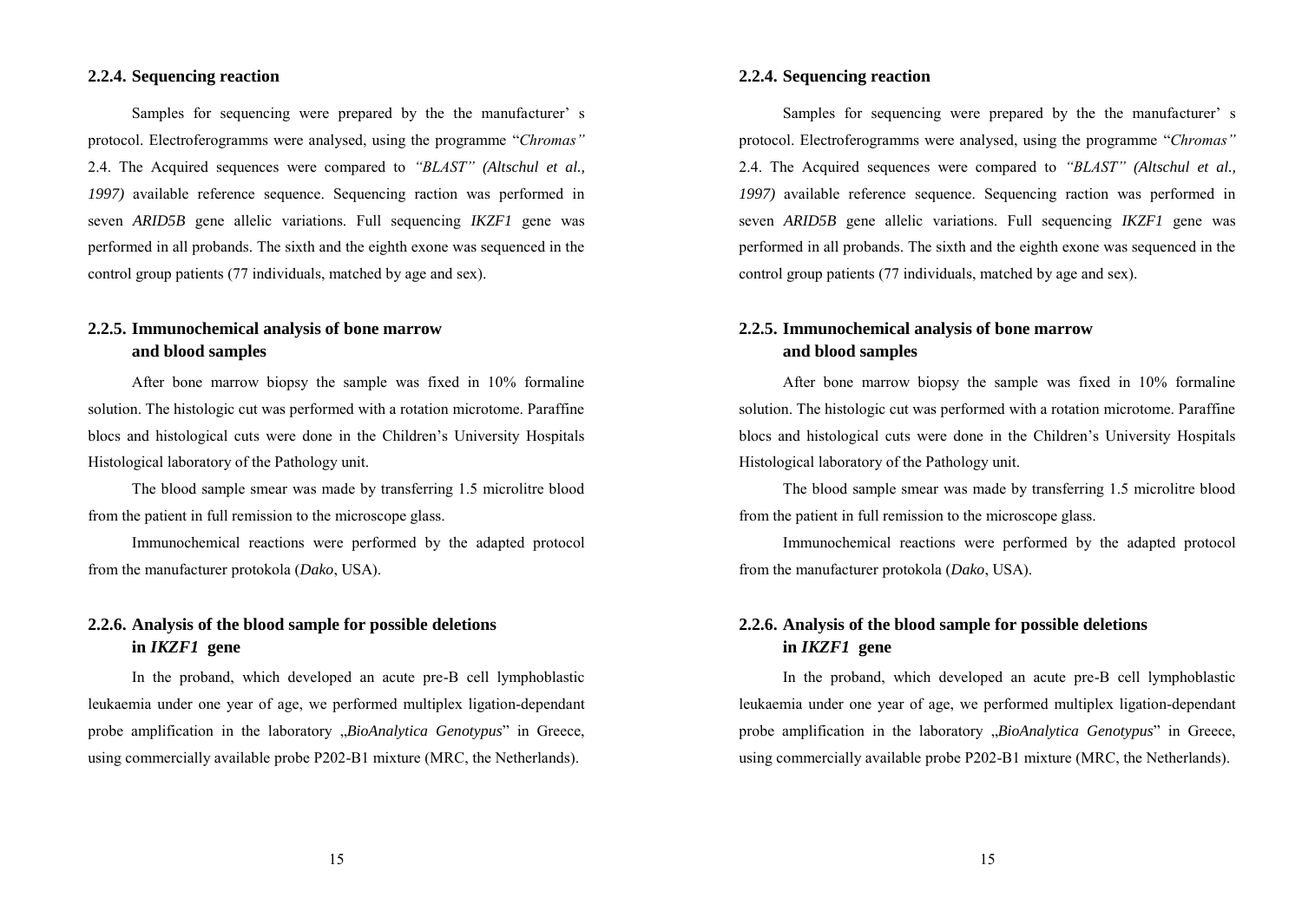## **2.2.7. Statistical analysis**

Study data was analysed, using descriptive and analytical statistical methods.

Statistical analysis in the control group and family study model for analysing the possible allelic variation connection with ALL wa performed, using PLINK 1.07 (*Purcell et al.*, 2007). GSTT1 and GSTM1 chi-square thest was done in JavaStat (*Rosner*, 2006).

For case control and family study model statistical result gathering, and also for increasing the statistical confidence in these results, a hybridanalysis was used, in which analysis was was performed, using programme R, *Haplin*  add-on, which is based to a log-linear model, and if necessaru, uses – *expectation–maximization* EM algorithm for haploptype reconstruction (*Jugessur et al.*, 2009). Additionally, the allelic variation of the *MDR* gene rs2032582 analysis with adapted log-linear model was done in this program, because the allelic variation in tri-allelic.

For data statistical analysis of patients' morbidity age, protein expression in the bone marrow and its connection with gentypes and course of the illness, the programme *SPSS 20* (IBM Corp. Released 2011. IBM SPSS Statistics for Windows, Version 20.0. Armonk, NY: IBM Corp.) was used.

To analyse the identified allelic variation in *IKZF1* and its possible impact on splicing, the processing possible regions were analysed in *Human splicing finder –* HSF 3.0 (*Desmet et al.*, 2009).

For analysis of allelic variation disequilibre linkage (*linkage disequilibrium –* LD), the programmature *haploview* was used*.*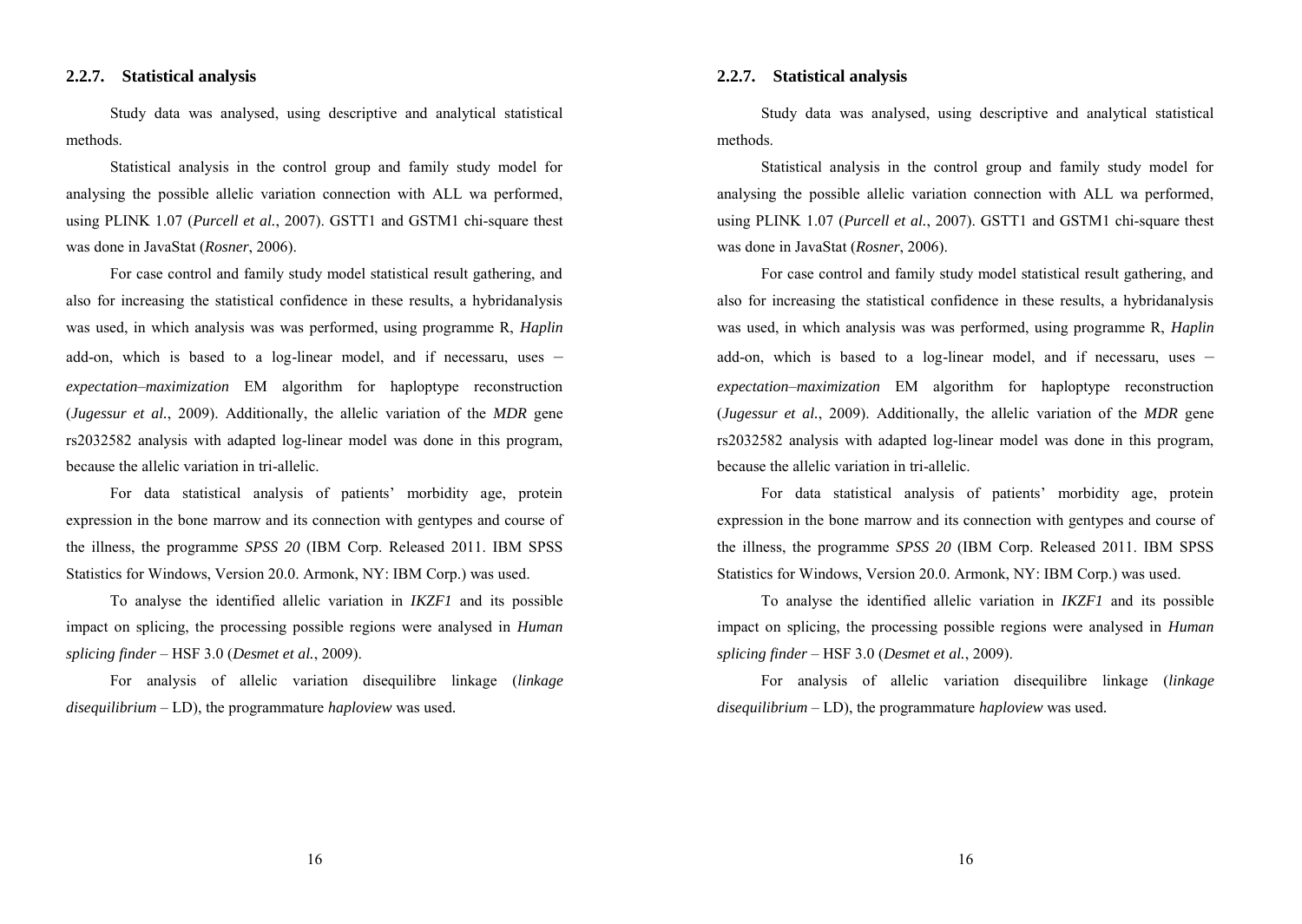## **3. RESULTS**

## **3.1. ALL patient descriptives**

36 girls and 41 boys with ALL were included in this study. The boy to girl ratio in this study was 1.14 : 1.

The age at the time of the diagnostics of ALL was 0 to 17 years, the peak incidence was seen in the age group from 2 to 5 years of age. The mean age at the time of falling ill was 6.12 years, SD 4.7. The age distribution of patiens can be seen in the figure 3.1.



Fig. 3.1. **Age distribution in patients with ALL at the time of diagnostics** 

The highest morbidity of ALL was seen among children born in 2004 – 14.3%. The number of patiens by the birth uear and the number of live-born children in the specific year is depicted in the figure 3.2. Data about the live-born children was acquired from the Central Statistical Bureau (www.csb.gov.lv).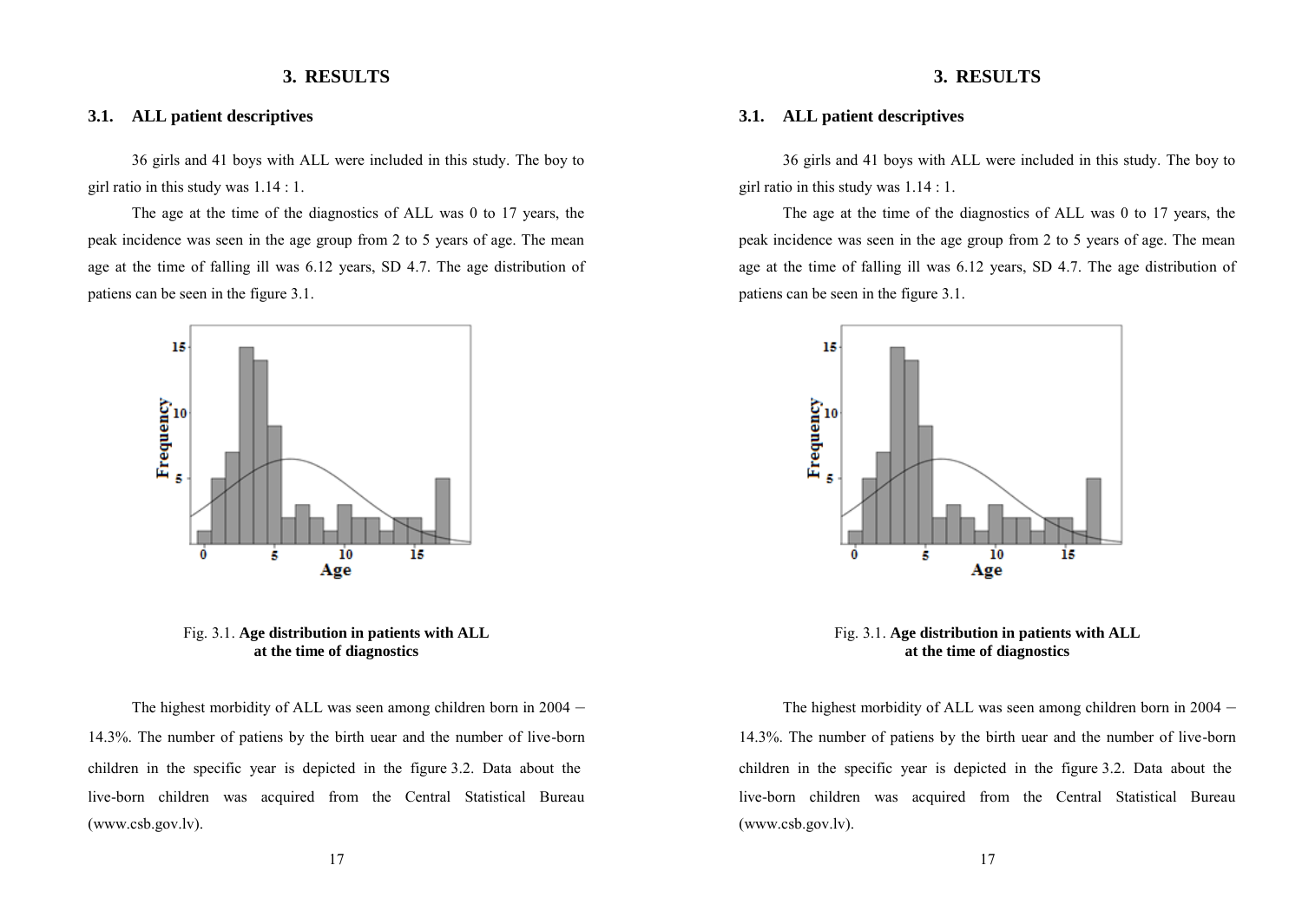

Fig. 3.2. **Division of ALL patients by the birth year** 

Dividing patiens in the risk group, in which the BMF 05 and COG high risk criteria were combined, 48 patiens were in the standart risk group but 27 in the high risk group. Two patients were not included in the risk-group assessment, because one of them at the time of diagnosis was younger than one year of age, but other had the therapy initiated in Mexico, thus the leukocyte count at the time of diagnosis was not known.

Besides the prognosis worsening factors, also the prognostically positive factors were analysed, e.g., hyperploidy. Cytogenetic analysis was available in 64 individuals, 40% of them had hyperploidy in the karyotype.

During the time of this study 9 patients or 11.68% developed recidive, 5 patients (6.49%) died.

## **3.2.** *ARID5B* **gene's 3rd introne allelic variations' analysis**

In total we analuzed 8 allelic variations, localized in the *ARID5B* gene's  $3<sup>rd</sup>$  intron, whose MAF > 5%.

Besides that, also analysis for 2 allelic variations, that are in the sequenced region, rs77918077 and rs12246030, were analysed, they did not match the inclusion criteria. The allelic variation rs77918077 A allele was identified in 6 probands. The requency of A allele was 4.17%. In the control group the A allele frequency was  $2.46\%$ . Between both gropus statisti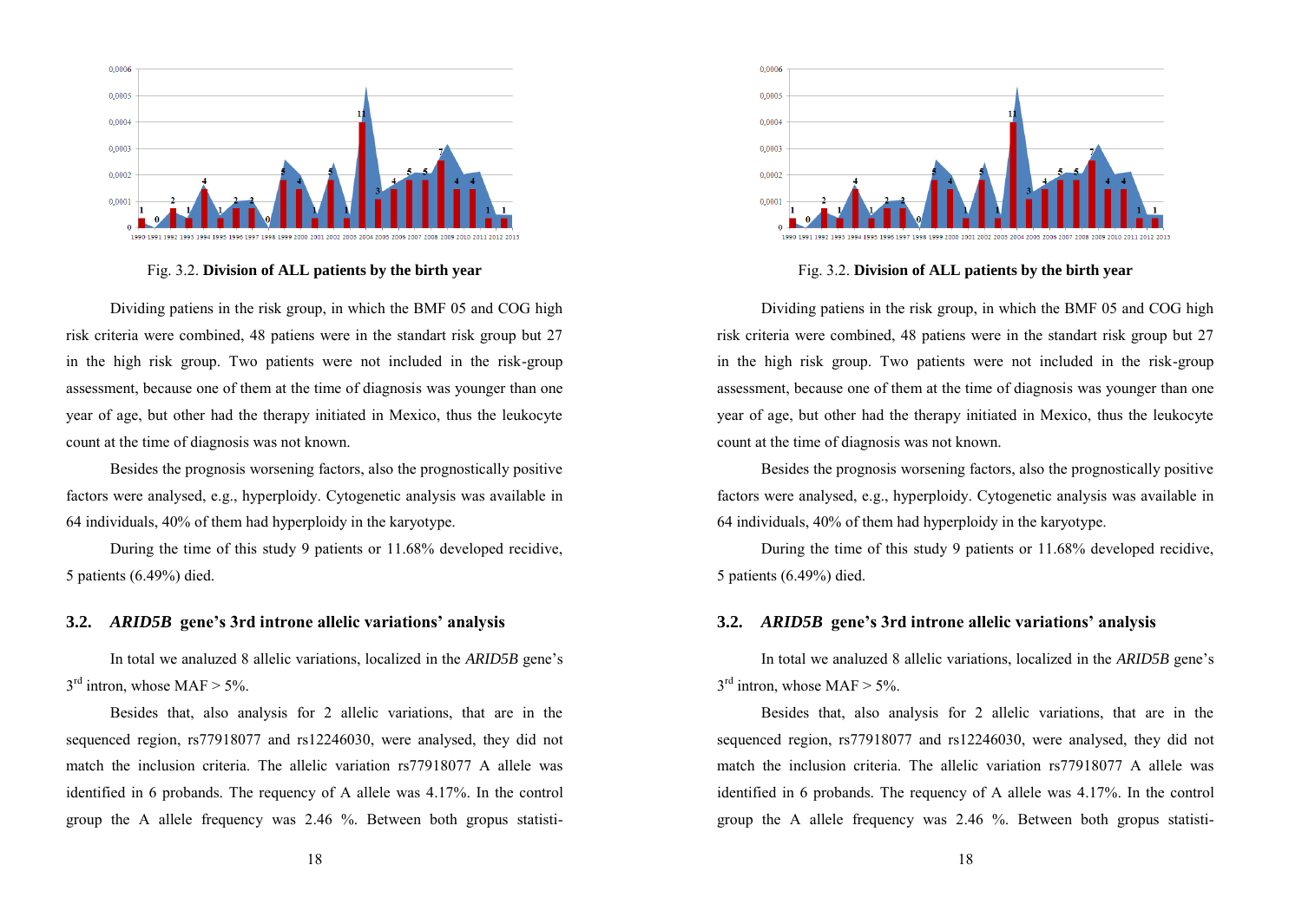cally significant differences were not found ( $p = 0.374$  OR = 1.73 95%) CI  $0.48 - 6.17$ ).

Based on the 1000 genome project first phase data, the allelic variation of rs12246030 rarely seen allele was G, which is seen in 3% of cases (*Abecasis et al.*, 2012). In this study G allele was not identified in any of individuals – neither study nor control group.

Performing allele association analysis isolatedly for each SNP, all allelic variation genotype distribution matched Hardy-Weinberg equilibrium.

Six of the eight analysed allelic variations in case control study were identified as statistically significant risk allele, which is connected ti higher risk of ALL development. Correcting this result by sex, it was detected, that the rarely seen allele was detected statistically significantly more frequently in boys than girls. The case control allele association analysis is depicted in the table 3.1.

Table 3.1.

| Gene's<br>allelic<br>variation | <b>MAF</b>    | <b>Frequency</b><br>in patient<br>group | <b>Frequency</b><br>in control<br>group | p<br>value | <b>OR CI</b><br>95%     | p value,<br>corrected<br>by sex |
|--------------------------------|---------------|-----------------------------------------|-----------------------------------------|------------|-------------------------|---------------------------------|
| rs10994982                     | A             | 0.51                                    | 0.41                                    | 0.054      | 0.67<br>$(0.44-1)$      | 0.059                           |
| rs7908445                      | T             | 0.43                                    | 0.32                                    | 0.022      | 0.61<br>$(0.40 - 0.93)$ | 0.03                            |
| rs7923074                      | A             | 0.44                                    | 0.32                                    | 0.016      | 0.6<br>$(0.39 - 0.91)$  | 0.022                           |
| rs10821936                     | $\mathcal{C}$ | 0.34                                    | 0.24                                    | 0.027      | 0.61<br>$(0.39 - 0.95)$ | 0.042                           |
| rs10821937                     | $\mathcal{C}$ | 0.34                                    | 0.23                                    | 0.018      | 0.58<br>$(0.37 - 0.91)$ | 0.03                            |
| rs7896246                      | A             | 0.34                                    | 0.23                                    | 0.018      | 0.58<br>$(0.37 - 0.91)$ | 0.03                            |
| rs10821938                     | A             | 0.47                                    | 0.38                                    | 0.074      | 0.69<br>$(0.46 - 1.04)$ | 0.07                            |
| rs7089424                      | G             | 0.34                                    | 0.23                                    | 0.018      | 0.58<br>$(0.37 - 0.91)$ | 0.03                            |

*ARID5B* **gene 3rd introne's allelic variation risk allele analysis in case control study** 

MAF – minor allele frequency; OR – odds ratio; CI – confidence interval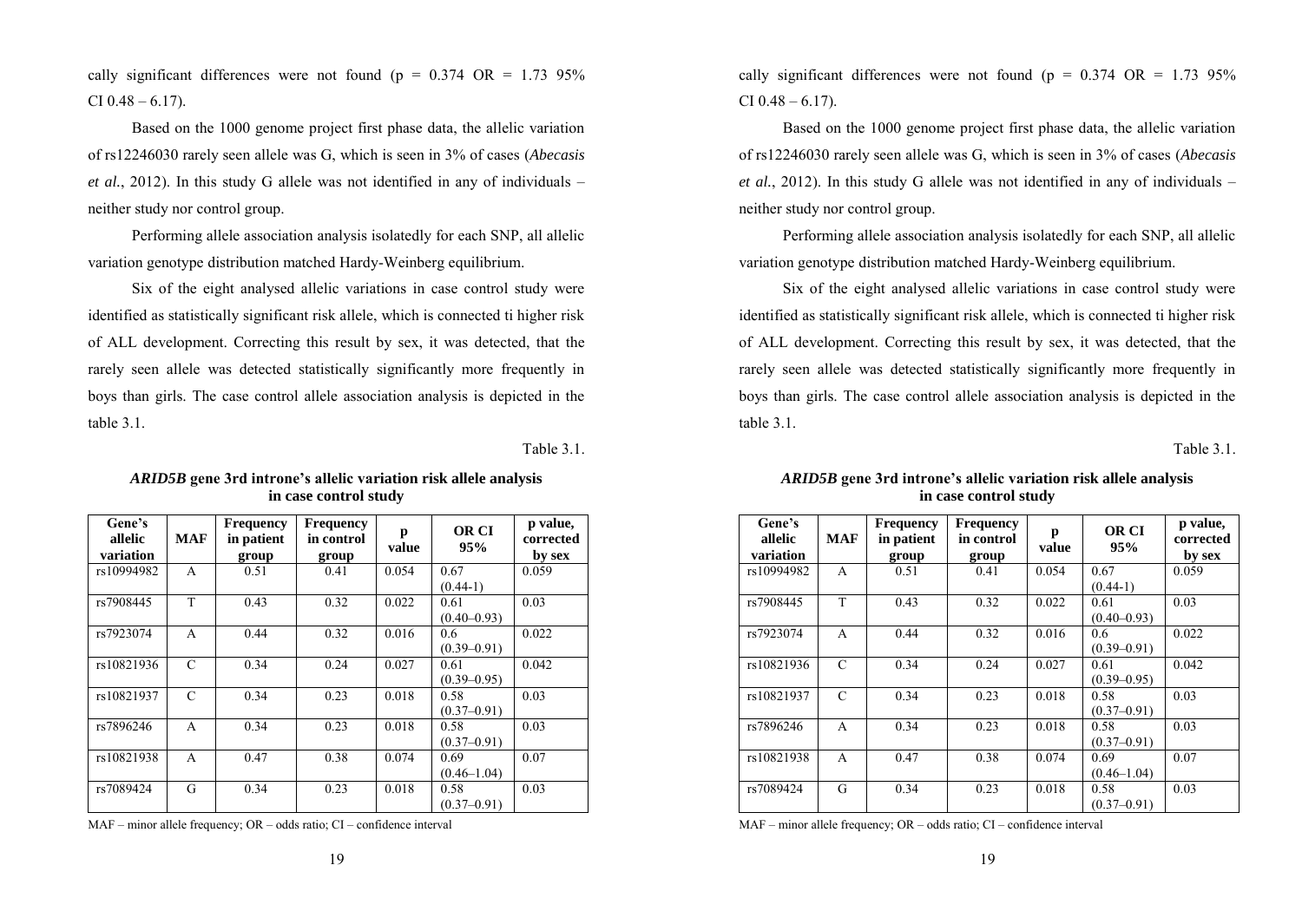When analysing the genotype connection with higher ALL development risk or each allelic variation seperately. for seven allelic variations statistically significant results were identified in the recesive hereditary model (analyzing gentype DD in comparison to Dd+dd). In the allelic model, comparing dominant ja recesive allele's frequencies, statistically significant results were seen in six allelic variations. These results can be seen in the table 3.2.

Table 3.2.

| Gene's<br>allelic<br>variation | <b>MAF</b> | $\chi^2$ for the<br>recessive<br>model | p value for<br>the recessive<br>model | $\gamma^2$ for the<br>allelic<br>model | p value for<br>the allelic<br>model |
|--------------------------------|------------|----------------------------------------|---------------------------------------|----------------------------------------|-------------------------------------|
| rs10994982                     | A          | 2.2                                    | 0.13                                  | 3.72                                   | 0.05                                |
| rs7908445                      | T          | 4.8                                    | 0.028                                 | 5.23                                   | 0.02                                |
| rs7923074                      | A          | 4.8                                    | 0.028                                 | 5.84                                   | 0.016                               |
| rs10821936                     | C          | 5.39                                   | 0.02                                  | 4.89                                   | 0.027                               |
| rs10821937                     |            | 5.33                                   | 0.02                                  | 5.58                                   | 0.018                               |
| rs7896246                      | A          | 4.34                                   | 0.037                                 | 5.58                                   | 0.018                               |
| rs10821938                     | A          | 5.94                                   | 0.015                                 | 3.19                                   | 0.07                                |
| rs70894224                     | G          | 5.33                                   | 0.02                                  | 5.59                                   | 0.018                               |

*ARID5B* **gene 3rd introne's allelic variation risk allele analysis by hereditary model in in case control association study** 

Evaluating the allelic variations' connection with risk of ALL development in the family study, all 8 analyzed allelic variations were statistically significantly related to ALL. Results are shown in table 3.3.

Table 3.3

*ARID5B* **gene 3rd introne's allelic variation risk allele analysis in family connection study**

| Gene's allelic variations | <b>OR CI 95%</b>     | p value              |
|---------------------------|----------------------|----------------------|
| rs7908445                 | $2.53(1.39-4.61)$    | 0.002                |
| rs7923074                 | $2.79(1.51 - 5.13)$  | $0.6 \times 10^{-3}$ |
| rs10821936                | $2.62(1.38 - 4.96)$  | 0.002                |
| rs10821937                | $3.18(1.62 - 6.27)$  | $0.4 \times 10^{-3}$ |
| rs7896246                 | $2.9(1.41-5.95)$     | 0.002                |
| rs10821938                | $1.91(1.12 - 3.230)$ | 0.015                |
| rs7089424                 | $3(1.56 - 5.77)$     | $0.5 \times 10^{-3}$ |
| rs10994982                | $1.88(1.05-3.39)$    | 0.032                |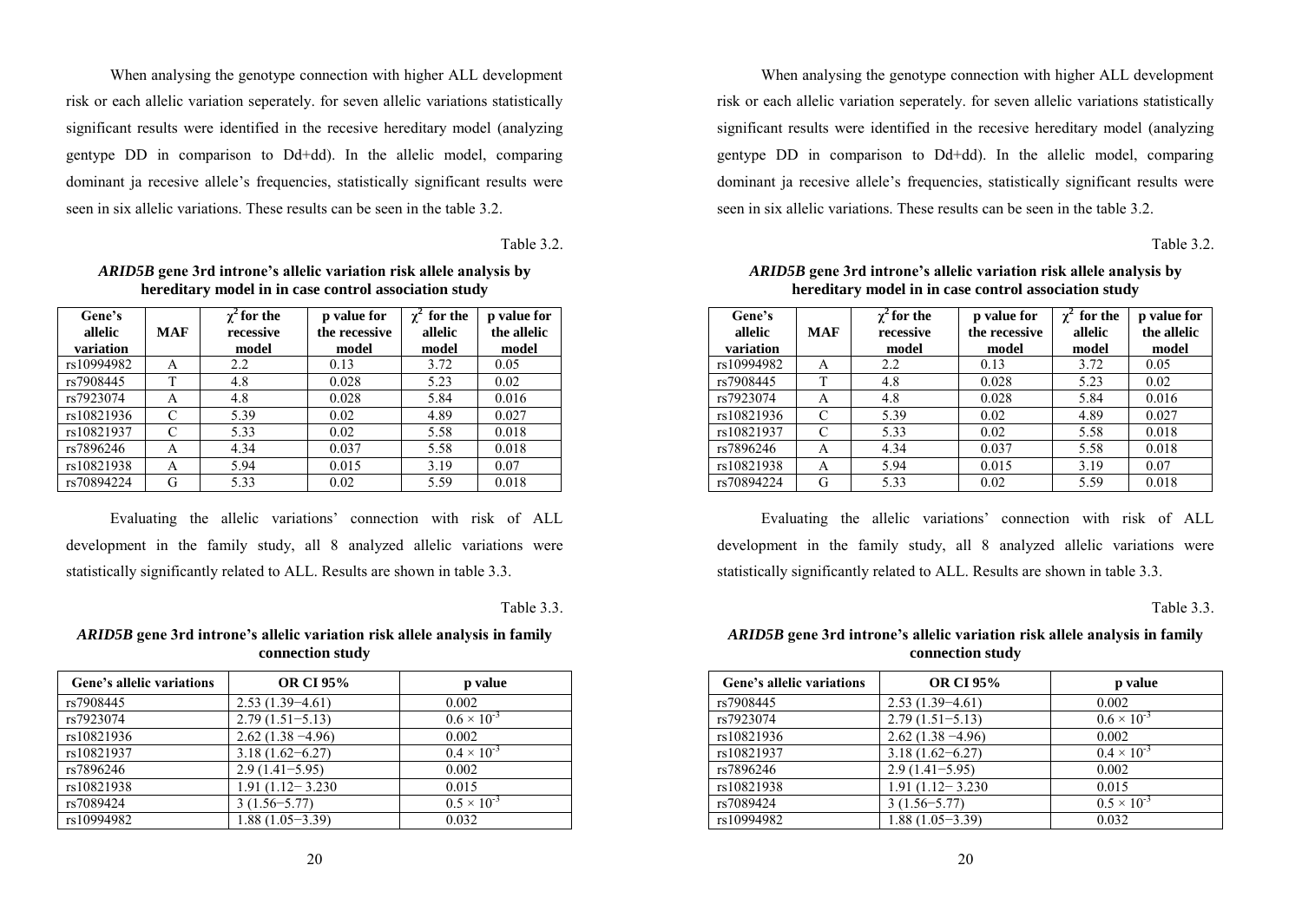For enforcing the statistical confidence of these results, both study models – case control and patient-parent trio study were unified by hybridmethod (*Jugessur et al.*, 2009). Results of this are shown in table 3.4.

Table 3.4.

| <b>SNP</b> | One risk allele in genotype |         | Two risk alleli in genotype |                      |  |
|------------|-----------------------------|---------|-----------------------------|----------------------|--|
|            | <b>RR CI 95%</b>            | p value | <b>RR CI 95%</b>            | p value              |  |
| rs7908445  | $1.26(0.72 - 2.21)$         | 0.416   | $3.35(1.58 - 7.01)$         | 0.002                |  |
| rs7923074  | $1.37(0.78 - 2.4)$          | 0.279   | $3.57(1.67 - 7.55)$         | 0.001                |  |
| rs10821936 | $1.16(0.66 - 2.04)$         | 0.6     | $4.61(2.07-10.1)$           | $0.4 \times 10^{-3}$ |  |
| rs10821937 | $1.35(0.76 - 2.35)$         | 0.312   | $5.29(2.32 - 11.9)$         | $0.2 \times 10^{-3}$ |  |
| rs7896246  | $1.26(0.72 - 2.18)$         | 0.43    | $3.96(1.73 - 8.93)$         | 0.002                |  |
| rs10821938 | $1.21(0.69 - 2.13)$         | 0.503   | $2.33(1.08-4.8)$            | 0.031                |  |
| rs7089424  | $1.32(0.74 - 2.31)$         | 0.338   | $5.11(2.23 - 11.4)$         | $0.2 \times 10^{-3}$ |  |
| rs10994982 | $1.3(0.71 - 2.33)$          | 0.384   | $2.43(1.14 - 5.13)$         | 0.024                |  |

*ARID5B* **gene 3rd introne's allelic variation association hybridanalysis** 

SNP – single nucleotide polymorphism; RR – relative risk; CI – confidence interval

Evaluating the allelic variations linkage disequilibrium, located in the  $3<sup>rd</sup>$  introne of *ARID5B* gene, and performing the LD analysis, the following result was acquired – see figure 3.3.



Fig. 3.3. **Analysis of linkage disequilibrium of the chromosome 10 gene** *ARID5B* **3rd introne** 

The allelic variations of the gene were localised as follows:  $1 - rs7908445$ ; 2 – rs7923074; 3 – rs10821936; 4 – rs10821937; 5 – rs7896246; 6 – rs10821938; 7 **–** rs10994982; 8 – rs7089424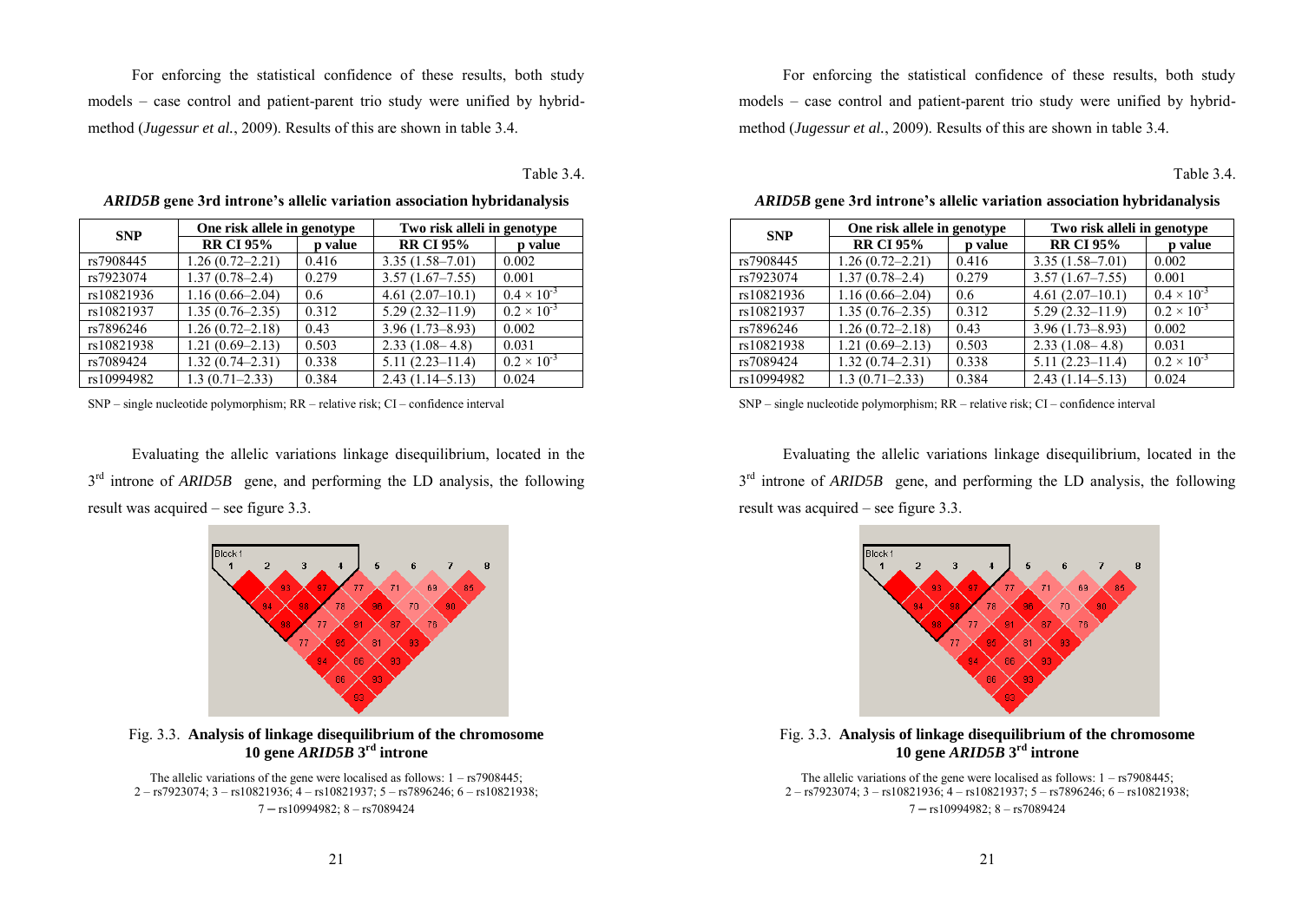The possible risk haplotypes wwere analysed in both study models – case control and family study. Haplotypes were formed from three allelic variations in the haploptype up to all 8 analyzed simoultaneously. The statistically significant results of haplotype analysis in the case-control study are shown in the table 3.5.

Table 3.5.

| <b>SNP</b> included<br>in the<br>haplotype | <b>Haplotype</b> | <b>Frequency in</b><br><b>ALL</b> patients | Frequency<br>in control<br>group | Chi<br>square | p value |
|--------------------------------------------|------------------|--------------------------------------------|----------------------------------|---------------|---------|
| Three SNP                                  |                  |                                            |                                  |               |         |
| 1/2/3                                      | <b>ATA</b>       | 0.29                                       | 0.4                              | 5.2           | 0.022   |
| 1/2/3                                      | GCC              | 0.56                                       | 0.46                             | 3.97          | 0.046   |
| 2/3/4                                      | <b>TAC</b>       | 0.23                                       | 0.33                             | 4.72          | 0.03    |
| 2/3/4                                      | <b>CCT</b>       | 0.68                                       | 0.56                             | 5.87          | 0.015   |
| 3/4/5                                      | <b>ACC</b>       | 0.23                                       | 0.33                             | 4.53          | 0.033   |
| 3/4/5                                      | <b>CTT</b>       | 0.68                                       | 0.57                             | 4.89          | 0.02    |
| 4/5/6                                      | <b>CCA</b>       | 0.18                                       | 0.3                              | 8.74          | 0.003   |
| 5/6/7                                      | CAA              | 0.17                                       | 0.3                              | 9.95          | 0.002   |
| 6/7/8                                      | AAG              | 0.17                                       | 0.3                              | 9.52          | 0.002   |
| Four SNP                                   |                  |                                            |                                  |               |         |
| 1/2/3/4                                    | <b>ATAC</b>      | 0.22                                       | 0.32                             | 4.83          | 0.028   |
| 2/3/4/5                                    | <b>TACC</b>      | 0.23                                       | 0.33                             | 4.71          | 0.029   |
| 2/3/4/5                                    | CCTT             | 0.68                                       | 0.58                             | 4.54          | 0.033   |
| 3/4/5/6                                    | <b>ACCA</b>      | 0.18                                       | 0.3                              | 8.26          | 0.004   |
| 4/5/6/7                                    | <b>CCAA</b>      | 0.17                                       | 0.3                              | 8.77          | 0.003   |
| 5/6/7/8                                    | CAAG             | 0.17                                       | 0.3                              | 9.28          | 0.002   |
| FiveSNP                                    |                  |                                            |                                  |               |         |
| 1/2/3/4/5                                  | <b>ATACC</b>     | 0.24                                       | 0.31                             | 4.68          | 0.031   |
| 2/3/4/5/6                                  | <b>TACCA</b>     | 0.18                                       | 0.3                              | 8.48          | 0.004   |
| 3/4/5/6/7                                  | <b>ACCAA</b>     | 0.17                                       | 0.3                              | 7.91          | 0.005   |
| 4/5/6/7/8                                  | <b>CCAAG</b>     | 0.17                                       | 0.29                             | 8.21          | 0.004   |
| <b>Six SNP</b>                             |                  |                                            |                                  |               |         |
| 1/2/3/4/5/6                                | <b>ATACCA</b>    | 0.17                                       | 0.29                             | 7.29          | 0.007   |
| 2/3/4/5/6/7                                | <b>TACCAA</b>    | 0.17                                       | $\overline{0.3}$                 | 8.13          | 0.004   |
| 3/4/5/6/7/8                                | <b>ACCAAG</b>    | 0.17                                       | 0.29                             | 7.37          | 0.006   |
| Seven SNP                                  |                  |                                            |                                  |               |         |
| 1/2/3/4/5/6/7                              | <b>ATACCAA</b>   | 0.17                                       | 0.28                             | 6.63          | 0.009   |
| 2/3/4/5/6/7/8                              | <b>TACCAAG</b>   | 0.17                                       | 0.29                             | 7.32          | 0.007   |
| Eight SNP                                  |                  |                                            |                                  |               |         |
| 1/2/3/4/5/6/7/8                            | <b>ATACCAAG</b>  | 0.17                                       | 0.29                             | 6.69          | 0.009   |

*ARID5B* **gene allele variation haplotype analysis in case control association study** 

Allele variation description in the table:  $1 - rs10994982$ ,  $2 - rs7908445$ ,  $3 - rs7923074$ , 4 – rs10821936, 5 – rs10821937, 6 – rs7896246, 7 – rs10821938 and 8 – rs7089424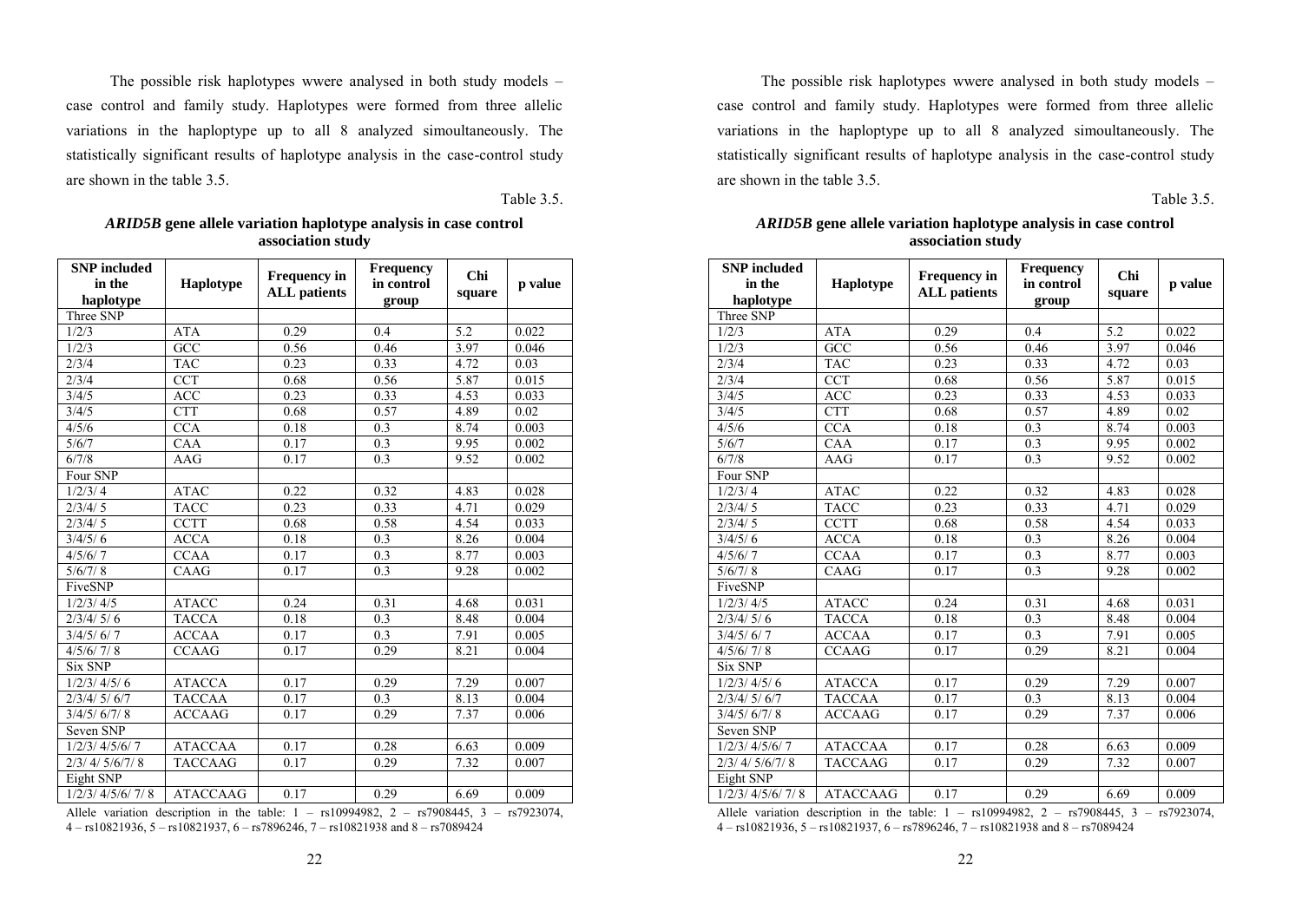But the family study model statistically significant haplotype was formed of sevena allele variations: rs7908445/rs7923074/ rs10821936/ rs10821937/rs7896246/rs10821938/ rs7089424 – TACCAAG (p value = 0.0008). The analysis of family haplotype is shown in the table 3.6.

Table 3.6.

| <b>SNP</b> included  |                  | <b>Transmitted</b> | Non-           | Chi    |                      |
|----------------------|------------------|--------------------|----------------|--------|----------------------|
| in the               | <b>Haplotype</b> | allele             | transmtted     |        | p value              |
| haplotype            |                  |                    | allel          | square |                      |
| 1/2/3                | <b>ATA</b>       | 31                 | 11             | 9.52   | 0.002                |
| 1/2/3                | GCC              | 11                 | 27             | 6.74   | 0.009                |
| 2/3/4                | <b>TAC</b>       | 33.7               | 11             | 11.54  | $0.7 \times 10^{-3}$ |
| 2/3/4                | <b>CCT</b>       | 13                 | 37             | 11.52  | $0.7 \times 10^{-3}$ |
| 3/4/5                | <b>ACC</b>       | 32.92              | 10             | 12.24  | $0.5 \times 10^{-3}$ |
| 3/4/5                | <b>CTT</b>       | 12                 | 35             | 11.26  | $0.8 \times 10^{-3}$ |
| 4/5/6                | <b>CCA</b>       | 32.88              | 9.99           | 12.23  | $0.5 \times 10^{-3}$ |
| 4/5/6                | <b>TTG</b>       | 12.12              | 30.08          | 7.65   | 0.006                |
| 5/6/7                | CAA              | 35.88              | 10             | 14.6   | $0.1 \times 10^{-3}$ |
| 6/7/8                | AAG              | 33.95              | 10             | 13.05  | $0.3 \times 10^{-3}$ |
| 1/2/3/4              | <b>ATAC</b>      | 27.99              | 9.99           | 8.53   | 0.003                |
| $1/2/3/\overline{4}$ | GCCT             | 10.99              | 26.99          | 6.74   | 0.009                |
| 2/3/4/5              | <b>TACC</b>      | 32.92              | 10             | 12.24  | $0.5 \times 10^{-3}$ |
| 2/3/4/5              | <b>CCTT</b>      | 12                 | 34             | 10.52  | 0.001                |
| 3/4/5/6              | <b>ACCA</b>      | 30.88              | 9              | 12.01  | $0.5 \times 10^{-3}$ |
| 3/4/5/6              | <b>CTTG</b>      | 12.03              | 31.04          | 8.38   | 0.004                |
| 4/5/6/7              | <b>CCAA</b>      | 32.88              | 10             | 12.21  | $0.5 \times 10^{-3}$ |
| 5/6/7/8              | CAAG             | 34.94              | 10             | 13.84  | $0.2 \times 10^{-3}$ |
| 1/2/3/4/5            | <b>ATACC</b>     | 27.92              | 8.99           | 9.71   | 0.002                |
| 1/2/3/4/5            | <b>GCCTT</b>     | 10                 | 25.97          | 7.09   | 0.008                |
| 2/3/4/5/6            | <b>TACCA</b>     | 30.88              | 9              | 12.01  | $0.5 \times 10^{-3}$ |
| 2/3/4/5/6            | <b>CCTTG</b>     | 12.03              | 30.04          | 7.7    | 0.006                |
| 3/4/5/6/7            | <b>ACCAA</b>     | 30.88              | 9              | 12.01  | $0.5 \times 10^{-3}$ |
| 4/5/6/7/8            | <b>CCAAG</b>     | 31.94              | 10             | 11.48  | $0.7 \times 10^{-3}$ |
| 1/2/3/4/5/6          | <b>ATACCA</b>    | 26.9               | 8              | 10.24  | 0.01                 |
| 1/2/3/4/5/6          | <b>GCCTTG</b>    | 10.04              | 22.03          | 4.48   | 0.03                 |
| 2/3/4/5/6/7          | <b>TACCAA</b>    | 30.08              | 9              | 12.01  | $0.5 \times 10^{-3}$ |
| 3/4/5/6/7/8          | <b>ACCAAG</b>    | 29.94              | 9              | 11.26  | $0.8 \times 10^{-3}$ |
| 1/2/3/4/5/6/7        | <b>ATACCAA</b>   | 26.9               | 8              | 10.24  | 0.001                |
| 2/3/4/5/6/7/8        | <b>TACCAAG</b>   | 29.94              | $\overline{9}$ | 11.26  | $0.8 \times 10^{-3}$ |
| 1/2/3/4/5/6/7/8      | <b>ATACCAAG</b>  | 26.96              | 8              | 10.29  | 0.001                |

*ARID5B* **gene allele variation haplotype analysis in family association study** 

Allele variation description in the table:  $1 - rs10994982$ ,  $2 - rs7908445$ ,  $3 - rs7923074$ , 4 – rs10821936, 5 – rs10821937, 6 – rs7896246, 7 – rs10821938 and 8 – rs7089424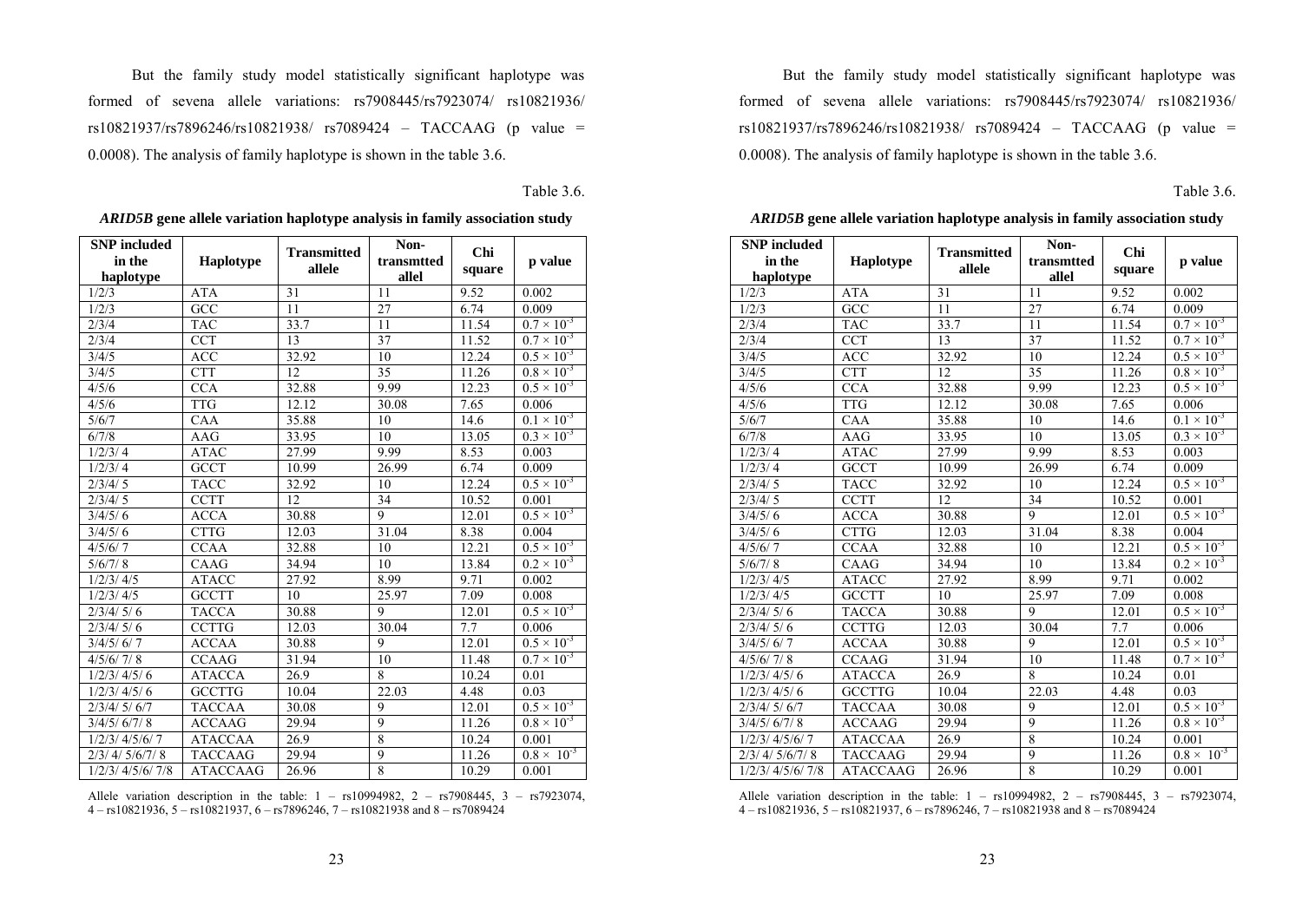By unifying both models in one, statistically signidicant haplotypes were the more rarely seen allele in a homozygotic state. The statistically significant results are shown in table 3.7.

Table 3.7.

| <b>SNP</b>          | <b>Haplotype</b> | <b>RR</b> (95% CI)  | p value                   |
|---------------------|------------------|---------------------|---------------------------|
| 3/4/5               | aacccc           | $3,08(1.05-8.9)$    | 0.04                      |
| 3/4/6               | aaccaa           | $6.04(2.14-16.9)$   | $0.8 \times 10^{-3}$      |
| 3/4/7               | aaccaa           | $4.43(1.63 - 11.7)$ | 0.005                     |
| 3/4/8               | aaccgg           | $3.29(1.23 - 9.13)$ | 0.004                     |
| 3/5/6               | aaccaa           | $6.06(2.09 - 17.2)$ | $0.6 \times 10^{-3}$      |
| 5/6/7               | ccaaaa           | $7.31(2.64 - 19.6)$ | $0.2 \times 10^{-3}$      |
| 5/6/8               | ccaagg           | $8.67(2.43 - 30.2)$ | 0.001                     |
| 5/6/1               | ccaaaa           | $7.71(2.84-20.2)$   | $0.2 \times 10^{-3}$      |
| 6/7/8               | aaaagg           | $7.36(2.72 - 19.4)$ | $0.2 \times 10^{-3}$      |
| 3/6/7               | aaaaaa           | $6.94(2.61 - 18.6)$ | $\leq 0.1 \times 10^{-3}$ |
| 4/6/7               | ccaaaa           | $7.03(2.64 - 18.5)$ | $\leq 0.1 \times 10^{-3}$ |
| 5/6/7               | ccaaaa           | $7.32(2.68-20)$     | $0.2 \times 10^{-3}$      |
| 7/8/1               | aaggaa           | $5.77(2.31 - 14.5)$ | $0.6 \times 10^{-3}$      |
| 3/7/8               | aaaagg           | $4.43(1.7 - 11.5)$  | 0.002                     |
| 5/7/8               | ccaagg           | $4.88(1.82 - 13.1)$ | 0.001                     |
| 6/7/8               | aaaagg           | $7.26(2.7 - 19.4)$  | $< 0.1 \times 10^{-3}$    |
| 3/8/1               | aaggaa           | $4.79(1.8 - 12.3)$  | 0.001                     |
| 4/8/1               | ccggaa           | $5.2(1.98 - 13.7)$  | 0.002                     |
| 5/8/1               | ccggaa           | $4.67(1.68 - 12.7)$ | 0.003                     |
| 6/ 8/1              | aaggaa           | $7.03(2.65 - 18.6)$ | $< 0.1 \times 10^{-3}$    |
| 3/6/6               | aaaagg           | $6.05(2.17 - 16.7)$ | 0.001                     |
| 3/5/6               | aaccgg           | $3.52(1.23 - 10.1)$ | 0.02                      |
| 3/4/5/6             | aaccccaa         | $5.1(1.7 - 14.8)$   | 0.005                     |
| 3/4/5/7             | aaccccaa         | $4.21(1.51 - 11.7)$ | 0.006                     |
| $\frac{3}{4}$ / 5/8 | aaccccgg         | $3.19(1.06 - 9.6)$  | 0.04                      |
| 3/4/6/7             | aaccaaaa         | $6.8$ (2.45 – 18.6) | $0.4 \times 10^{-3}$      |
| 3/4/6/8             | aaccaagg         | $5.04(1.74 - 14.2)$ | 0.003                     |
| 3/4/7/8             | aaccaagg         | $4.25(1.59 - 11.2)$ | 0.003                     |
| 3/5/6/8             | aaccaagg         | $4.49(1.44 - 13.6)$ | 0.009                     |
| 4/ 5/ 6/ 8          | ccccaagg         | $7.04(1.88 - 25.5)$ | 0.006                     |
| 4/ 5/ 7/ 8          | ccccaagg         | $4.22(1.55 - 11.8)$ | 0.004                     |
| 5/6/7/8             | ccaaaagg         | $5.81(1.95 - 16.6)$ | 0.002                     |
| 3/4/5/6/7           | aaccccaaaa       | $5.81(2.05 - 17.1)$ | $0.6 \times 10^{-3}$      |
| 3/4/5/6/8           | aaccccaagg       | $4.62(1.49 - 12.4)$ | 0.006                     |
| 3/4/5/7/8           | aaccccaagg       | $4.29(1.49 - 12.4)$ | 0.007                     |
| 3/4/6/7/8           | aaccaaaagg       | $5.87(2.09 - 16.2)$ | 0.001                     |

| ARID5B gene 3 <sup>rd</sup> introne allele variation risk haplotypes, connecting both |
|---------------------------------------------------------------------------------------|
| study models – case control and family association models                             |

Allele variation description in the table:  $1 - rs10994982$ ,  $2 - rs7908445$ ,  $3 - rs7923074$ ,  $4 - rs10821936$ ,  $5 - rs10821937$ ,  $6 - rs7896246$ ,  $7 - rs10821938$  and  $8 - rs7089424$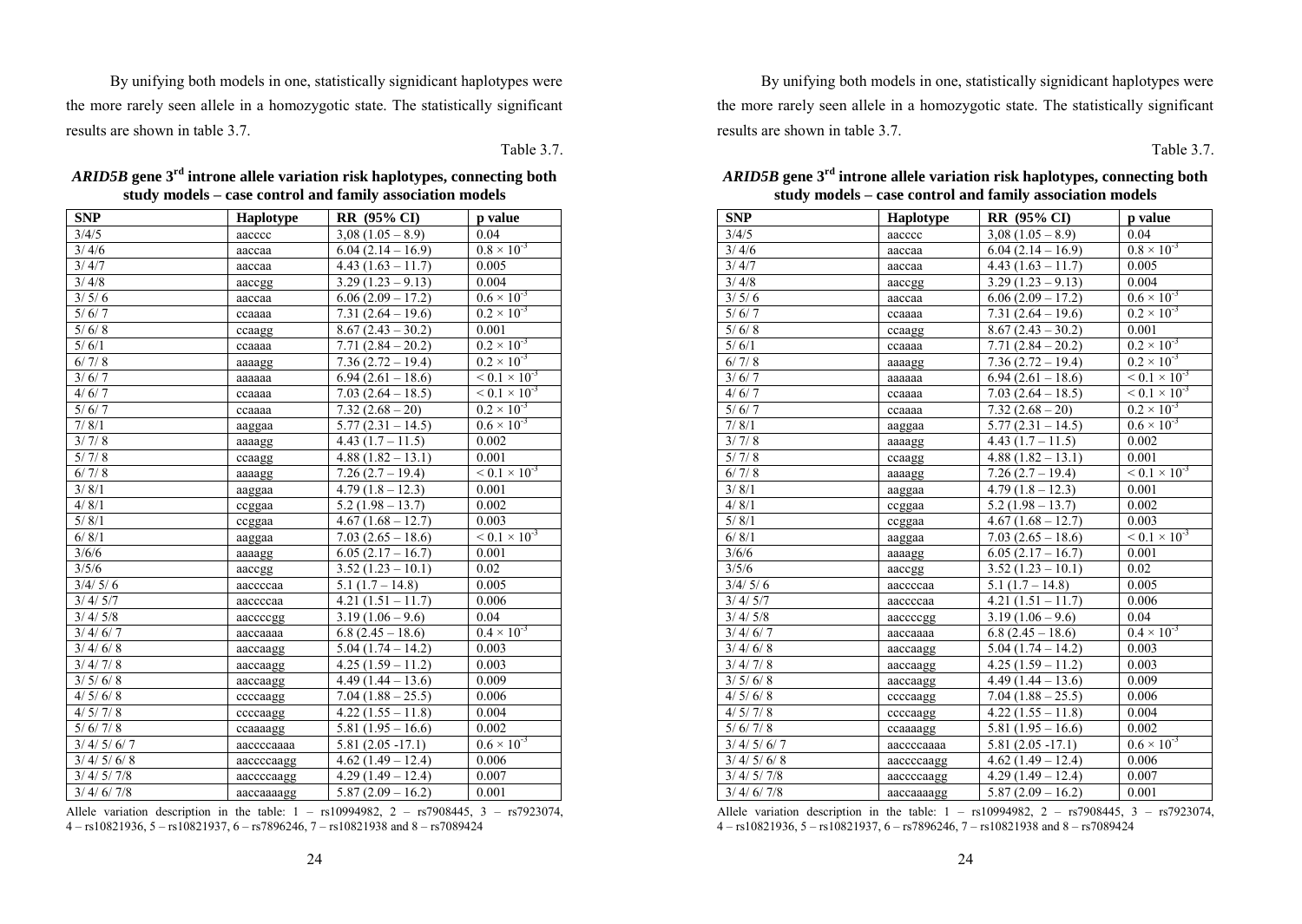Haplotype, which was statistically significantly linked to the risk of developing leukaemia is rs7923074/rs10821936/rs10821937/rs7896246/ rs10821938/rs7089424 – AACCCCAAAAGG RR 5,43 (95%CI 1.84 – 16.3 p value  $= 0.002$ ). Graphical picture can be seen in the figure 3.4.



Fig. 3.4. *ARID5B* **genr allele variation risk allele haplogroups rom six allele variations, analysed by hybridmethod** 

Allele variations are depicted as follows: 1– rs7923074, 2 – rs10821936, 3 – rs10821937, 4 – rs7896246, 5 – rs10821938 and 6 – rs7089424

By analysing the allele variations localized in the gene *ARID5B* they were not statistically significantly connected to the higher risk leukaemia development, nor they had a statistically significant connection to the age up to 19 years, in all cases p value  $> 0.05$ .

Analying patients' gentotypes, which ad hyperploydia (which has a better prognosis), in the comparison to patients without hyperploidia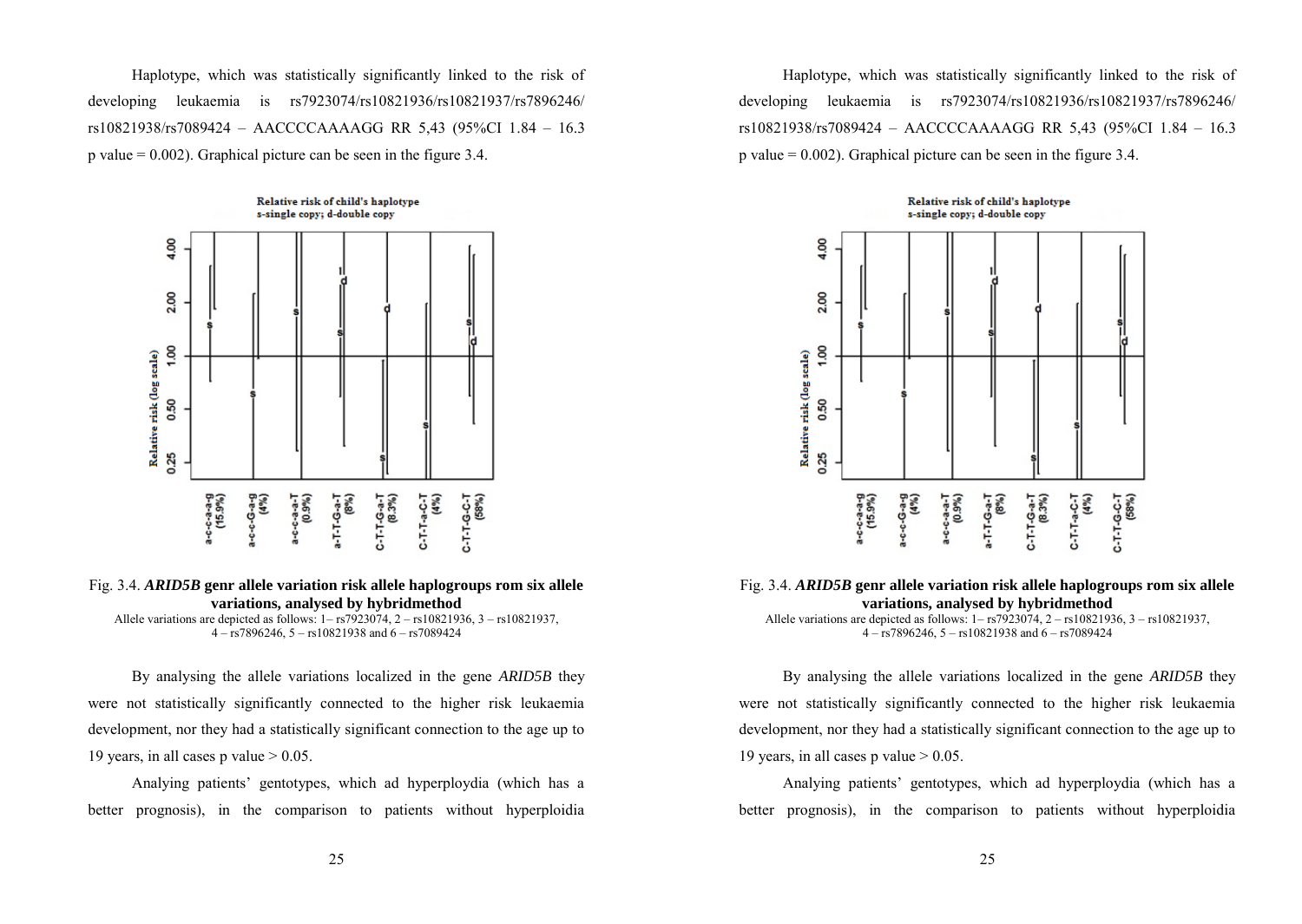haplotypes, connected to it were identified. Statistically significant results are depicted in table 3.8.

Table 3.8.

| <b>Included</b><br>allele<br>variation<br>haplotypes | <b>Haplotype</b> | <b>Frequency</b><br>in patients<br>with<br>hyperploi<br>dya | <b>Frequency</b><br>in patients<br>without<br>hyperploidy<br>a | $X^2$ | p value |
|------------------------------------------------------|------------------|-------------------------------------------------------------|----------------------------------------------------------------|-------|---------|
| 3/4/5                                                | <b>ATT</b>       | 0.02                                                        | 0.13                                                           | 4.84  | 0.03    |
| 6/7/8                                                | <b>GAT</b>       | 0.06                                                        | 0.18                                                           | 4.06  | 0.04    |
| 2/3/4/5                                              | <b>TATT</b>      | 0.02                                                        | 0.12                                                           | 4.19  | 0.04    |
| 3/4/5/6                                              | <b>ATTG</b>      | 0.02                                                        | 0.13                                                           | 4.8   | 0.028   |
| 5/6/7/8                                              | TGAT             | 0.06                                                        | 0.18                                                           | 4.11  | 0.04    |
| 2/3/4/5/6                                            | <b>TATTG</b>     | 0.02                                                        | 0.12                                                           | 4.15  | 0.04    |
| 3/4/5/6/7                                            | ATTGA            | 0.02                                                        | 0.14                                                           | 4.89  | 0.026   |
| 1/2/3/4/5/6                                          | <b>ATATTG</b>    | 0.02                                                        | 0.12                                                           | 4.14  | 0.04    |
| 2/3/4/5/6/7                                          | <b>TATTGA</b>    | 0.02                                                        | 0.12                                                           | 4.2   | 0.04    |
| 3/4/5/6/7/8                                          | <b>ATTGAT</b>    | 0.02                                                        | 0.14                                                           | 4.95  | 0.02    |
| 1/2/3/4/5/6/7                                        | <b>ATATTGA</b>   | 0.02                                                        | 0.12                                                           | 4.24  | 0.04    |
| 2/3/4/5/6/7/8                                        | TATTGAT          | 0.02                                                        | 0.12                                                           | 4.3   | 0.038   |
| 1/2/3/4/5/6/7/8                                      | <b>ATATTGAT</b>  | 0.02                                                        | 0.13                                                           | 4.35  | 0.037   |

*ARID5B* **gene allele variation haplotype analysis in patients with hyperploydia in comparison to patients without hyperploidya** 

Allele variation description in the table:  $1 - rs10994982$ ,  $2 - rs7908445$ ,  $3 - rs7923074$ , 4 – rs10821936, 5 – rs10821937, 6 – rs7896246, 7 – rs10821938 and 8 – rs7089424

# **3.3. Analysis of genes'** *CEBPE, IKZF1* **and** *CDKN2A* **allelic variations**

In CEBPE gene allelic variant rs2239633 was analyzed, IKZF1 gene **–** rs4132601, and in gene CDKN2A **–** rs3731217, all three analyzed allelic variants corresponded to Hardy-Weinberg equilibrium. A statistically significant association with an increased risk of acute leukemia in this study were identified in none of the allelic variants.

In case the polymorphism rs4132601 homozygous state **–** GG, the child had a higher risk of developing leukemia, RR 2.77 95% CI 1.01 to 7.7, p value  $= 0.046$ .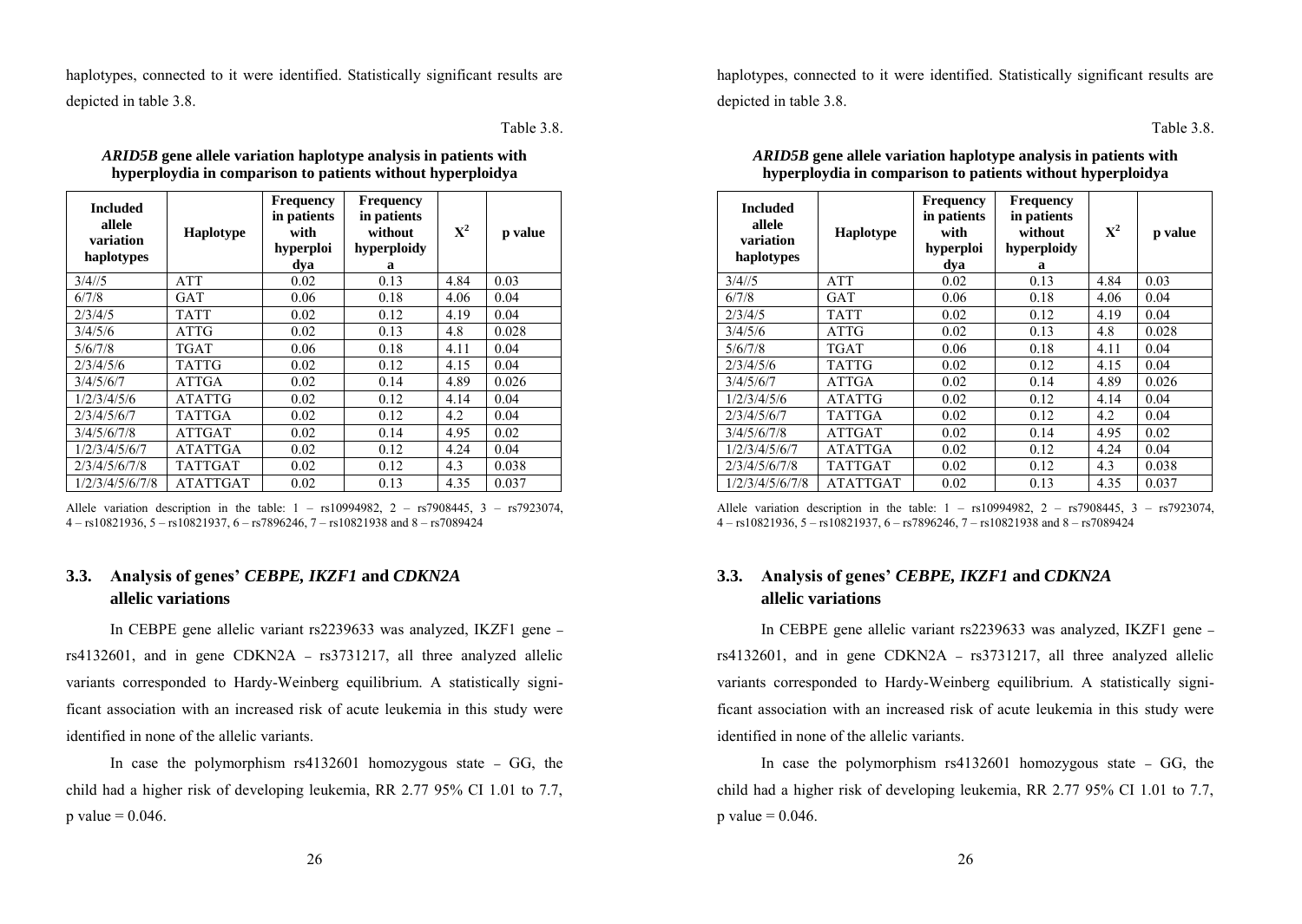Combining the data obtained in this study on the allelic variants rs3731217, rs2239633, rs4132601, rs10821936 and rs10994982, potential risk of combination of genotypes of ALL-risk was identified : TTCCTTCCAA, RR 9.38 (95% CI 1.56 to 58.7), p value = 0.014 and TTTTTTTTAA, 40.8 RR  $(95\% \text{ CI } 2.18 \text{ to } 827) \text{ p value} = 0.011.$ 

#### **3.4.** *PAX5* **gene allelic variation determination**

When we analysed variation of s NM  $001280547.1: c.547G > A$ ; in seventy seven individuals enrolled in the study, it was not detected in any of them.

# **3.5. Genes'** *IL15* **allelic variations rs10519612, rs10519613 and rs17007695 analysis**

When analyzed population's SNP rs10519612, rs10519613 and rs17007695, it met Hardy-Weinberg equilibrium. Analyzing each allelic variation of the possible association with risk of developing ALL, statistically significant results were found.

Before haplotype analysis we determined linkage disequilibrium (LD) between analyzed allelic variants. Between the SNP rs10519612 and rs10519613 was almost full imbalanced relationship because  $r2 = 0.97$ .

Haplotype analysis were combined in case-control and family study models. With ALL the risk statistically significantly associated haplotypes are shown in table 3.9.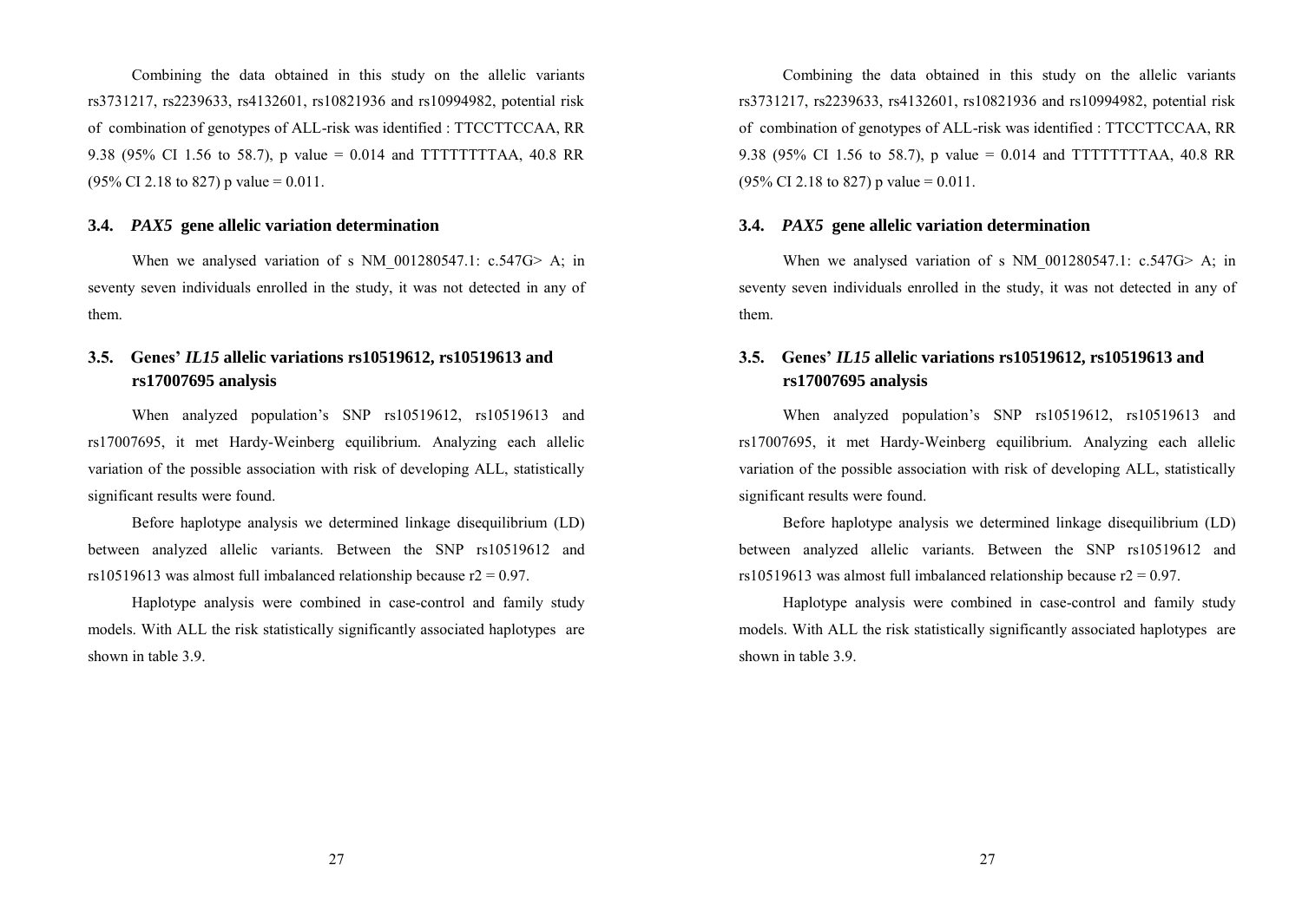| <b>Haplotype included</b><br><b>SNP</b>  | Haplotype     | <b>RR 95% CI</b>  | р<br>value | <b>Possible</b><br>signficiance<br>of haplotype |
|------------------------------------------|---------------|-------------------|------------|-------------------------------------------------|
| rs10519613/rs17007695                    | AC            | $5,28(1,06-26)$   | 0.04       | risk                                            |
| rs10519613/rs17007695                    | CT            | $0,21(0,06-0,8)$  | 0.02       | protective                                      |
| rs10519613/rs17007695                    | <b>CCTT</b>   | $0,22(0,06-0,88)$ | 0.03       | protective                                      |
| rs10519612/rs17007695                    | AT            | $0.17(0.05-0.65)$ | 0,009      | protective                                      |
| rs10519612/rs17007695                    | <b>AATT</b>   | $0.17(0.04-0.65)$ | 0,009      | protective                                      |
| rs10519612/rs105196123<br>rs17007695     | <b>ACT</b>    | $0.15(0.04-0.58)$ | 0,006      | protective                                      |
| rs10519612/rs105196123<br>$/$ rs17007695 | <b>AATTCC</b> | $0.13(0.03-0.52)$ | 0,005      | protective                                      |

**Gene's** *IL15* **allelic variation haplotype analaysis using hybridemthod** 

# **3.6 Results of gene allelic variations of genes involved in xenobiotic metabolism**

# **3.6.1. Genes'** *MDR1* **allelic variations rs1045642 and rs2032582 analysis**

Allelic variants rs1045642 and rs2032582 met Hardy-Weinberg equilibrium. Allelic variant rs2032582 G allele in a heterozygous state was associated with a reduced risk of developing leukemia, but the statistical credibility was lost in the homozygous state (case-control study pattern **–** RR 0.29; 95% CI 0.09 to 0.91; p = 0.03 ; the joint pattern **–** RR 0.3; 95% CI 0.1 to 0.95;  $p = 0.04$ ). By contrast, homozygous condition G allele was associated with an earlier age of onset of leukemia (RR 0.13; 95% CI 0.02 to 0.18; p value  $= 0.03$ 

Allelic variant rs2032582 homozygous form of A allele was not identified. Heterozygous form of A allele was statistically significantly associated with an increased risk of developing leukemia (case-control study pattern - RR 3.5; 95% CI 1.26 to 9.51;  $p = 0.01$ ; joint model - RR 3.61; 95 % CI 1.32 to 9.43;  $p = 0.01$ ).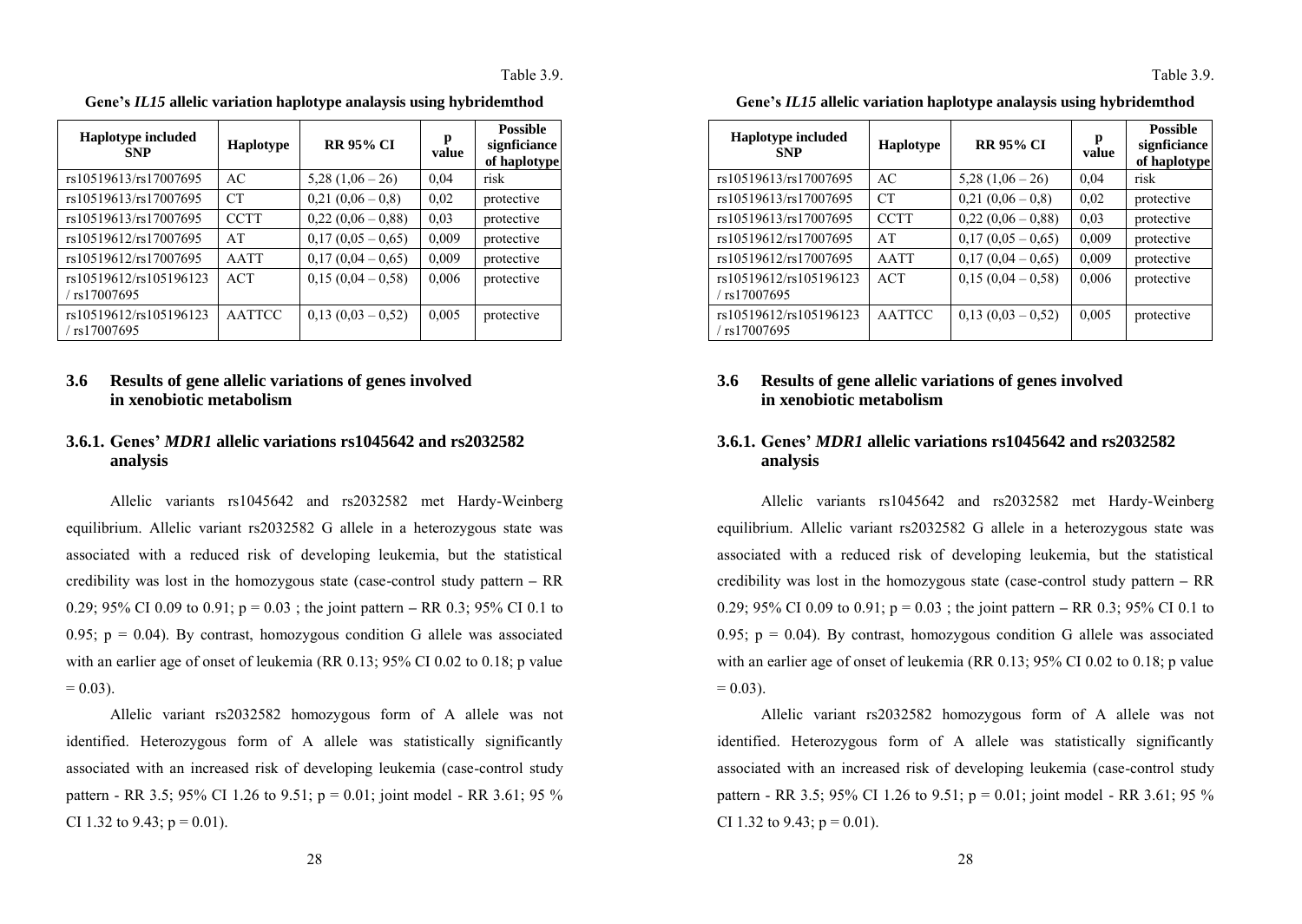By analyzing the maternal haplotype, rs2032582 had a protective role of T allele in a homozygous state, RR 0.05; 95% CI 0.003 to 0.77;  $p = 0.03$ . By contrast, the SNP rs1045642 C allele was statistically significantly associated with a higher risk of developing leukemia in childhood (heterozygous state RR 3.09; 95% CI 1.2 to 7.79;  $p = 0.02$ ; homozygous condition RR 4.49; 95% CI 1.24 to 15.6;  $p = 0.02$ ).

When analyzing haplotypes, haplotype rs1045642 / rs2032582 - TA was statistically significantly associated with a higher risk of developing leukemia, RR 9.51 (95% CI 1.29 to 70.7), p value = 0.03. Protective effect on the risk of leukemia in childhood was in the maternal haplotype rs1045642 / rs2032582 TT, if both alleles are homozygous state, RR 0.09 (95% CI 0.01 to 0.85), p value  $= 0.035$ .

# **3.6.2.** *MTHFR* **gene allelic variation rs1801131 and rs1801133 analysis**

Both analyzed allelic variants corresponded to Hardy-Weinberg equilibrium. Allelic variants had no statistically reliable relationship with the risk of developing ALL. Maternal haplotype rs1801131 / rs1801133 AACC had a protective role in the development of child' s leukemia, RR 0.13 95%CI  $(0.03-0.6)$  p value =  $0.9 \times 10^{-3}$ .

## **3.6.3.** *NQO1* **gene allelic variation rs1800566 analysis**

NQO1 gene allelic variation rs1800566 met Hardy-Weinberg equilibrium and was not statistically significantly associated with risk of developing leukemia.

## **3.6.4. Deletions in genes** *GSTT1* **and** *GSTM1*

GSTT1 gene deletion was identified in the homozygous form of 28.6% individuals ALL group, while in the control group this deletion was identified in 18.2%, but the results were not statistically significantly different, p value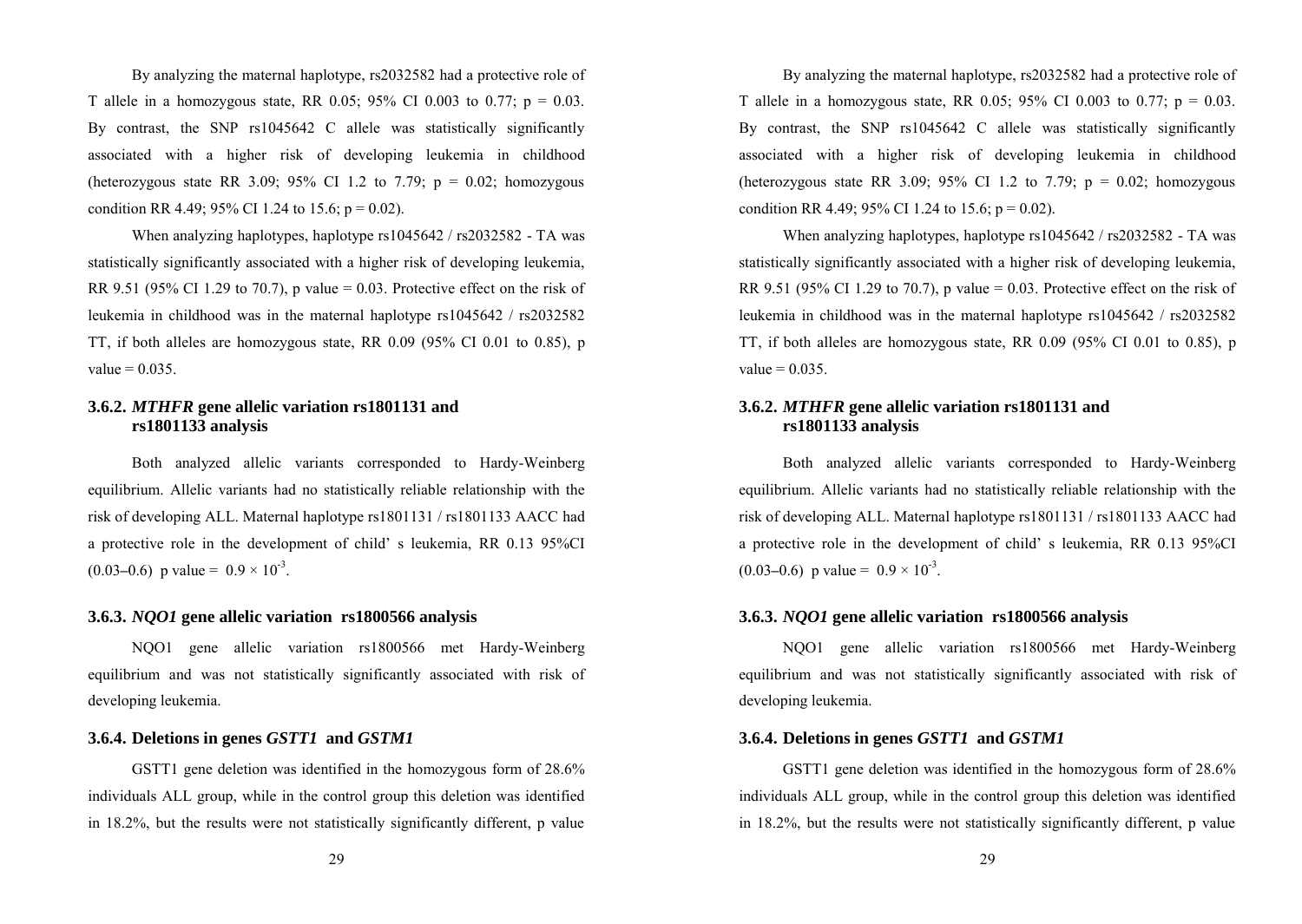> 0.05. Gene GSTM1 homozygous deletion was identified in the 55.8% subjects of ALL and 47.9% subject control group, respectively, these results were not statistically significantly different, p value  $> 0.05$ .

# **3.7.** *IKZF1* **Ikaros gene sequencing and protein expression analysis**

Four of the sixty-eight samples (5.88%) protein was nit expressed. Expression of proteins of less than fifty percent was seen in fifteen subjects, or 22% percent. Average protein expression levels in cells was 67.65% (standard deviation 30.7). The expression level of breakdown can be seen in figure 3.5.

Analyzing Ikaros expression level depending on proband's age, statistically significant differences have not been found.



Fig. 3.5. **Ikaros protein expression in bone marrow cells** 

Evaluating the protein expression level of bone marrow cells and acute leukemia relapse or exitus letalis risk statistically significant relationship was not found, however, it is noted that the blood samples were selected from 2009 onwards.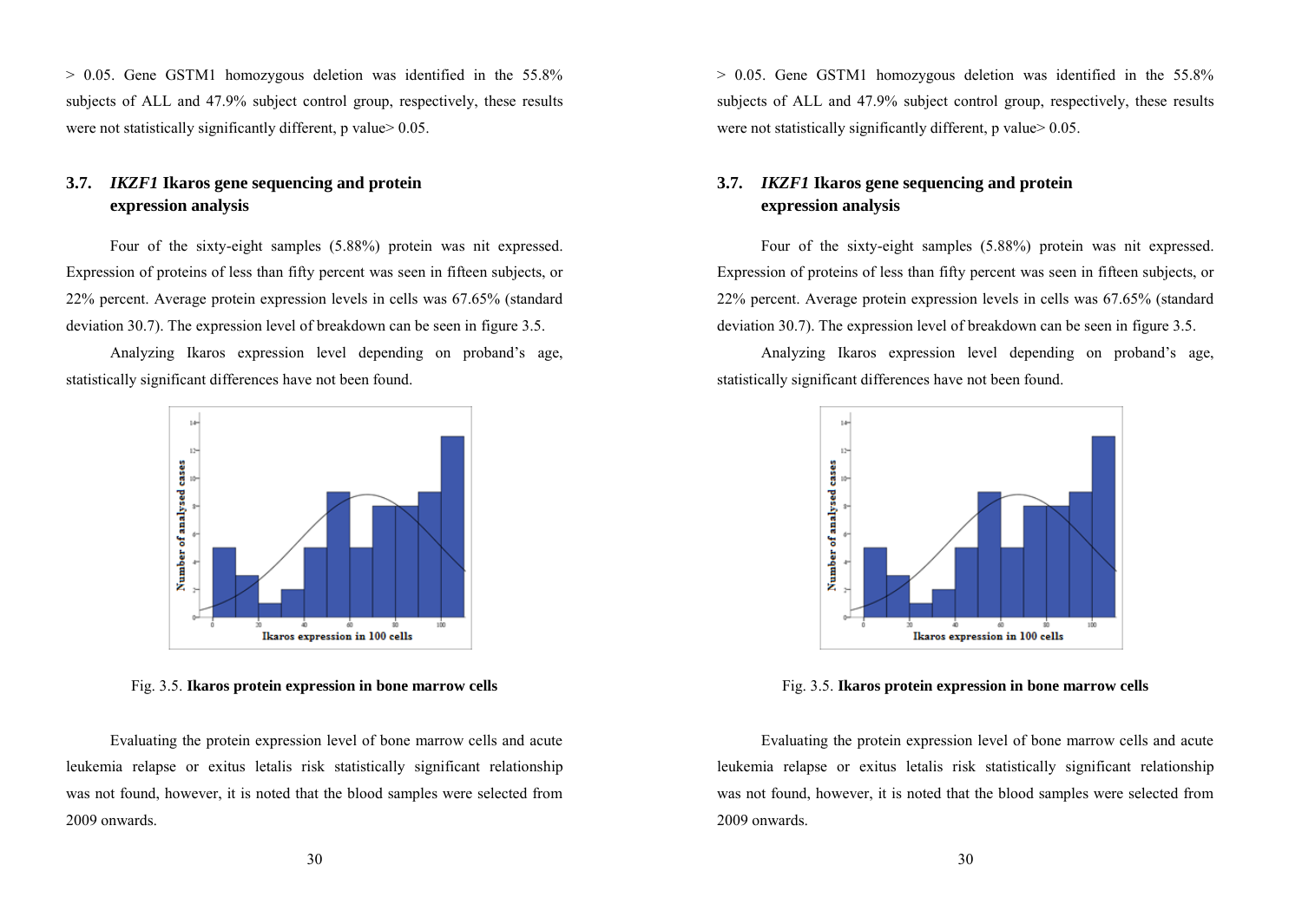In addition to assessing the intensity of expression, samples were divided into three groups: the first included six samples with weak segmental intensity, the average expression of Ikaros in this group was 32% (standard deviation  $(SD) - 17$ ); the second group included twenty-nine samples with a medium (moderate) segmental intensity with an average protein expression in  $64\%$  (SD − 17) and the third group included twenty-nine samples were identified which recognizes a total expression, with an average protein expression 91% (SD  $-$  17). Four patients of protein expression levels were zero, so they were not included in the breakdown by group effort.

Compared all three groups with each other, a statistically significant difference was found between the first and the third group of individuals − with a weak expression intensity was lower expression levels compared with individuals who had high expression of  $p \le 0.1 \times 10^{-3}$  Statistical differences are represented in figure 3.6.



Fig. 3.6. **Ikaros protein expression intensity comparison to epxpression level**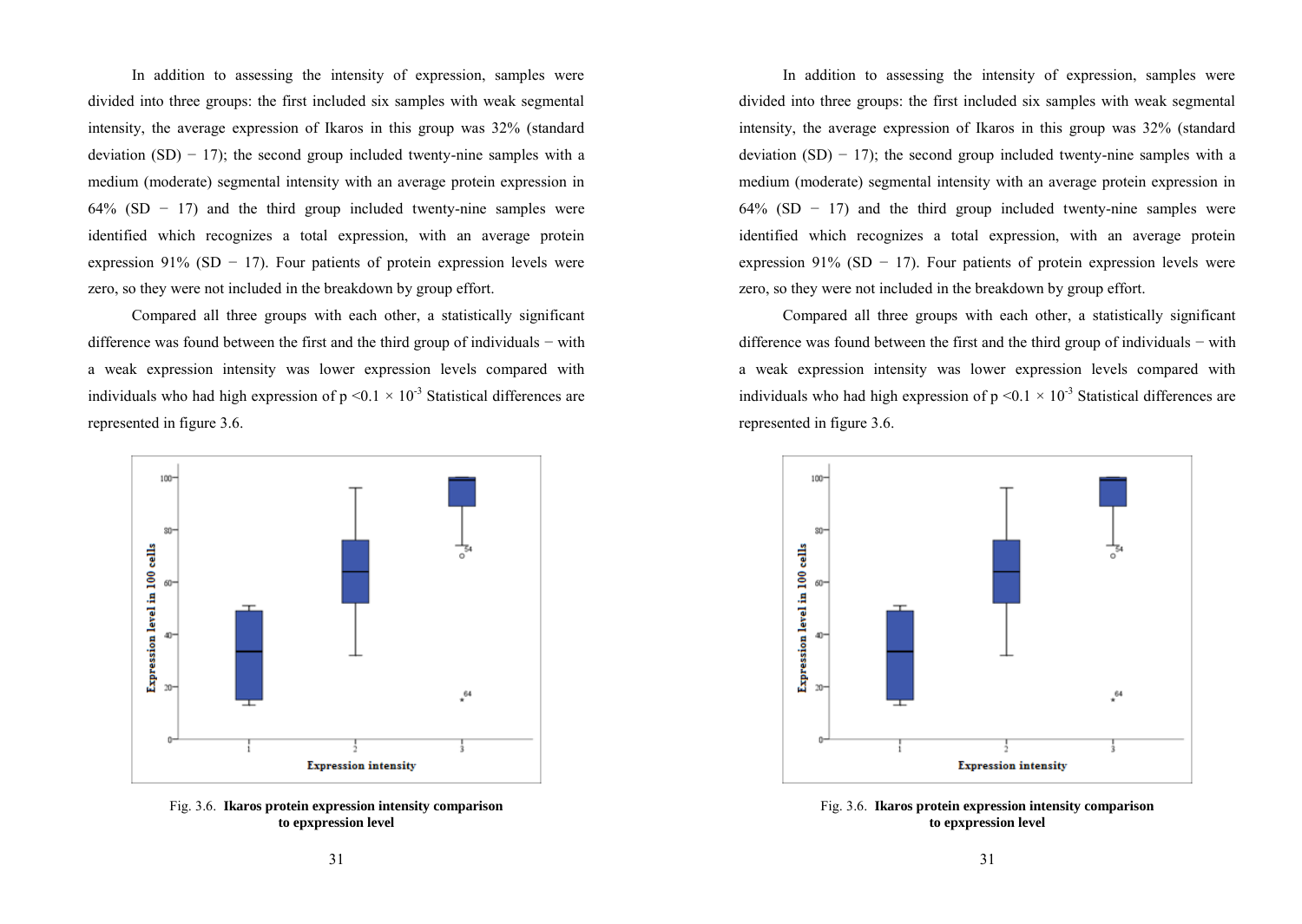To assess the Ikaros protein deficit also in non-somatic cells, individuals who had the expression levels of less than thirty percent in bone marrow samples and individuals whose bone marrow samples we did not have access to, immunohistochemical analysis of peripheral blood samples was performed in all cases growth in the expression was observed of at least 30%, but in one case − by as much as 98%. In the samples,without data from bone marrow samples, expression levels in peripheral blood was greater than fifty percent.

Although there is no known reference of normal protein expression in bone marrow and peripheral blood, we assume that the expression level of relative growth in all samples indicate that the expression affecting changes have taken place in somatic cells

In gene sequencing IKZF1 second exon (the first protein coding exon) and the third exon, any sequence changes have not been found, these two exons are mandatory in all protein isoforms. Analyzing the sequences were also examined one hundred to two hundred surrounding intron nucleotides adjacent sequences both 5'direction, and 3 'direction. Analyzing the first and the second exon, allelic variants were identified.

Sequencing the fourth, fifth, sixth and seventh exon, exon, the genetic variation was not identified. In analysis of the adjacent intron nucleotides eight different allelic variants were identified based on single nucleotide point replacement: rs74412507 (MAF A = 5.6%) rs113125091 (MAF T = 6.7%), rs7789106 (MAF C = 3, 9%), rs113962761 (MAF T = 16.88), rs56278999 (MAF T = 27.27%), rs199614380 (MAF T = 2.6%), rs150440917 (MAF  $A = 1.3\%$ ) and rs4132098 (MAF  $A = 5.6\%$ ) and one allelic variant, where it has been thymine insertion - Indel rs72334180.

To assess the allelic variants of possible clinical importance were analyzed their possible involvement in the processivity using *Human Splicing finder (Desmet et al., 2009).* Two of the allelic variants were detected possibly related to converting the processivity. The first is the allelic variant rs7789106,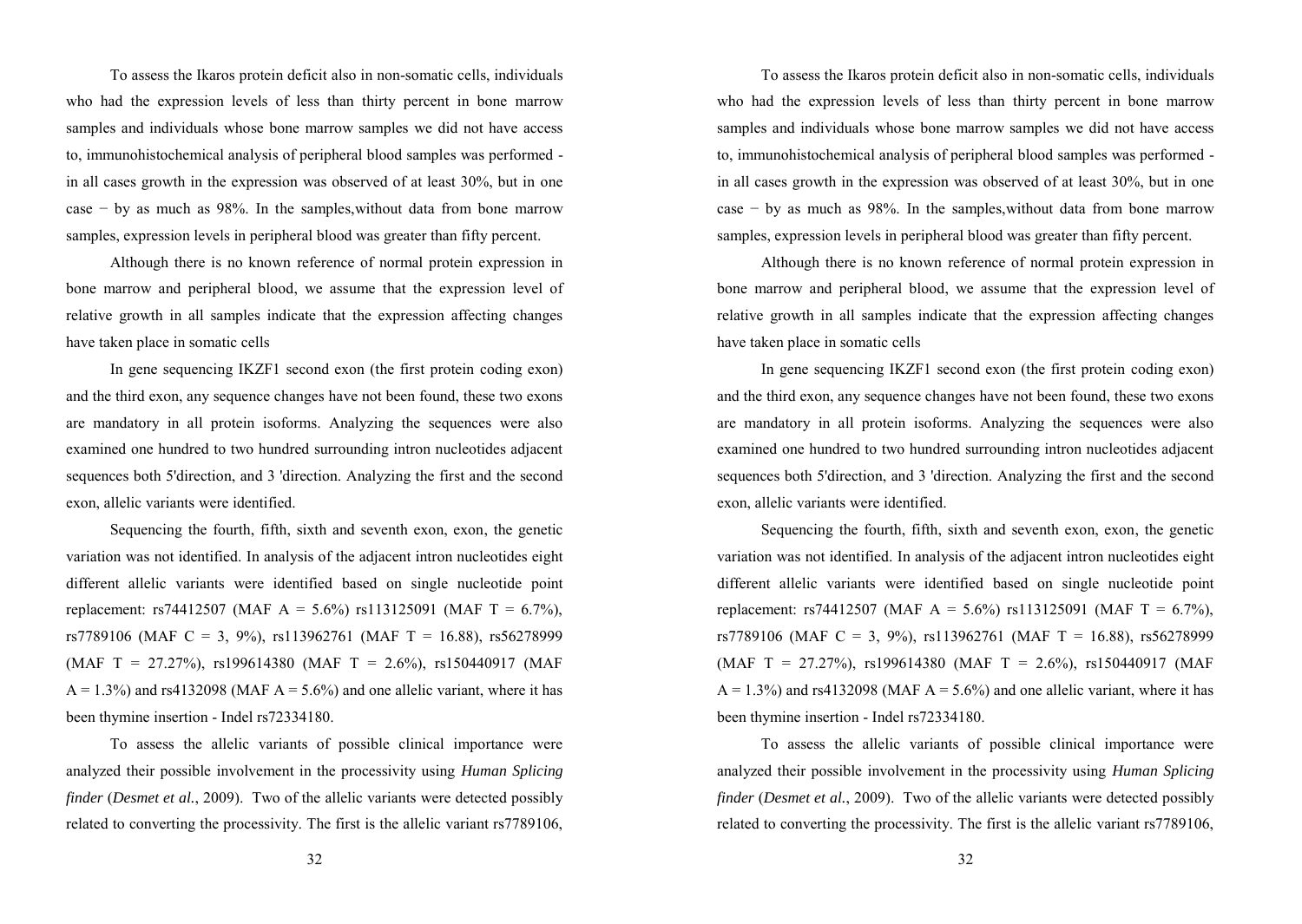the C allele case intron Silencer site is interrupted, the results obtained by analyzing the two detection algorithms: 1) intron identity elements can be identified introns (*C Zhang et al.*, 2008); 2) regulatory sequences in exon splicing (Goren et al., 2006). The second allelic variant, which might be involved modified processivity is rs199614380 the T allele arises jaands donor site, and this finding is confirmed by two different splaisa site analysis algorithms - jaands donor site (*Desmet et al.*, 2009; *Eng et al.*, 2004).

Analyzing rs199614380 and rs7789106, rarest allele frequency was less than five percent, and according to the literature, rare single nucleotide allelic variants of statistical power (importance) is not sufficient, especially if the number of samples is limited (*Gorlov et al.*, 2008).

Therefore these allelic variants frequency in the control group were not analyzed.

Thymine insertion ninety three nucleotides before the start of the sixth exon database Ensemble (http://www.ensembl.org/index.html) found with reference number rs72334180, whose frequency is not known.

The research group found that insertion 24.68% or 19 individuals from 77 in accordance with the potential splaisa site identifier program *Human Splicing finder* (*Desmet et al.*, 2009) consensus probability is, that this place can help processivity branching (branch) pandect is 52.82%, in the control group the incidence was 16%, a statistically significant difference between the study and control groups was not found (OR 1,72;  $95\%$ CI 0,77 – 3,86, p value  $= 0.18$ ).

Analyzing gene IKZF1 eighth exon were identified two variants of synonyms. The first of these was  $rs61731355$  NM  $006060.5$ : c.1002C> A NP  $006051.1$ : p.Pro334 =.

Patients with ALL, this option was identified thirty one allele A, whose frequency was 20.13%. In the control group seventy-seven individualswere analyzed by age and sex according to individuals in which A allele was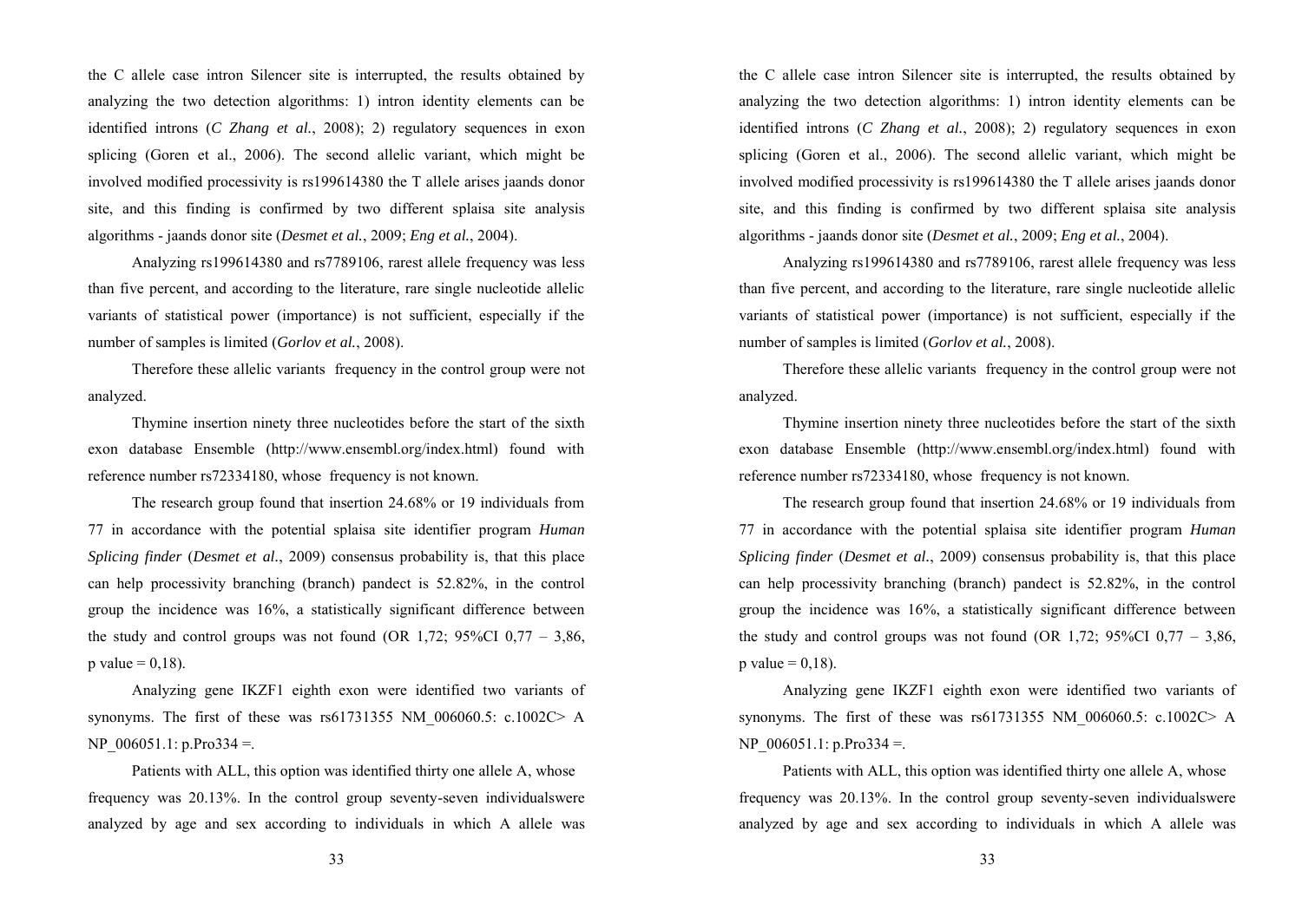identified in seventeen alleles  $-11.04\%$ . A allele frequency of the study group were statistically significantly different from the control group (OR 2.03; 95%CI  $1.03 - 4.05$ , p value = 0.04).

In the database *Human Splicing Finder* (*Desmet et al.*, 2009) available information shows, that in case of A allele potential exon splicing enhancers (ESE) is interrupted as a result potentially the last intron "excision" can be affected (*Liu et al.*, 2000; *C Zhang et al.*, 2008). In ESS rupture detection Cartegni and colleagues developed matrix proteins SF2 / ASF was used, consensus value changes from 76.41 to 86.43, threshold 72.98.

As the second option synonymous rs61731356 NM\_006060.5 was analyzed: c.1176C> T NP  $006051.1$ : p.Asn392 =. The research group identified T allele in seven alleles (4.54%). In the control group it was identified in nine alleles. T allele frequency of the study and the control group was not statistically significantly different. Analyzing its possible effects on the processivity, it was found that if the cytosine is replaced by thymine, turns a potential acceptor site -CCCGAGCAACAGCT CV 79.6 to cccgagcaatagCT CV 71.92 ΔCV 9.65% if jaandais acceptor site is active, in such a case 328 nucleotides may come off exon.

Taking into account the importance of protein Ikaros lymphocyte differentiation, gene IKZF1 exon deletion analysis was performed in only patient who developed acute ALL at the age under 1 year. With MLPA method no deletions were found.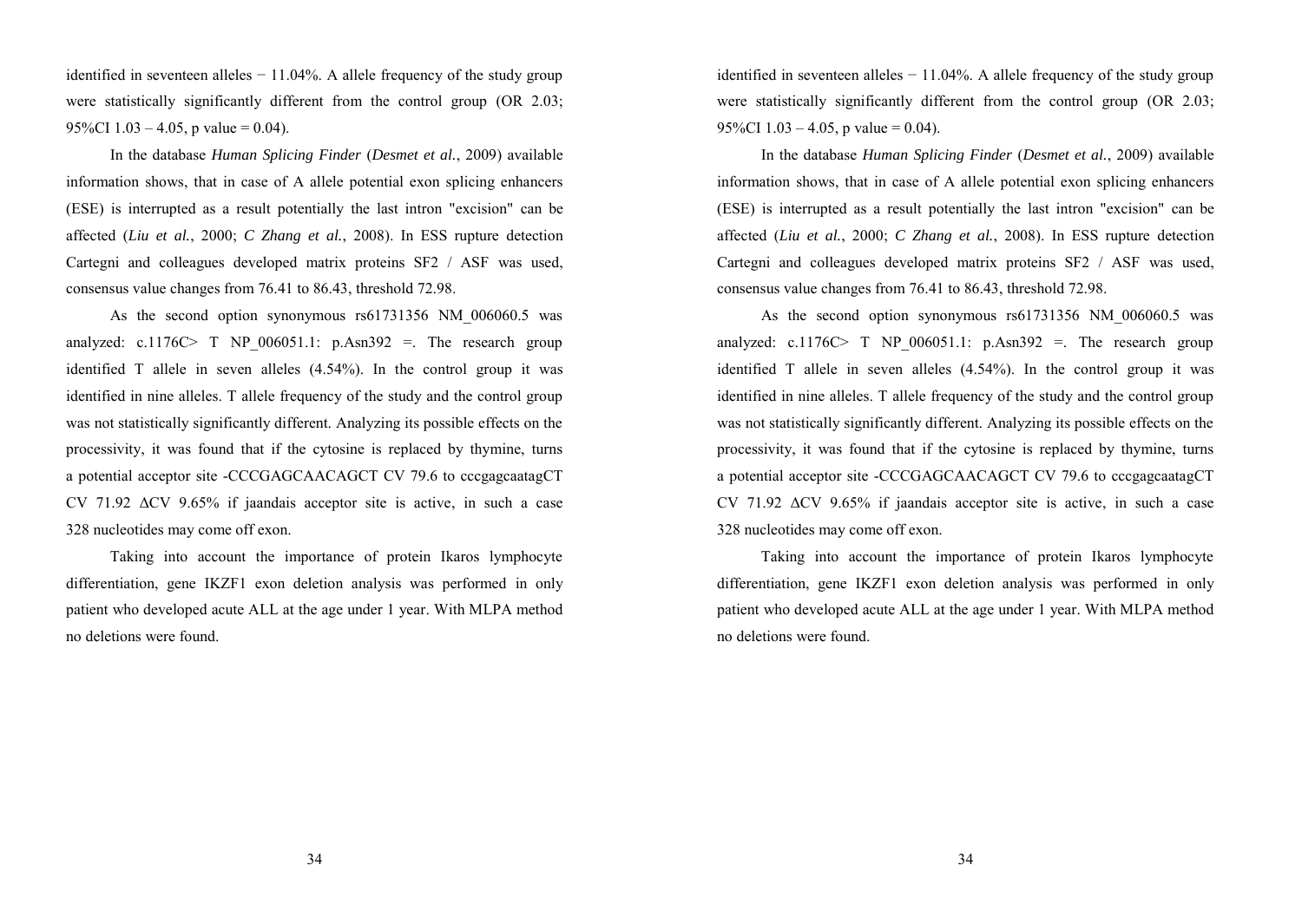## **4. DISCUSSION**

Acute leukemia is the most common disease of children (*Tharnprisan et al.*, 2013). Its etiology is still not fully explored, it is considered as a multifactorial disease in its development genetic predisposition and environmental factors interaction plays a great role (*Y Yan et al.*, 2014). In this study, for the first time in Latvian population single nucleotide allelic variants were analyzed previously described in association with acute pre-B cell leukemiaand its increase the risk.

The study included two groups of allelic variants; the first of them analyzed allelic variants previously described extensive genome association studies, in addition to including allelic variants of the gene ARID5B third intron because it described as a "hot pandect" in relation to the risk of developing ALL (*Gutierrez-Camino et al.*, 2013). The second group analyzed allelic variants associated with the metabolism of xenobiotics, this group also analyzed the potential impact of maternal genotype on the risk of developing ALL, as the literature data, taking into account that the peak incidence was observed between the ages of two and five years, speculates, that environmental factors, in utero exposure and abnormalities could have a role in etiopathogenesis (*Nousome et al.*, 2013).

The study included three IL15 gene localized allelic variants, previously described only in connection with the risk of developing leukemia in adulthood (*D Lin et al.*, 2010). In addition, we analyzed one genetic variant in gene PAX5 potentially associated with the risk of developing leukemia in families (*Shah et al.*, 2013).

In the light of Ikaros protein role in lymphocyte differentiation and pathogenesis of leukemia (*Heizmann et al.*, 2013), in this study for the first time we tried to assess the genetic variant gene IKZF1 importance in non-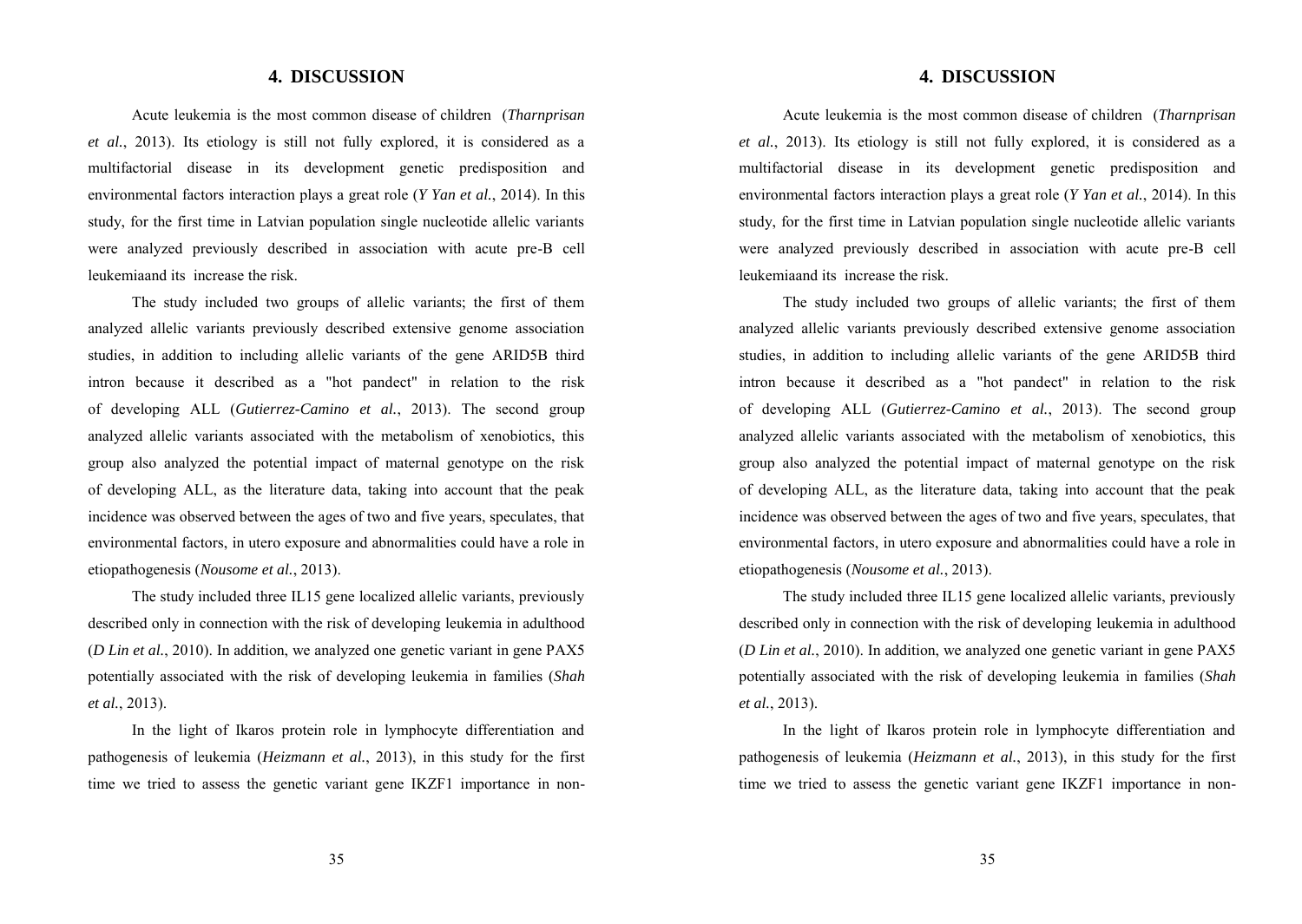somatic cells, as well as to determine the protein expression levels of both leukaemic cells and leukocytes at the moment of remission.

The study included patients from 2005 onwards, when it became possible to differentiate B-cell leukemia T cell leukemia, given that the B and T lymphocytes is slightly different differentiation pathway and the genes involved (*Kalia et al.*, 2006), this study included only patients with pre-B cell leukemia. However, the sample collection was launched in 2009, whenit already nine previously diagnosed patients have died, which reduced the number of patients included, and could affect the reliability of the results, when the recurrence and mortality relationship with allelic variants were analysed.

The biggest limitation of the study was the limited number of patients, although only seven patients (or their parents) refused to participate in the study, representing 8:33% of the survey during the life of existing and without bone marrow transplant, thus, the study included 77 individuals. Mainly, patients (or their parents) refused to participate if the leukemia was diagnosedseveral years ago and the reason for the refusal was primarily emotional desire to no longer be associated with leukemia diagnosis. Despite the fact that they were only 8.33% of the total population, these patients had a long event-free period, and this fact could affect the reliability of the results related to relapse and mortality in association with genetic variations. However, the study not included in the proportion of patients who had died and who had long-term relapse, thus we can make the assumption that this factor in the effect to the results of the research is irrelevant. The study included Latvian citizens, but patients are not divided down by nationality, because children often were not detectable membership of a particular nationality, because the children were from mixed families, one of the study included the children's father was Mexican, but not a single Egyptian. This factor could affect the results, in particular the analysis of allelic variants, which are characterized by different incidences between populations.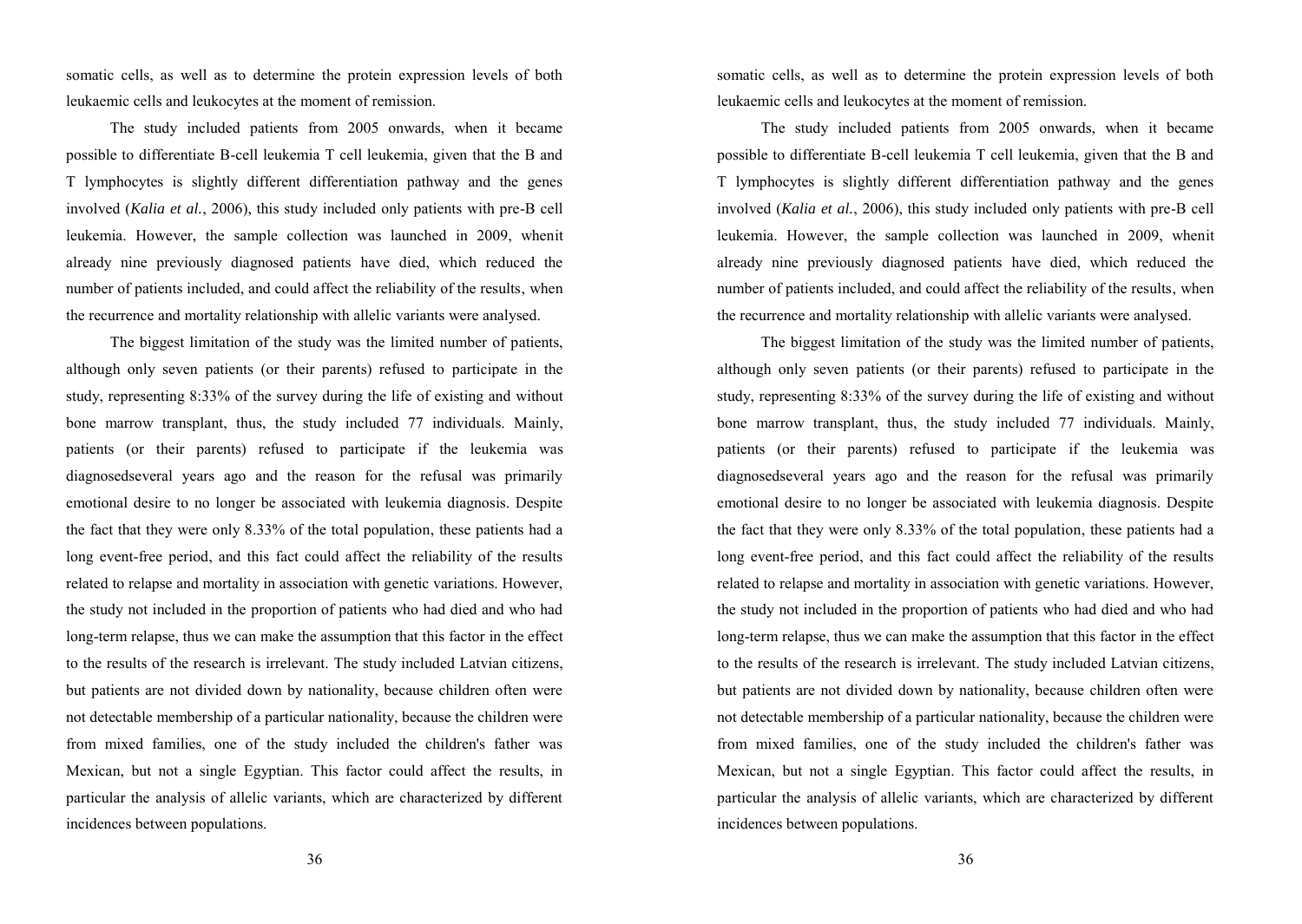Another factor which complicates the assessment of results is that there is no available research data on the allelic variant of the incidence and possible association with risk of developing ALL Estonia and Lithuania, which are immediate neighbors.

#### **4.1. Allelic variations in the 3rd introne of gene** *ARID5B*

Gene ARID5B function still is not fully clear, after previous research it is known that the gene belongs to a family of transcription factors and play an important role in embryonic development, cell type-specific gene expression and cell growth regulation. As well known that the knock-out mouse develops incorrect thymus and spleen structure, as well as impaired B cell differentiation, but the precise mechanism of action is unknown. Extensive genome association study revealed that in the third intron localized allelic variants associated with an increased risk of developing leukemia, in particular hyperlpoid leukemia cases, but sequencing third and fourth exon in the region no coding genetic variant was found (*Trevino et al.*, 2009).

Later, the results replicated in different populations including our study Latvian in the pediatric population. The most analyzed polymorfism rs10821936, rs10994982 and rs7089424 was identified extensive genome association studies (*Papaemmanuil et al.*, 2009; *Trevino et al.*, 2009). Also data about rs10821938 (*Vijayakrishnan et al.*, 2010), rs7896246 and rs7923074 (*H Xu et al.*, 2012) connection with ALL can be found in publications.

According to current information, this is the first study which demonstrated anlizēta and allelic variants rs10821937 and rs7908445 association with the risk of developing acute leukemia.

Interestingly, these allelic variants analyzed in the context of gender and probandu findings are very mixed. Two studies showed that the allelic variant allele risk is often associated with girls' gender (*Gutierrez-Camino et al.*, 2013).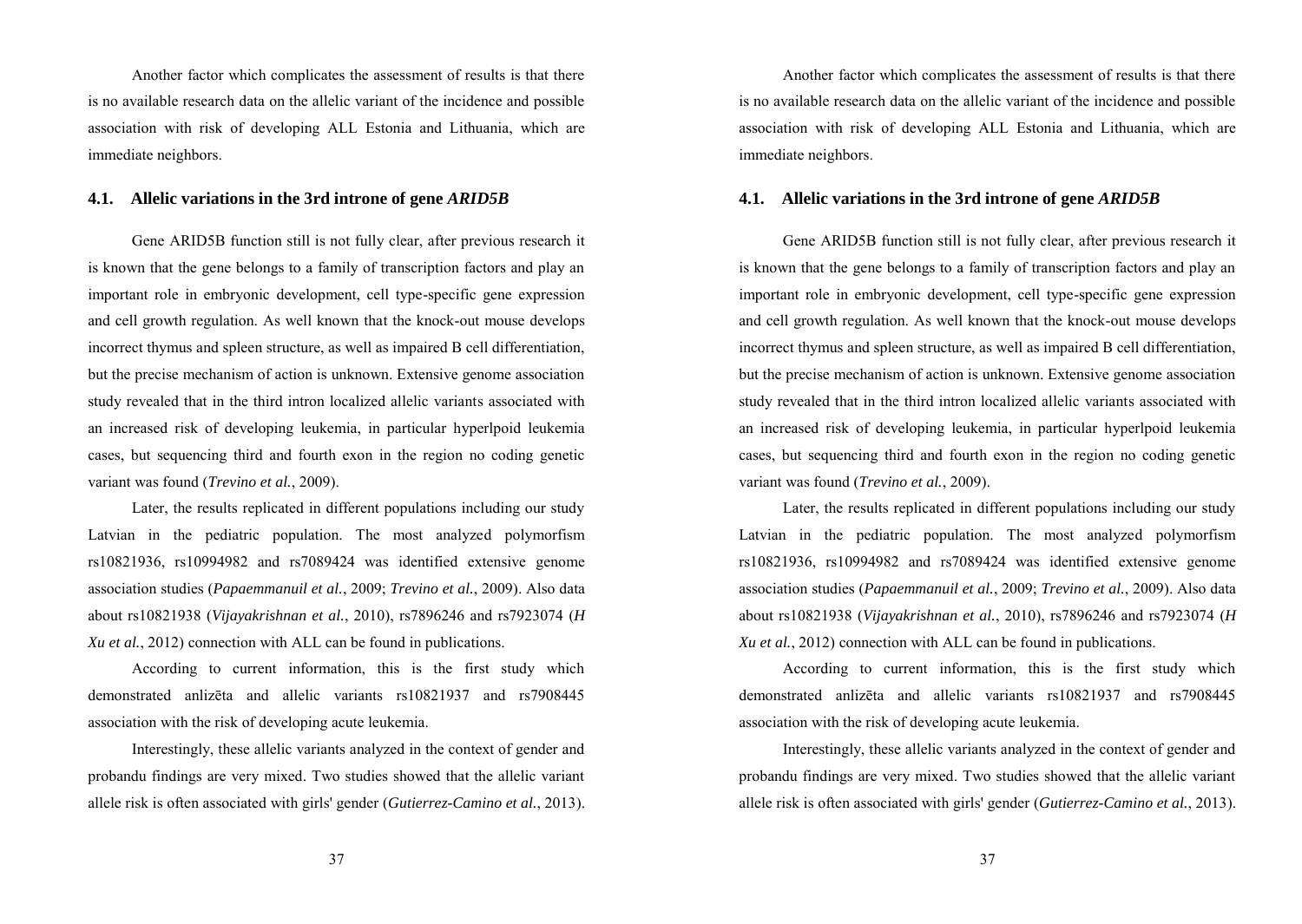In contrast, in other published studies were observed risk allele frequency differences between the sexes (*Lautner-Csorba et al.*, 2013) and there are studies whose results coincide with the results of our study that the risk allele frequency more to do with the boy gender (*Healy et al.*, 2010). These results of this research show that the most likely gender does not play a major role with ARID5B localized gene allelic variant of a link with the risk of developing leukemia.

Relatively few are also studied gene ARID5B localized allelic variant connection with the age of the development of ALL, most likely it is connected directly to the fact that relatively little is known about the mechanism of action of this gene. One publication was found, stating that the risk allele is more common in children with leukemia if it develops until the age of five and less common in children who developed leukemia after ten years of age (*Evans et al.*, 2014).

In this study, in the third intron localized allelic variants were analyzed for potential relevance to the late risk of developing leukemia, it is, after ten years of age, but statistically significant correlation was not found.

The literature describes the allelic variant rs10821936 C allele association with hyperploidy (*Trevino et al.*, 2009). Our study we analyzed in isolation only the allelic variant, and such a connection could not be found. In haplotype analysis was observed that the T allele is more common in individuals who have not been observed hyperploidy which basically coincides with the published data. It should be noted that during statistical analysis, which compared the genotype's possible link with the number of chromosomes in the leukaemic cells, analysis included information on 64 individuals, cytogenetic analysis was not available in thirteen individuals, which further reduced the test group, thus resulting statistical reliability should assessed critically.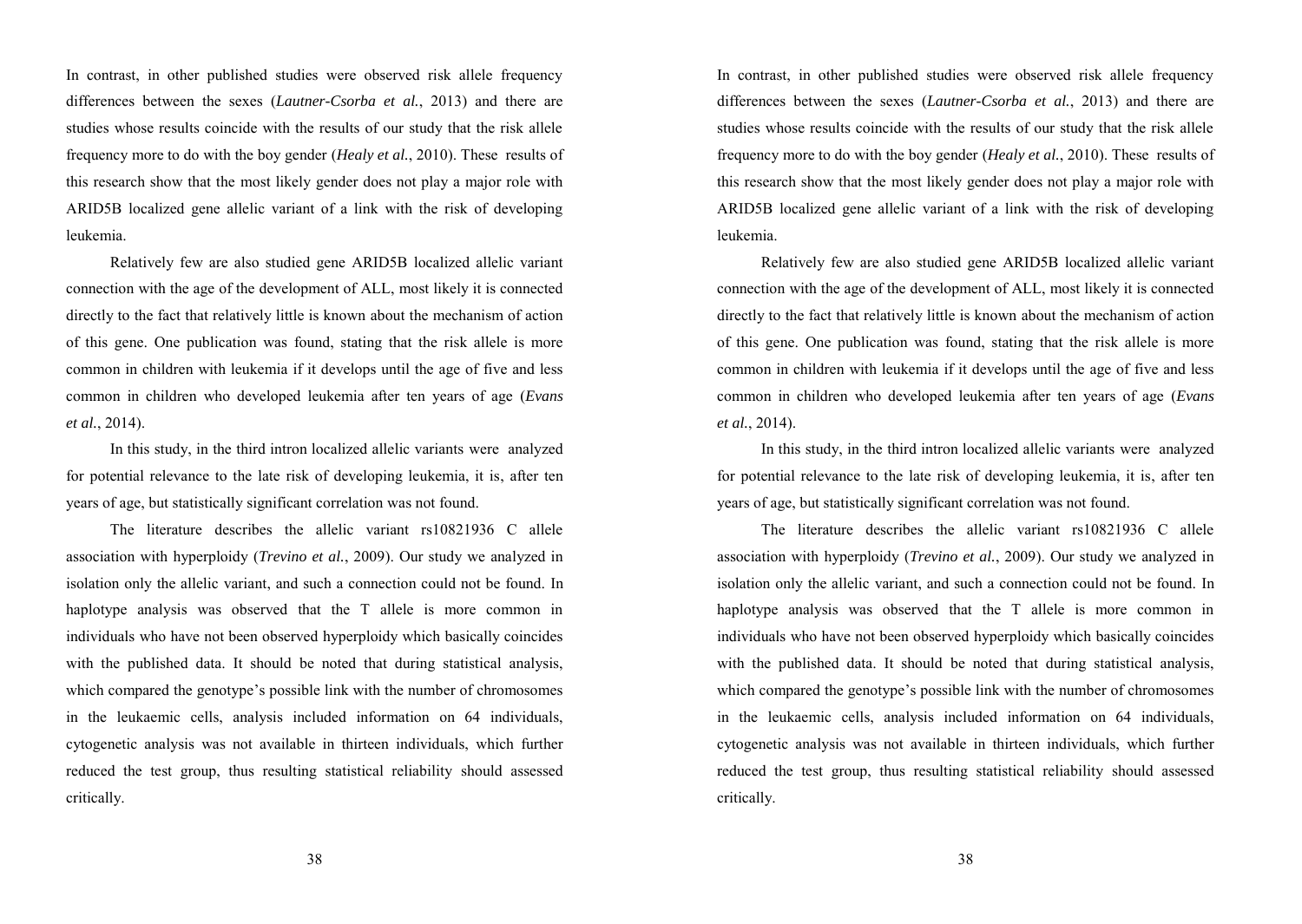Analyzing allelic variants in some cases control the pattern and families study results did not differ significantly, however, haplotype analysis of the reliability of the results - the odds ratio and p value between the two study models differed with a higher reliability in the family study model. According to literature data family study model has greater statistical significance of rare diseases as compared to case-control model (*De et al.*, 2013), although nowadays more and more literature haplotype analysis suggests a combination of both models in order to increase the statistical power (*Wen et al.*, 2014), which was done in tis study

Second, each of the different research models included a number of individuals, because analyzing the family study model was only available in fifty full triadi, while in the case - control model seventy seven genotypes of individuals and hundreds twenty two control individual genotypes.were analyzed

When analyzing haplotypes, it was observed that haplotypes, which was the highest in relation to the statistical reliability of ALL included allelic variant rs10821936 and / or allelic variant rs7923074, respectively, this means that on the basis of the relative risk compared to control subjects with allelic variant rs7923074 risk of developing leukemia increasing by 1.37 times, but individuals with polymorfism rs10821936 - 1.16 times.

Results of the study replicating previously published results of gene ARID5B localized allelic variant association with ALL risk, but does not show the understanding of the mechanism of action of these allelic variants, that could be related to the pathogenesis of ALL.

# **4.2.** *CEBPE, IKZF1* **and** *CDKN2A* **genes' allelic variations**

One of the described allelic variants, which are associated with an increased risk of developing leukemia in children is CEBPE gene allelic variant rs2239633, although GWAS research on ALL risk was weaker compared with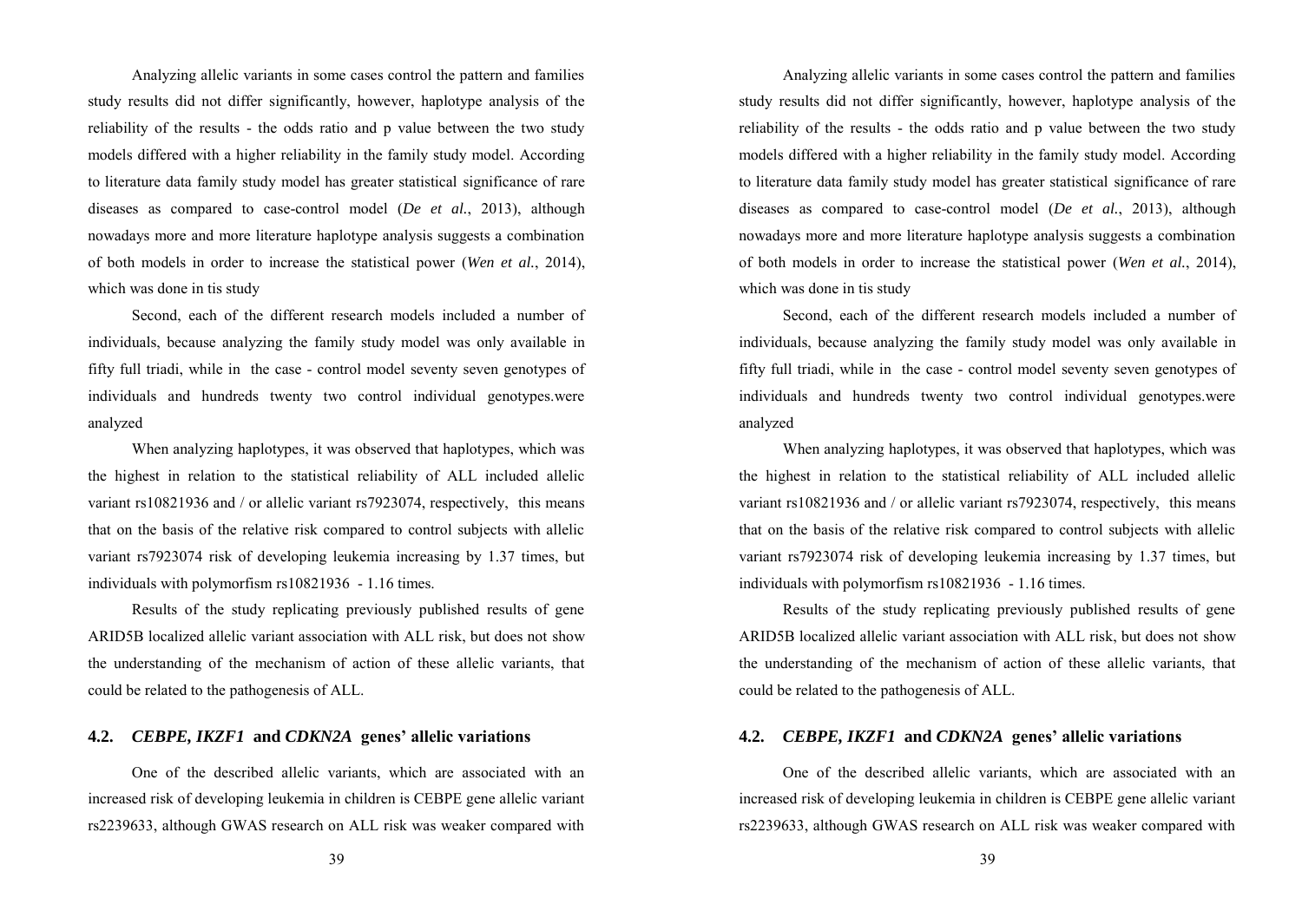the genes ARID5B and IKZF1 allelic variants  $p = 2.88 \times 10^{-7}$  (*Papaemmanuil et al.*, 2009). GWAS results were replicated in several studies and in a metaanalysis study which analyzed the eleven publications in the closest connection with the risk of ALL was Hispanic racial Caucasian individuals, the statistical results were plausible, however, the odds ratio 95% CI was 1.09 to 1, 30th Geographically closest population, which was included in this analysis were Polish. Despite the fact that the Polish colleagues' study included patient count was much higher compared to ours, they analyzed the three hundred and ninety-eight patients genotypes, but their study ALL risk was not statistically significant with allelic variant rs2239633 (*Pan et al.*, 2014; *Pastorczak et al.*, 2011).

Interesting results were obtained by analyzing gene IKZF1 localized allelic variant rs4132601 to the G allele, which is the risk allele frequency of 29.4%, which is consistent with literature data based on the 1000 genomes project in the first phase of data of the European population  $MAF = 31\%$ (*Abecasis et al.*, 2012).

However, although in the genome wide association studies, and in all performed replication studies allelic variant was statistically significantly associated with an increased risk of ALL, our study did not confirm the relationship. However, it should be noted that all trials studied population was larger. Only one study carried out in Taiwan, where the number of patients were seventy nine statistically significant relationship was not found (*CY Lin et al.*, 2014).

Most likely in a small study group this is the reason the results mismatch. However, there is a small probability that also the allelic variant in conjunction with ALL an ethnic difference was observed.

Our study identified allelic variant association with maternal genotypes that have not previously been published.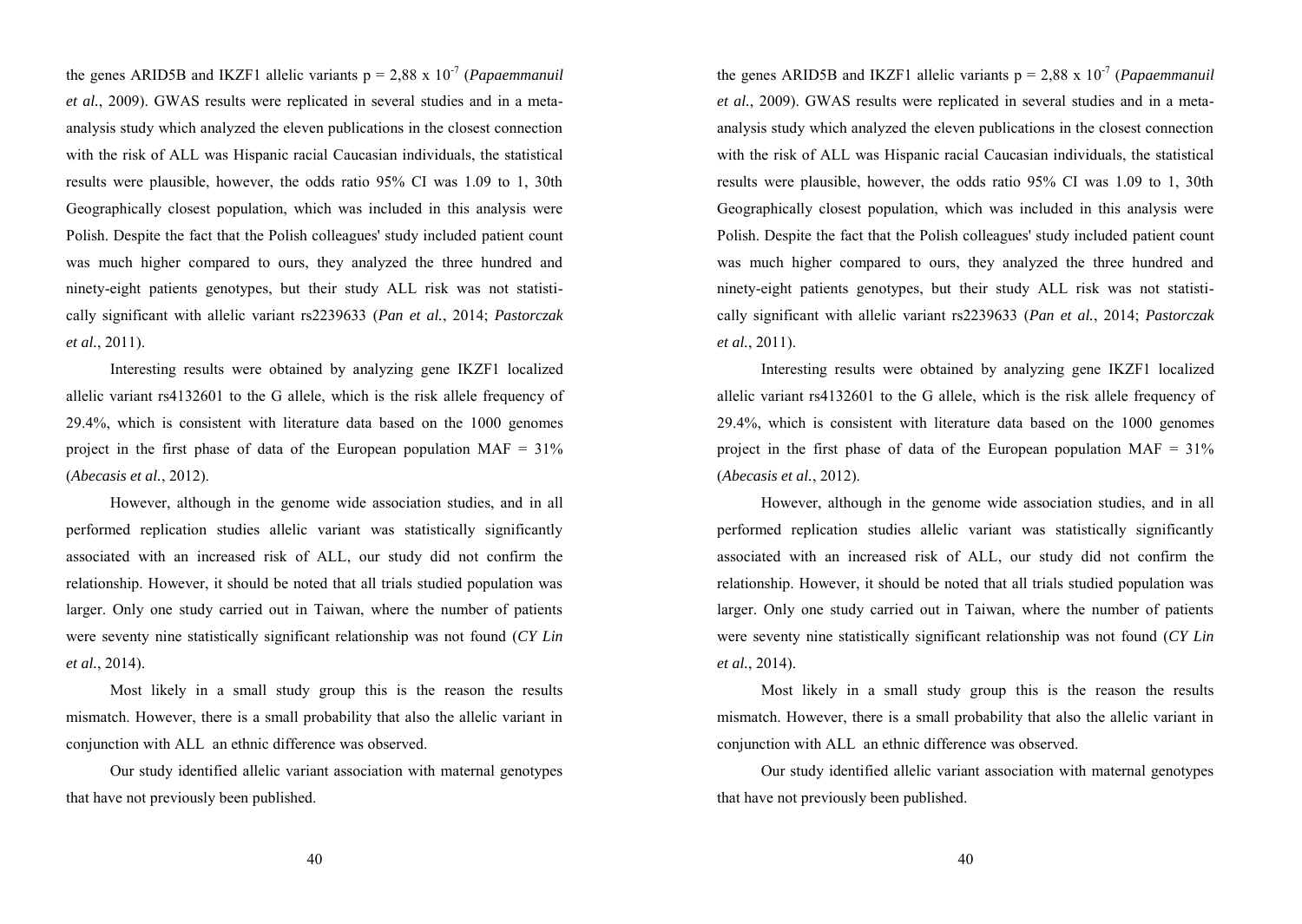Analyzing the Ikaros protein expression level in bone marrow cells connection with the level of expression and genetic variation rs4132601 genotypes was not found, this was the first study we know of protein expression levels associated with genotype.

The literature found only one study which identified dose-dependent mRNA expression level differences depending on genotype, the risk allele was associated with a lower mRNA expression (*Papaemmanuil et al.*, 2009).

The literature has found evidence of gene CDKN2A allelic variant rs3731217 connection with risk of developing acute leukemia, this allelic variant identified in the initial of the German population study, which in order to determine possible risk variants jaandus in thirty four allelic variants were replicated in large genomic research findings. Later allelic variant rs3731217 was analyzed in Spanish, Hungaric and Canadian population (*Sherborne et al.*, 2010).

In published studies, from Poland and Thailand, which seeks to replicate the data failed to prove link to the risk of ALL (*Pastorczak et al.*, 2011; *Vijayakrishnan et al.*, 2010), just as in our study. It is likely that because this failure to identify allelic variants in the first GWAS studies, the association with the risk of ALL is not very close.

## **4.3.** *PAX5* **gene genetic variation**

Isolated cases of ALL is also described as monogenic pathology, such as Li Fraumenn syndrome. Children with ALL is described to have TP53 gene mutation heterozygous state in non- somatic cells (*Felix, Nau, et al.*, 1992).

Currently, in families with acute leukemia gene mutation p.Gly183Ser PAX5 is found, which is inherited autosomally dominantly with incomplete penetrance, to develop acute leukemia need loss of heterozigoty is needed. Mostly in these individuals the second allele of the ninth chromosome formed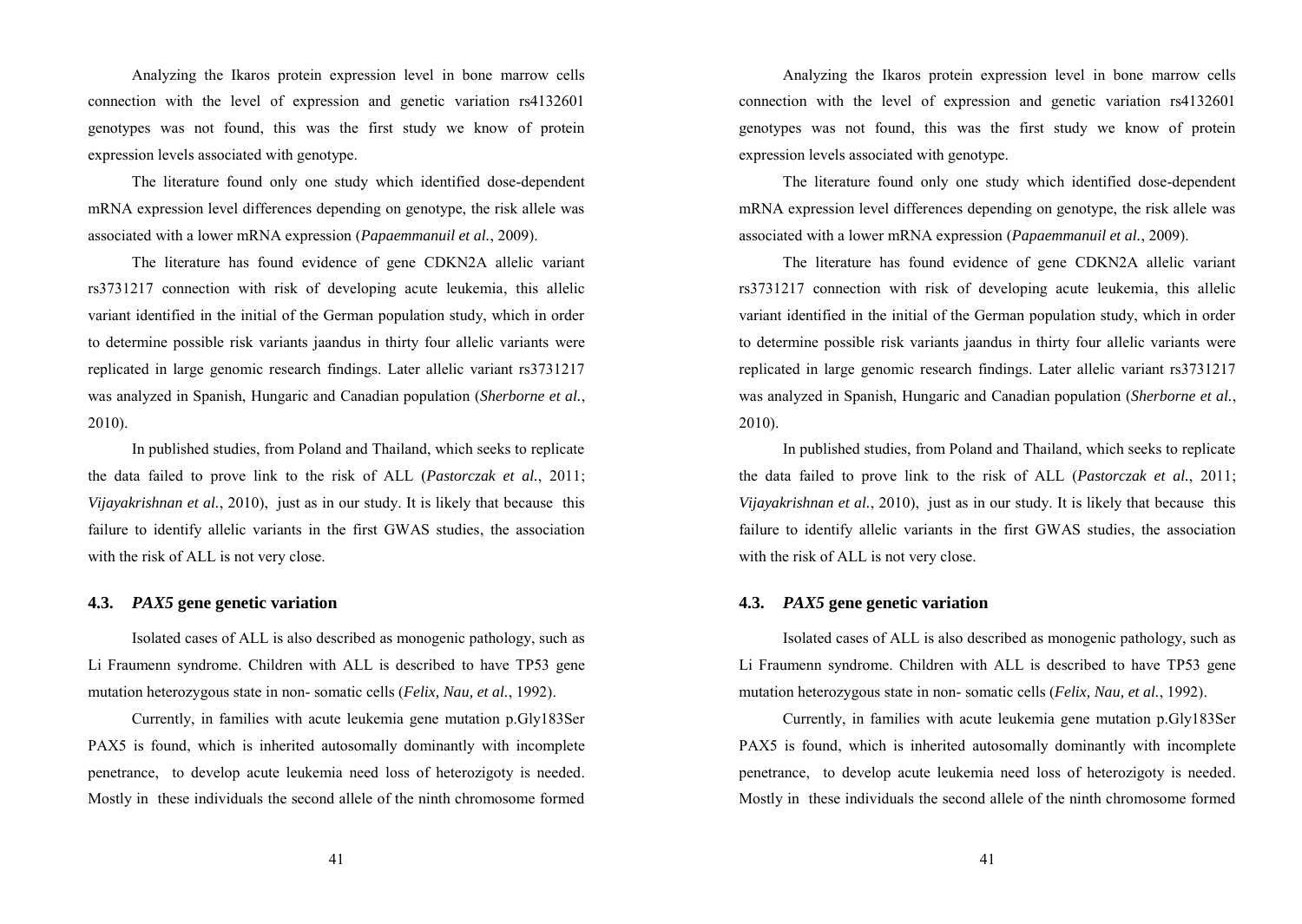iso-chromosome., whose formation leads to loss of the short arm of the ninth chromosome (*Shah et al.*, 2013).

Patients who were diagnosed a long time ago, did not have a cytogenetic examination detailed enough and, above all, then the presence of the Philadelphia chromosomewas determined. In only of the patients who have undergone detailed cytogenetic examinations has had the ninth chromosome short arm deletion, but unfortunately the patient's parents refused to participate in the study.

Despite of this and taking into account the incomplete penetrance gene expression, it was concluded to check p.Gly183Ser presence all probands. Because parents' and researchers' main interest is focused directly on the possible monogenic inheritance ALL risks, because non-somatic cell mutations in this case, if necessary, is possible to use prenatal diagnostics.

None of the individuals had this genetic variant, despite the fact that a family history of a number of families had cases of leukemia, however, there were not specified specify the subtype,e and one child had a family history of neuroblastoma, from which her brother died and one other individual mother had died because of fatal leukemia, its type is not precisely known.

# **4.4.** *IL15* **gene allelic variants rs10519612, rs10519613 and rs17007695**

The literature available on an increasing number of publications relating to allelic variants rs10519612, rs10519613 and rs17007695 and ALL risk in adulthood, one of newest published studies has been carried out in Egypt, where the analysis of the genetic variation was statistically significant relationship with all three allelic variants of the B-cell leukemia directly allelic variant rs17007695 genotypes CT and CC (*Aly et al.*, 2015).

IL15 in the pediatric population has been studied in the context of the MRD, which identified the relationship with allelic variant rs10519612,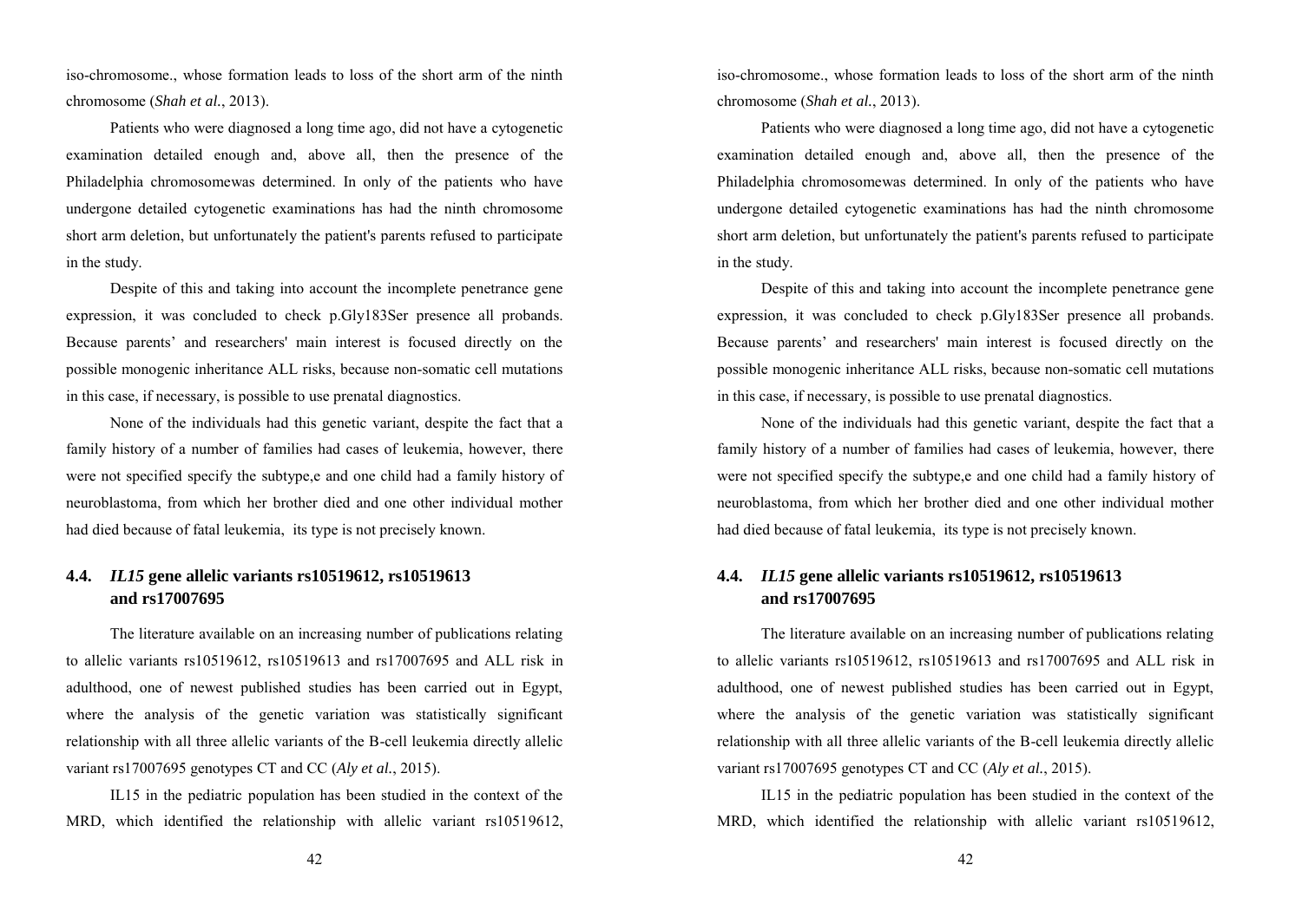rs10519613 and rs17007695, and minimal residual disease. In our study, MRD on the 33rd day were only in two patients, so the statistical analysis was not performed, because these data would be for information only.

The studies about allelic variants rs10519612 and rs10519613 are discussed separately, but in our study the allelic variants was almost in complete relation  $r2 = 0.97$ . When analyzing haplotypes genetic variation, haplotypes of the most frequently occurring alleles ALL development was aprotective role in the adult population, there the risk allele was less common, so that research results do not condradict with those publsidhed previously (*D Lin et al.*, 2010). In order to judge about the possible role of interleukin etiology of acute leukemia, more extensive studies are required, that analyze genotypes children.

# **4.5. Allelic variations in genes, that are involved in the xenobiotic metabolism**

## **4.5.1.** *MDR1* **gene allelic variants rs1045642 and rs2032582**

Despite extensive research of the genome identified allelic variants, the etiology of acute leukemia is still not entirely clear and still is believed that proteins involved in the metabolism of xenobiotics could play a role in the development of acute leukemia (*Nousome et al.*, 2013). There are hypothesis found in the publications that genetic variation in P-glycoprotein can bind with different susceptibility to environmental carcinogens and as a result of reduced enzyme activity it leads to increased risk of tumor development (*Semsei et al.*, 2008).

Analyzing the MDR1 gene allelic variant rs1045642 in this study, we identified allelic variant associated with an increased risk of leukemia, which is in line with newest meta-analysis study. Meta-analysis study analyzed a total of nine studies that included a total of 1,462 acute leukemia patients and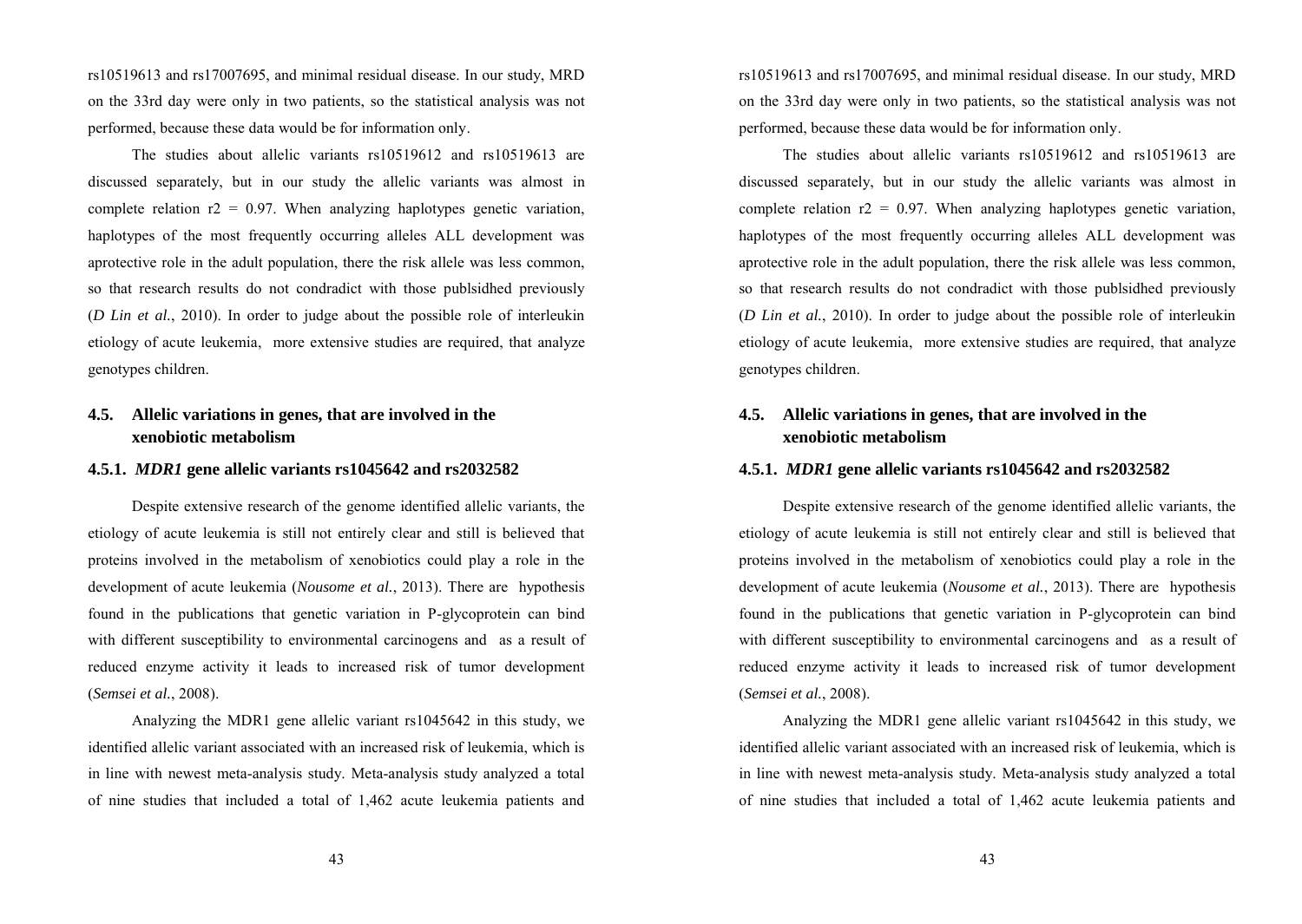1,522 control individuals and identified that the allelic variant rs1045642 T allelein a homozygous conditionwas associated with an increased risk of developing leukemia only Asians, but not Caucasians (*Yue et al.*, 2015). These results could relate to the allele frequency differences between populations (*Leal-Ugarte et al.*, 2008).

Analyzing tri-allelic non-synonymous genetic variant rs2032582, the G allele was identified as potentially protective allele, but taking into account that the statistical credibility was lost in a homozygous state, these results should be assessed critically. Reliability of the results support the fact that the G allele homozygous conditionwas associated with an earlier age of onset of leukemia, which generally associated with a better prognosis. G allele as a protective potential was identified in a meta-analysis study, but overall this meta-analysis study analyzed acute myeloid leukemia patients and acute lymphoblastic leukemia patients differentiating subtypes and statistical reliability was based mainly on the p-values and a number of cases odds ratio and confidence interval was not assessed, so in this case this data must be evaluated critically. These results, in turn, could relate to the allele frequency differences between population (*Y Yan et al.*, 2014).

Our study anlizējot allelic variant rs2032582 A allele was not identified in any of individuals in a homozygous state, but its heterozygous state was identified as a potential risk allele. In the iterature A allele significance is analyzed only in individual trials found, where no statistically significant association with the risk of developing leukemia and A allele was seen, andalso no potential risk haplotypes were identified (*Semsei et al.*, 2008; *Urayama et al.*, 2007).

Combining identified genotypes allelic variants rs1045642 and rs2032582 in Latvian children population with a history of ALL, A allele allelic variant rs2032582, T allele and rs1045642 allelic variant forms a risk haplotype.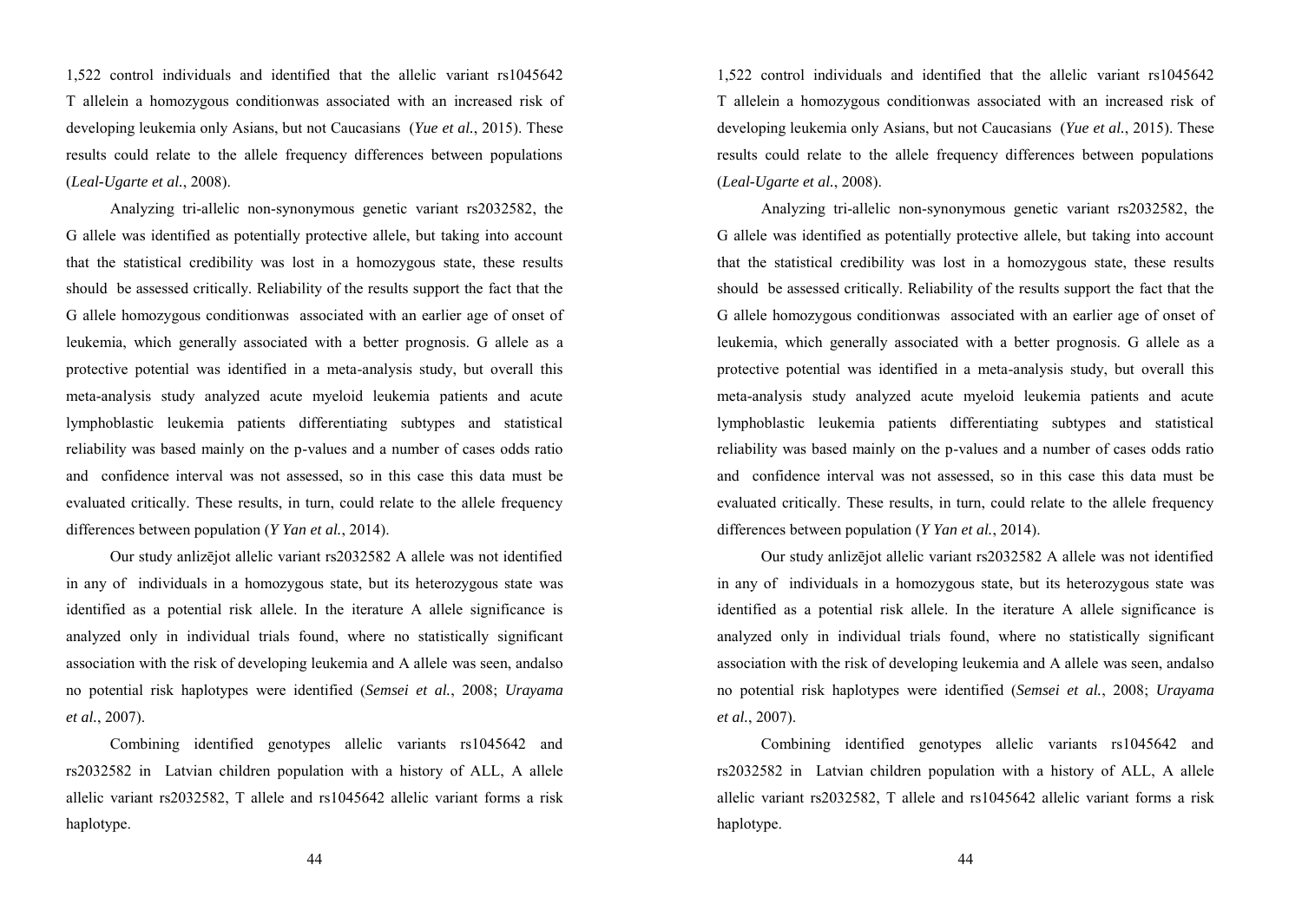Statistically analyzing the study of families of model data identified maternal genotype relationship with risk of developing ALL, the TT haplotype decreases a child's risk of developing ALL, this is the first study that analyzes the maternal genotype relationship with the child's risk of developing ALL. However, given the origins of leukemia development can be already in utero, xenobiotics metabolising protein activity of the mother may affect the first stages of leukemia development in utero.

## **4.5.2.** *MTHFR* **gene allelic variants rs1801131 and rs1801133**

Despite the fact that in recent years there have been a lot of studies aboutthe MTHFR gene allelic variants rs1801131 and rs1801133 and their possible link with the risk of developing ALL, the results are still contradicting. Although most of the study cohort is several times bigger compared to this study, however, also studies with small cohorts, e.g. one which included ninety-eight patients, and contrary to this study, individuals with genotypes  $(AC + CC)$  allelic variant rs1801131 had 1.1 times higher risk of developing leukemia compared to individuals whose genotype is AA (*X Li et al.*, 2014).

Certain studies have indicated ethnic differences in allelic variation, which could affect the various research result contradiction (*Giovannetti et al.*, 2008). However, the meta-analysis carried out more research points to the allelic variant rs1801133 association with the risk of developing ALL Caucasians but not in Asians (*Jiang et al.*, 2013).

Unfortunately, very little is known about the gene MTHFR allelic variants and ALL links within Eastern Europe, the publication of Slovenia analyzed allelic variant of the relationship with risk of relapse, but not the primary risk of developing leukemia (*Karas Kuzelicki et al.*, 2009).

Data from the literature on maternal genotype importance of genes encoding enzymes folate metabolism, but theu also contradict (*Lupo et al.*, 2012) and publications are relatively few. However, our study shows that if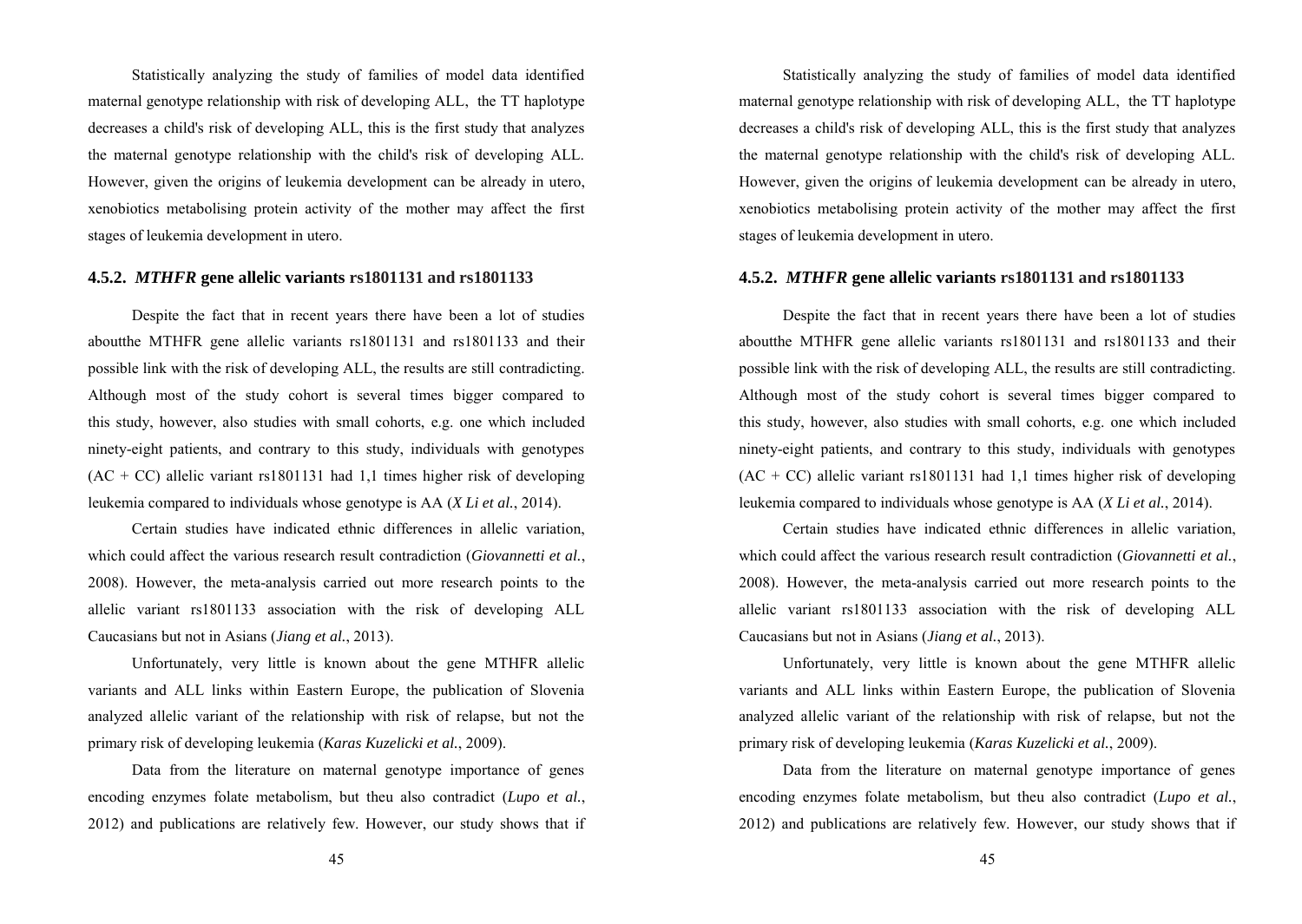the mother has MTHFR gene encoded enzyme activity un-altered, the child has a lower risk of developing acute leukemia compared with mothers with reduced enzyme activity.

## **4.5.3.** *GSTT1* **and** *GSTM1* **gene deletions**

The study did not find a statistically significant association with the risk of developing acute leukemia and deletions glutathione S transferase genes mi and theta genes. This deletion analysis is based on a method that does not distinguish deletions' heterozygous variant form of the norm. Diagnostic methods to analyze the constraints did not allow the transfer of alleles / inheritance of family study model, as well as to assess the allele frequencies, we believe that it could have affected the overall results with respect to GSTT1 and GSTM1 deletion importance of developing ALL.

Analyzing the literature data meta-analysis of studies of each of these genes points to ethnic differences that deletion as more important than others in Asians than in Caucasians (*Moulik et al.*, 2014; *ZH Tang et al.*, 2014; *LY Xu & Cao*, 2014).

## **4.5.4.** *NQO1* **allelic variant rs1800566**

Interesting are the results of the analysis of allelic variant rs1800566, which is localized gene NOO1, in the case TT genotype of the amino acid proline is replaced by serine, and in accordance with literature data enzyme loses its activity (*Larson et al.*, 1999). In the study group, this variant in a homozygous state was identified only one individual corresponding to 1.29%, while the control group of five individuals 4%, the results are not statistically significantly different.

Meta-analysis study shows that the T allele homozygous condition is associated with an increased risk of developing leukemia in children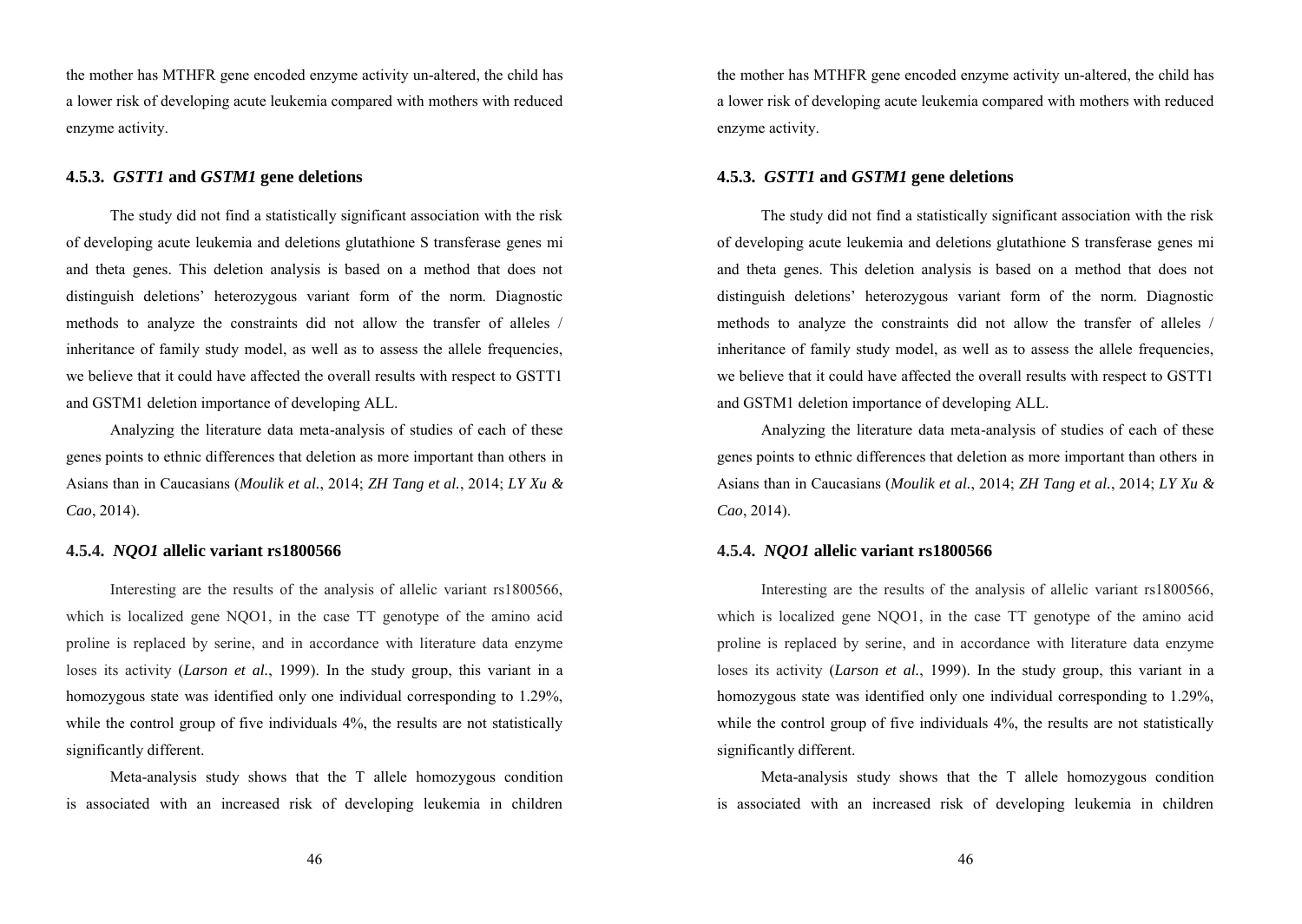(*C Li et al.*, 2014), however, the result is a mismatch, and they to be assessed critically as analyzed populations are geographically distant from the localized Latvian population, nearest of them are in Europe, Italy and United Kingdom, as well as extensive studies analyzed patients directly with early development of MLL positive ALL, i.e. up to 18 months of age (*Infante-Rivard et al.*, 2007), of course, the small number of patients should be takein into account.

## **4.6.** *IKZF1* **gene sequence and protein expression level**

Ikaros protein is one of the key roles in differentiation of white blood cells in virtually all development stages. Lack of Ikaros stops the differentiation of pre-B cells (*Yoshida et al.*, 2014). Studies in mice have demonstrated Ikaros protein deficit is connected with the development of leukemia (*Masuda*, 2011). Analyzing the changes in somatic leukaemic cells, approximately 20−30% of cases finds mutated gene IKZF1 (*Dupuis et al.*, 2013). For example, the gene PAX5 ,which sequence changes are specific in leukaemic cells, have also been observed in non-mutated somatic cells (*Shah et al.*, 2013).

Also, it has been demonstrated thatintron allelic variant rs4132601 is associatedn with the risk of developing ALL, but the exact mechanism is not known (*Gorniak et al.*, 2014).

By analogy with the gene PAX5, this study is analyzed gene IKZF1 full coding exon sequence in seventy seven probands, no subject had been identified to have nucleotide replacement, which resulted in an amino acid replacement, which could be directly related to the risk of developing leukemia. Also, the only patient who was diagnosed with leukemia under one year of age had gene deletions IKZF1. So far, there are no available publications about IKZF1 gene mutation and gene sequence changes in the importance of children's age. During this study time there has been a publication about a child, born in 33. gestational week, with congenital pancytopenia, including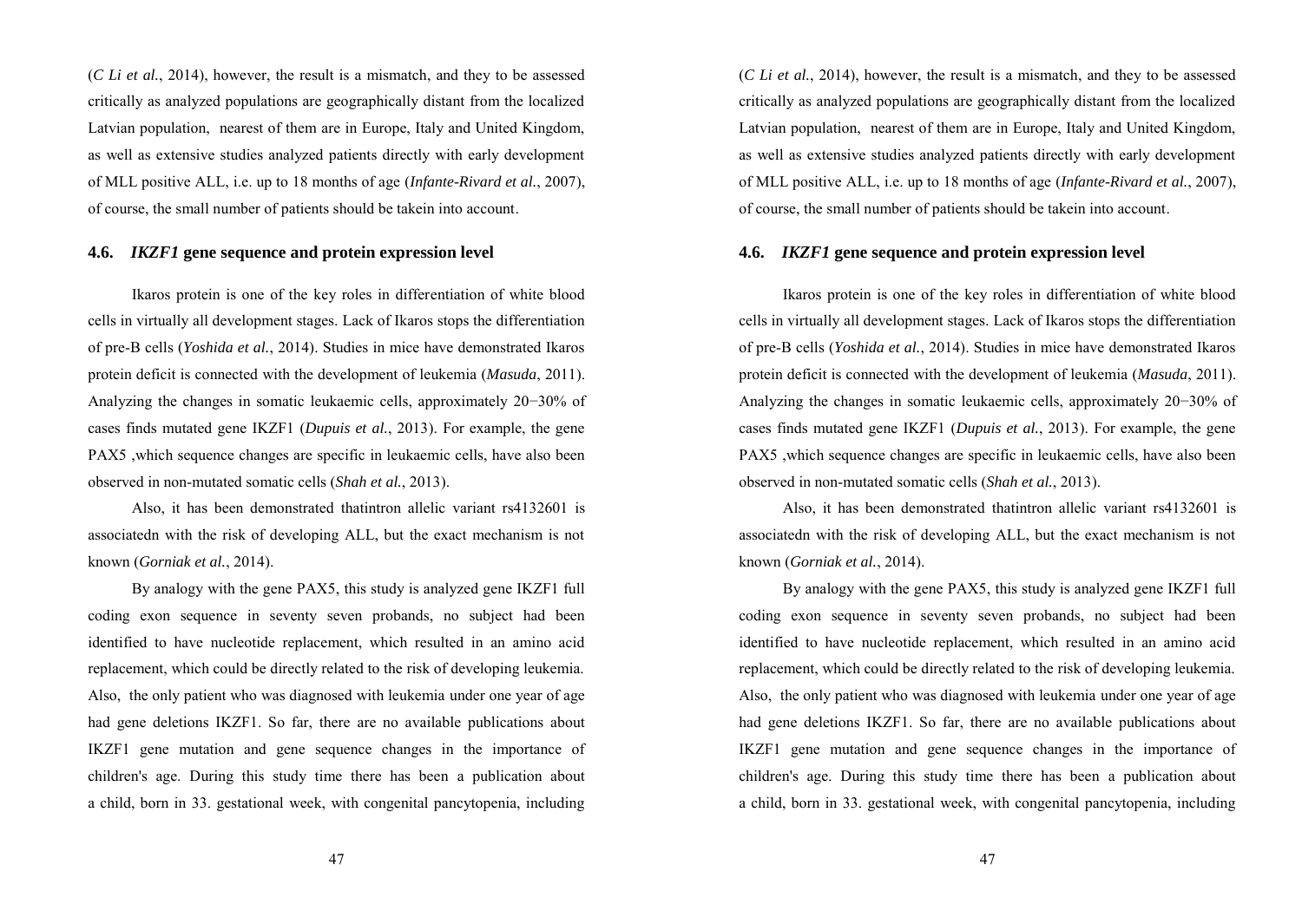deep B-cell lymphopenia and NK deficit and unchanged T lymphocyte count. The child died on the  $87<sup>th</sup>$  day of life 40 days after the bone marrow transplant from multi-organ disfunction The child was diagnosed de novo point mutation in the fifth exon (*Goldman et al.*, 2012).

Of course, based of one publication is not possible to draw conclusions, but also the absence of other publications may raise the hypothesis that the mutations localized in gene IKZF1 coding part have early clinical symptoms have been, and they are so heavy that children die before development of leukemia. In favor of this hypothesis speaks the fact that no child was identified to have a mutation in this gene as well as the analysis of protein expression in children showed tha children with bone marrow transplant had reduced protein expression levels, it renewed at the time of remission in the peripheral blood. Analyzing polimrofism rs61731355in bioinformatics tool *Human Splicing Finder*, whose incidence was statistically significant differences between the study and control groups, played a role in the ESE breaking and jaanda ESE making. Other allelic variant rs61731356 was not statistically significantly different in incidence between the study and control groups and analyzing the potential impact of bioinformatics tool showed that indicate the potential acceptor site impact on the processivity was borderline, because the CV was 79.6, but splice site from CV 80 is considered a strong splice site option and  $\Delta$ CV 9.65%, which in turn ranging from 10% counts significant. However, in order to clarify this assumption would require mRNA studies.

This study also looks at one indel, which until now was of unknown incidence, but this was not statistically significantly different between the study and control groups, which are probably not clinically important.

The literature has previously described that the gene IKZF1 are highly conservative, the fact that our study did not identify mutations in this gene, presumably is also evidence that the gene is highly conservative.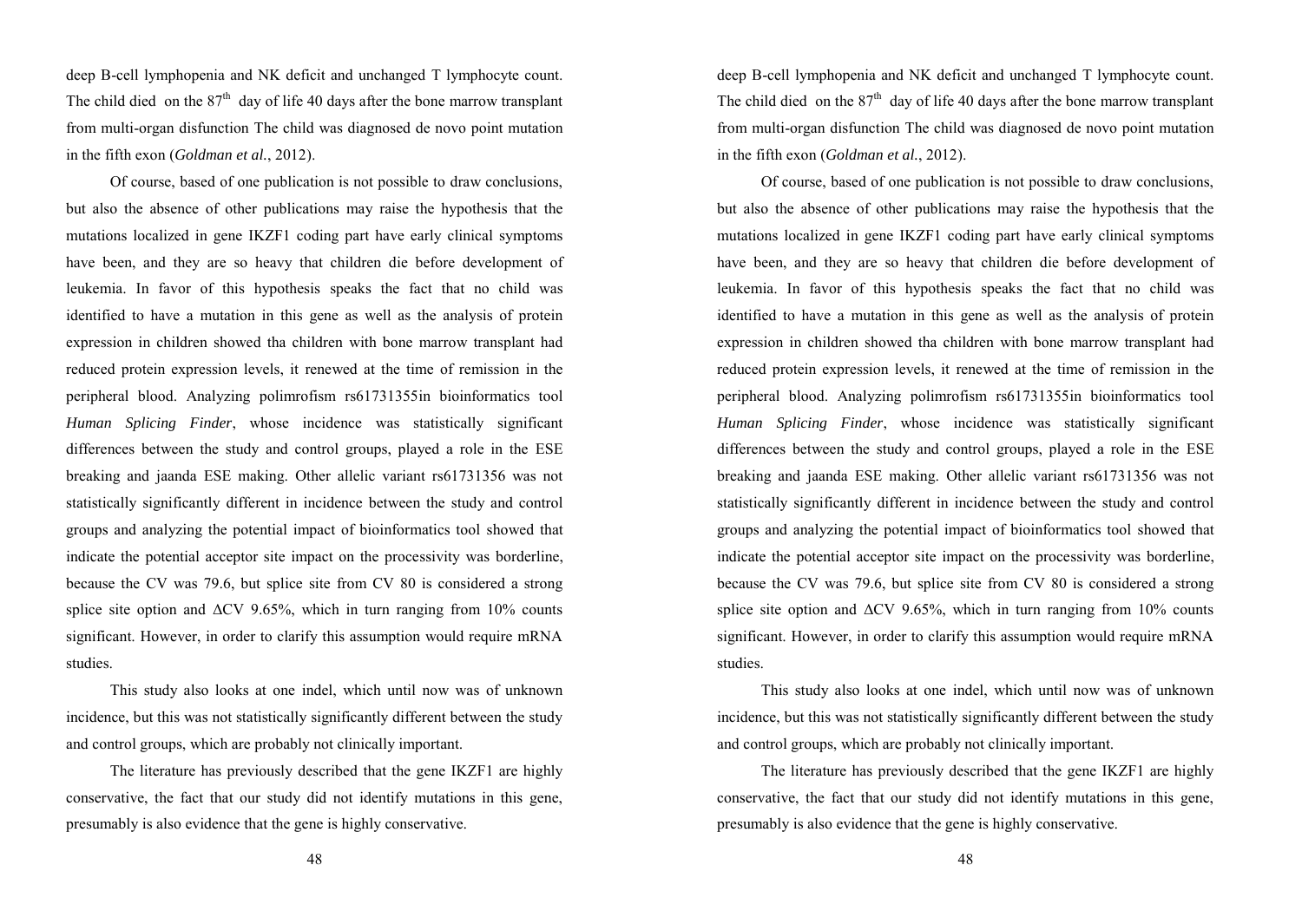# **5. CONCLUSIONS**

- 1. Set up a study group of the seventy-seven individuals and from fifty of them, or 64.94% was available to both biological parents' genetic material. We found that most patients with ALL children were among children born in 2004 b.
- 2. Analyzing the patients by age, leukocyte count at the time of diagnosis, the minimal residual disease and the presence of the Philadelphia chromosome, we found that high-risk group had twenty-seven patients. We also detected, that analyzed allelic variant of localized MDR1 gene, rs2032582 G allele was associated with the development of leukemia up to ten years of age, associated with a better prognosis.
- 3. A statistically significant association with all of the eight analyzed gene intron 3 ARID5 allelic variants and ALL was found, as well as potential risk haplotypes were identified. For the first time an analysis of rs10821937 and rs7908445 association with the risk of developing acute leukemia was performed.
- 4. CEBPE, CDKN2A and IKZF1 genes allelic variants rs2239633, rs3731217 and rs4132601, did not show a statistically significant relationship. By combining the data collected on the allelic variants rs3731217, rs2239633, rs4132601, rs10821936 and rs10994982, the potential risk ALL-risk increasing combination of genotypes were identified.
- 5. MDR1 gene allelic variants were analysed for the risk and protective haplotypes, as well as maternal genotype effect on the progression of leukemia In the child was identified. MTHFR gene polimorfia was identified with maternal genotype effect on the risk of developing ALL. For IL15 gene allelic variants protective haplotypes were identified. Genes NQO1 and PAX5 allelic variants, as well as the genes GSTM1 and GSTT1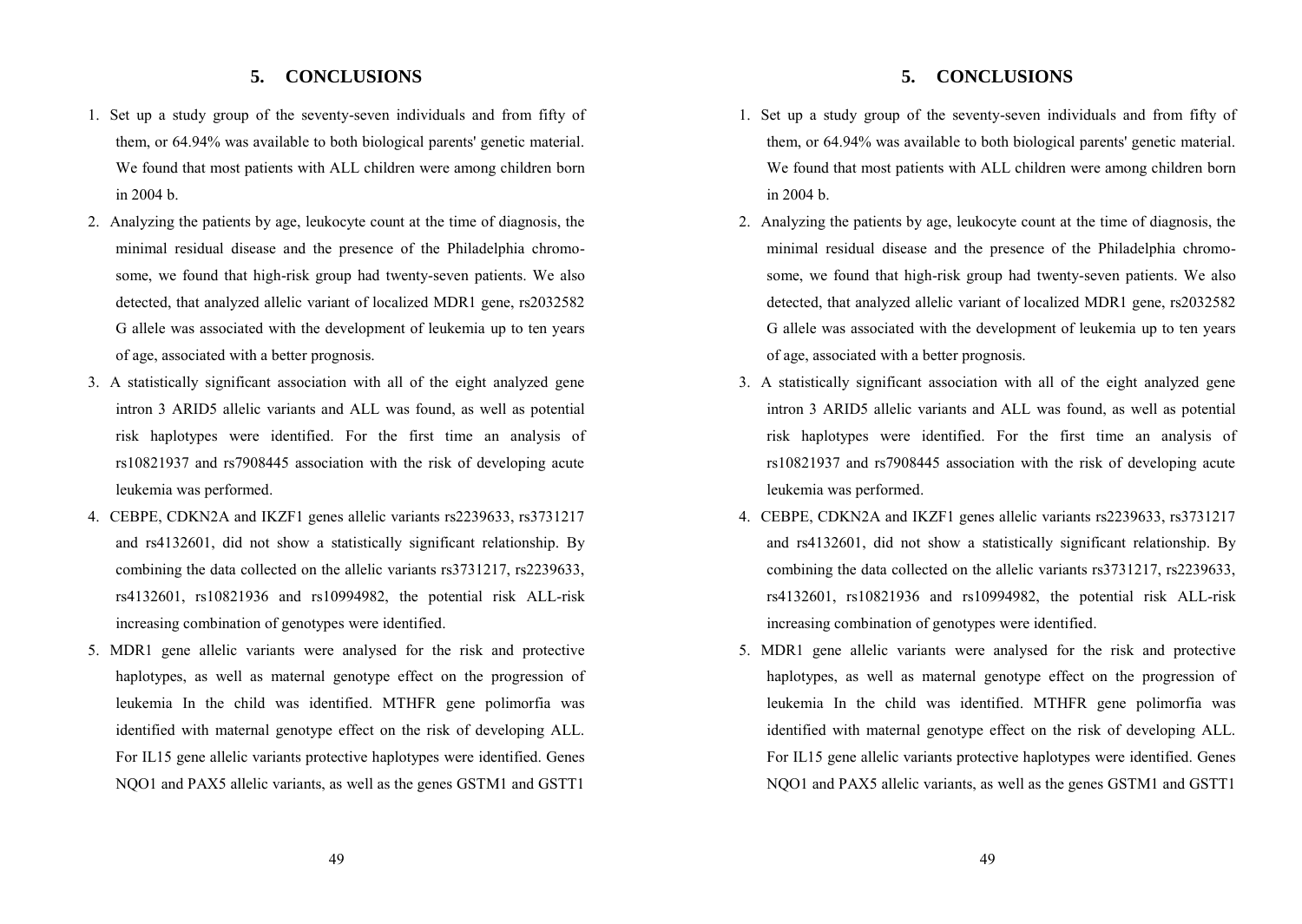deletions did not have a statistically significant association with the risk of developing leukemia.

6. When the gene IKZF1 was full sequenced, pathogenic mutations were not found, two allelic variants − rs199614380 and rs7789106 were identified; one INDEL − rs72334180 and in the eighth exon localized versions of two synonyms – rs61731355 and rs61731356, which are possibly involved in splicing. Allelic variants didn not have a significant relationship with the protein expression level, none of the individuals were found to have an absolute Ikaros protein deficit in peripheral blood, which may indicate a hereditary protein deficiency.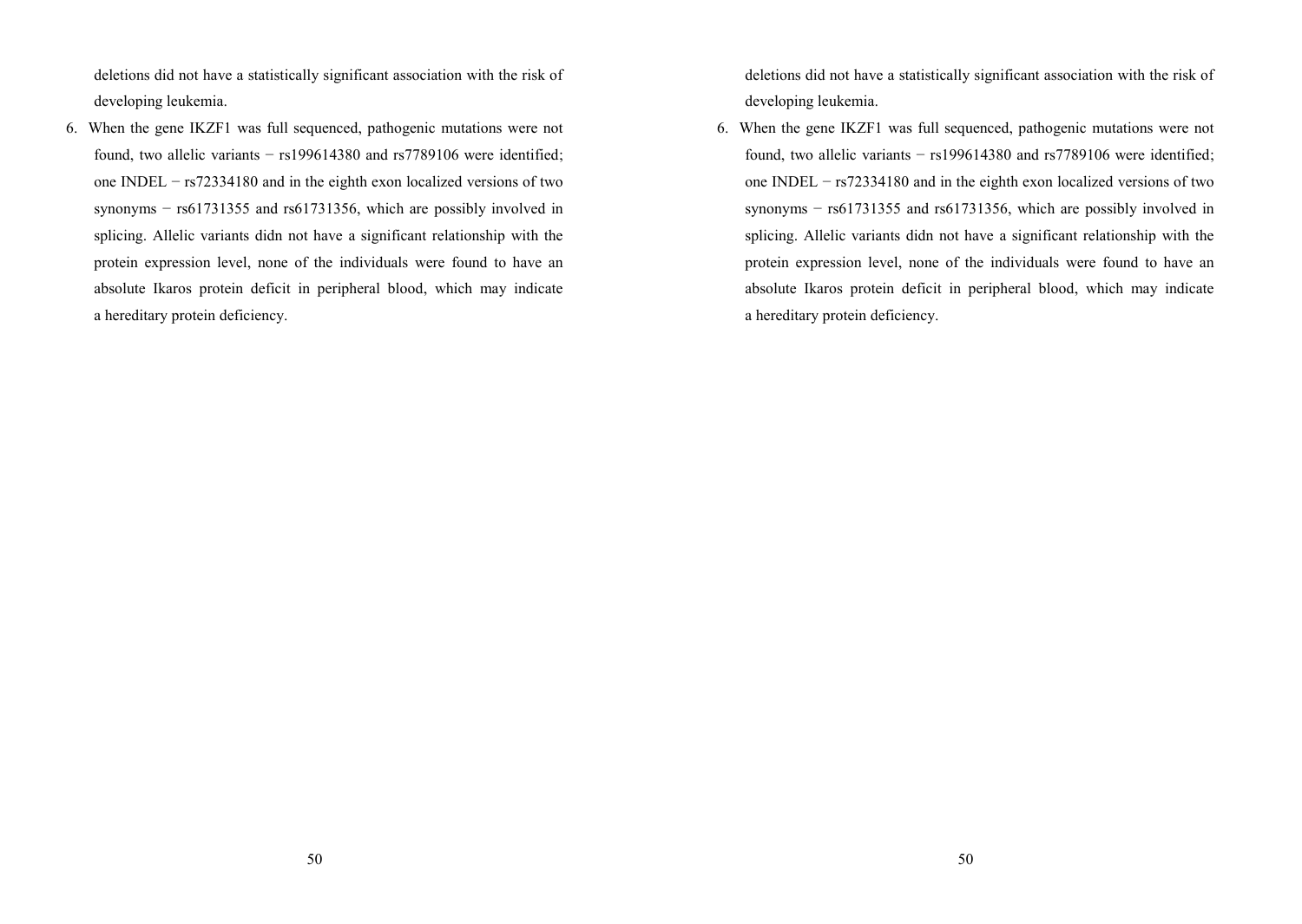# **6. PUBLICATIONS**

**Kreile M**, Rots D, Piekuse L, Cebura E, Grutupa M, Kovalova Z, Lace B. Lack of Association between Polymorphisms in Genes MTHFR and MDR1 with Risk of Childhood Acute Lymphoblastic Leukemia. Asian Pac J Cancer Prev. 2014;15(22):9707-11

**Kreile M**, Piekuse L, Rots D, Shteinberga Z, Kovalova Zh, Lace B. Analysis of possible genetic risk factors contributing to development of childhood acute lymphoblastic leukaemia in Latvian population. Arch Med Sci.2016; 12 (3) in press

**Kreile M.,** Piekuse L., Kovaļova Ž., Cebura E., Medne G., Grūtupa M. Akūtas pre-B šunu limfoblastu leikozes bērnu vecumā aatīstības riks saistība ar alēliskie variantiem *MDR1* un *IKZF1* gēnā. Riga Stradins university, Scientific preceedings 2013, 391- 396 lpp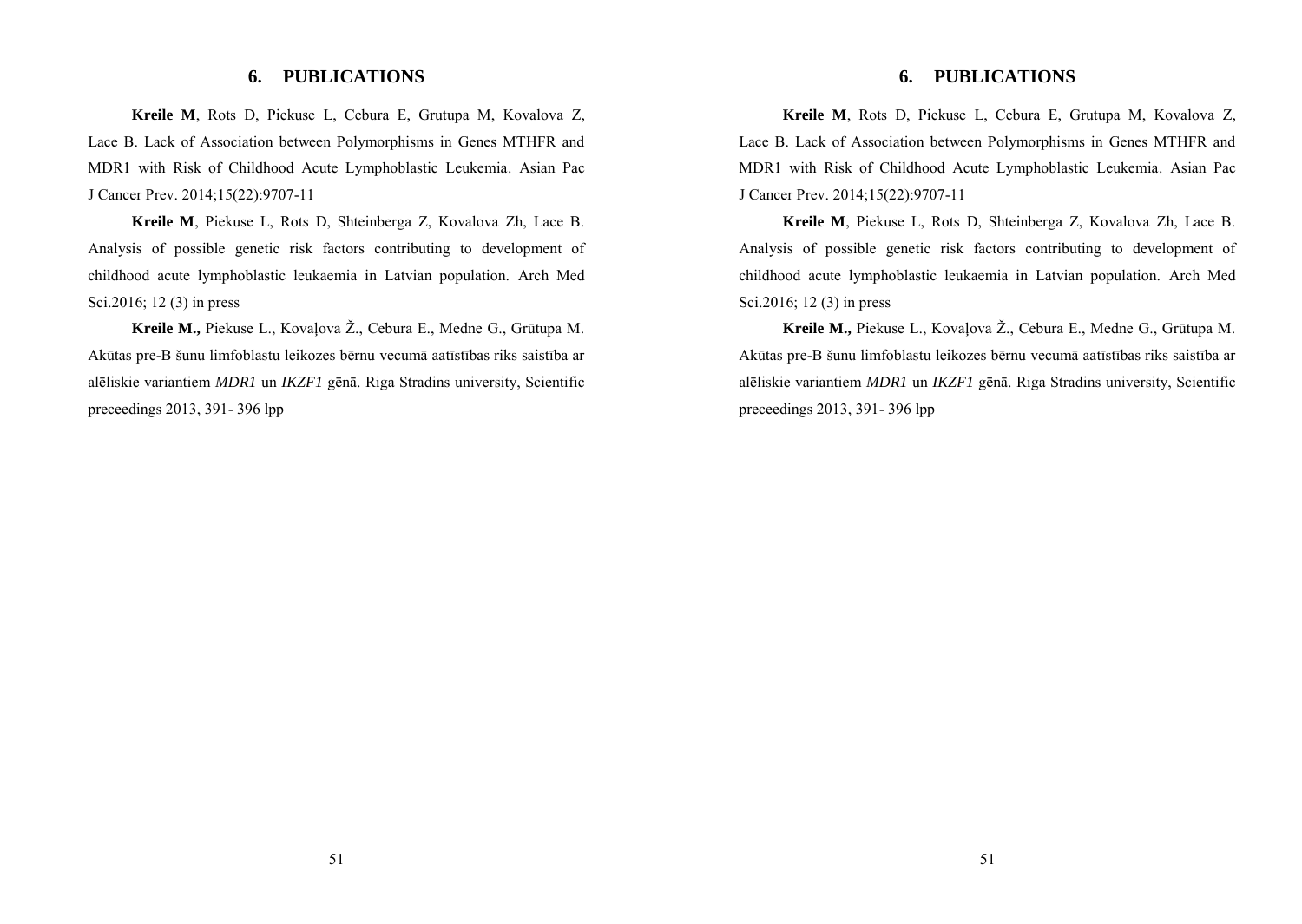# **7. REFERENCES**

- 1. Abecasis G. R., Auton A., Brooks L. D., et al. An integrated map of genetic variation from 1,092 human genomes // Nature, 2012; 491: 56-65.
- 2. Agostini C., Trentin L., Sancetta R., et al. Interleukin-15 triggers activation and growth of the CD8 T-cell pool in extravascular tissues of patients with acquired immunodeficiency syndrome // Blood, 1997; 90: 1115-23.
- 3. Alpman A., Ozkinay F., Tekgul H., et al. Multidrug resistance 1 (MDR1) gene polymorphisms in childhood drug-resistant epilepsy // J Child Neurol, 2010;  $25: 1485 - 90.$
- 4. Altschul S. F., Madden T. L., Schaffer A. A., et al. Gapped BLAST and PSI-BLAST: a new generation of protein database search programs // Nucleic Acids Res, 1997; 25: 3389-402.
- 5. Aly R. M., Taalab M. M.,Ghazy H. F. Influence of interleukin-15 polymorphism on the survival of adult patients with acute lymphoblastic leukemia in Egypt // Leuk Lymphoma, 2015; 56: 151-6.
- 6. Ayaz G., Batar B., Kanigur G., et al. The association of MDR1 C3435T and G2677T/A polymorphisms with plasma platelet-activating factor levels and coronary artery disease risk in Turkish population // Gene, 2013; 527: 301-5.
- 7. Belson M., Kingsley B.,Holmes A. Risk factors for acute leukemia in children: a review // Environ Health Perspect, 2007; 115: 138-45.
- 8. Cordero A. M., Crider K. S., Rogers L. M., et al. Optimal serum and red blood cell folate concentrations in women of reproductive age for prevention of neural tube defects: world health organization guidelines // MMWR Morb Mortal Wkly Rep, 2015; 64: 421-3.
- 9. De G., Yip W. K., Ionita-Laza I.,Laird N. Rare variant analysis for family-based design // PLoS One, 2013; 8: e48495.
- 10. Desmet F. O., Hamroun D., Lalande M., et al. Human Splicing Finder: an online bioinformatics tool to predict splicing signals // Nucleic Acids Res, 2009;  $37· e67$
- 11. Dunna N. R., Vure S., Sailaja K., et al. Deletion of GSTM1 and T1 genes as a risk factor for development of acute leukemia // Asian Pac J Cancer Prev, 2013; 14: 2221-4.
- 12. Dupuis A., Gaub M. P., Legrain M., et al. Biclonal and biallelic deletions occur in 20% of B-ALL cases with IKZF1 mutations // Leukemia, 2013; 27: 503-7.
- 13. Eng L., Coutinho G., Nahas S., et al. Nonclassical splicing mutations in the coding and noncoding regions of the ATM Gene: maximum entropy estimates of splice junction strengths // Hum Mutat, 2004; 23: 67-76.
- 14. Evans T. J., Milne E., Anderson D., et al. Confirmation of childhood acute lymphoblastic leukemia variants, ARID5B and IKZF1, and interaction with parental environmental exposures // PLoS One, 2014; 9: e110255.
- 15. Fehniger T. A.,Caligiuri M. A. Interleukin 15: biology and relevance to human disease // Blood, 2001; 97: 14-32.
- 16. Felix C. A., D'Amico D., Mitsudomi T., et al. Absence of hereditary p53 mutations in 10 familial leukemia pedigrees // J Clin Invest, 1992; 90: 653-8.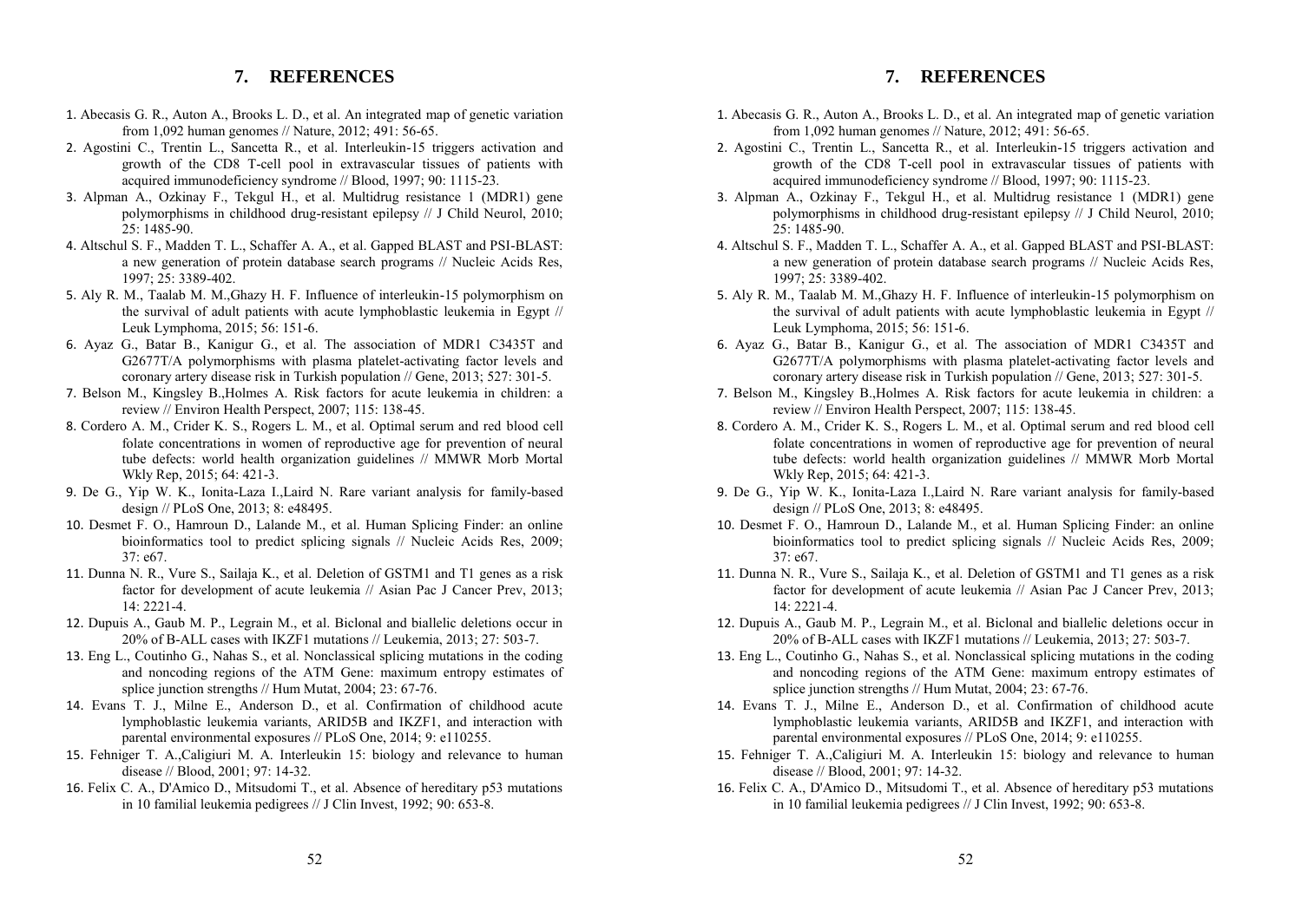- 17. Felix C. A., Nau M. M., Takahashi T., et al. Hereditary and acquired p53 gene mutations in childhood acute lymphoblastic leukemia // J Clin Invest, 1992; 89: 640-7.
- 18. Giovannetti E., Ugrasena D. G., Supriyadi E., et al. Methylenetetrahydrofolate reductase (MTHFR) C677T and thymidylate synthase promoter (TSER) polymorphisms in Indonesian children with and without leukemia // Leuk Res.  $2008: 32: 19-24.$
- 19. Goldman F. D., Gurel Z., Al-Zubeidi D., et al. Congenital pancytopenia and absence of B lymphocytes in a neonate with a mutation in the Ikaros gene // Pediatr Blood Cancer, 2012; 58: 591-7.
- 20. Goren A., Ram O., Amit M., et al. Comparative analysis identifies exonic splicing regulatory sequences--The complex definition of enhancers and silencers // Mol Cell, 2006; 22: 769-81.
- 21. Gorlov I. P., Gorlova O. Y., Sunyaev S. R., et al. Shifting paradigm of association studies: value of rare single-nucleotide polymorphisms // Am J Hum Genet, 2008; 82: 100-12.
- 22. Gorniak P., Pastorczak A., Zalewska-Szewczyk B., et al. Polymorphism in IKZF1 gene affects age at onset of childhood acute lymphoblastic leukemia // Leuk Lymphoma, 2014;
- 23. Gutierrez-Camino A., Lopez-Lopez E., Martin-Guerrero I., et al. Intron 3 of the ARID5B gene: a hot spot for acute lymphoblastic leukemia susceptibility // J Cancer Res Clin Oncol, 2013; 139: 1879-86.
- 24. Hanson N. Q., Aras O., Yang F.,Tsai M. Y. C677T and A1298C polymorphisms of the methylenetetrahydrofolate reductase gene: incidence and effect of combined genotypes on plasma fasting and post-methionine load homocysteine in vascular disease // Clin Chem, 2001; 47: 661-6.
- 25. Healy J., Richer C., Bourgey M., et al. Replication analysis confirms the association of ARID5B with childhood B-cell acute lymphoblastic leukemia // Haematologica, 2010; 95: 1608-11.
- 26. Heizmann B., Kastner P.,Chan S. Ikaros is absolutely required for pre-B cell differentiation by attenuating IL-7 signals // J Exp Med, 2013; 210: 2823-32.
- 27. Hunger S. P., Loh M. L., Whitlock J. A., et al. Children's Oncology Group's 2013 blueprint for research: acute lymphoblastic leukemia // Pediatr Blood Cancer, 2013; 60: 957-63.
- 28. Inaba H., Greaves M.,Mullighan C. G. Acute lymphoblastic leukaemia // Lancet, 2013; 381: 1943-55.
- 29. Infante-Rivard C., Vermunt J. K.,Weinberg C. R. Excess transmission of the NAD(P)H:quinone oxidoreductase 1 (NOO1) C609T polymorphism in families of children with acute lymphoblastic leukemia // Am J Epidemiol, 2007; 165: 1248-54.
- 30. Jain M., Pandey P., Tiwary N. K.,Jain S. MTHFR C677T polymorphism is associated with hyperlipidemia in women with polycystic ovary syndrome // J Hum Reprod Sci, 2012; 5: 52-6.
- 31. Jiang Y., Hou J., Zhang Q., et al. The MTHFR C677T polymorphism and risk of acute lymphoblastic leukemia: an updated meta-analysis based on 37 casecontrol studies // Asian Pac J Cancer Prev, 2013; 14: 6357-62.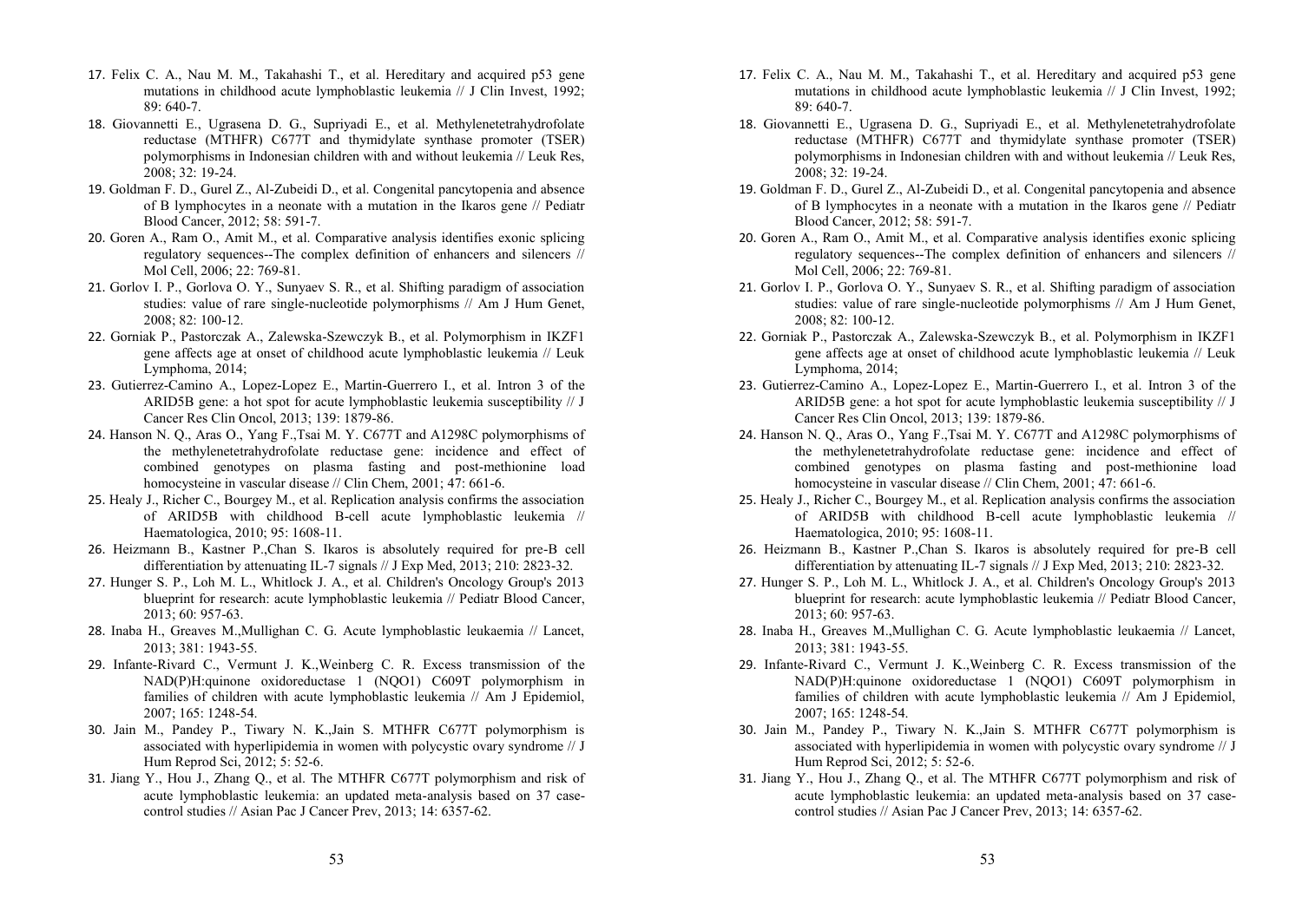- 32. John S. W., Weitzner G., Rozen R.,Scriver C. R. A rapid procedure for extracting genomic DNA from leukocytes // Nucleic Acids Res, 1991; 19: 408.
- 33. Jugessur A., Shi M., Gjessing H. K., et al. Genetic determinants of facial clefting: analysis of 357 candidate genes using two national cleft studies from Scandinavia // PLoS One, 2009; 4: e5385.
- 34. Kalia V., Sarkar S., Gourley T. S., et al. Differentiation of memory B and T cells // Curr Opin Immunol, 2006; 18: 255-64.
- 35. Karas Kuzelicki N., Milek M., Jazbec J.,Mlinaric-Rascan I. 5,10- Methylenetetrahydrofolate reductase (MTHFR) low activity genotypes reduce the risk of relapse-related acute lymphoblastic leukemia (ALL) // Leuk Res, 2009; 33: 1344-8.
- 36. Kim Y. O., Kim M. K., Woo Y. J., et al. Single nucleotide polymorphisms in the multidrug resistance 1 gene in Korean epileptics // Seizure, 2006; 15: 67-72.
- 37. Kimura Y., Selmi C., Leung P. S., et al. Genetic polymorphisms influencing xenobiotic metabolism and transport in patients with primary biliary cirrhosis // Hepatology, 2005; 41: 55-63.
- 38. Kondo S., Sturgis E. M., Li F., et al. GSTM1 and GSTT1 null polymorphisms and risk of salivary gland carcinoma // Int J Clin Exp Med, 2009; 2: 68-75.
- 39. Larson R. A., Wang Y., Banerjee M., et al. Prevalence of the inactivating 609C-->T polymorphism in the NAD(P)H:quinone oxidoreductase (NQO1) gene in patients with primary and therapy-related myeloid leukemia // Blood, 1999;  $94.803 - 7$
- 40. Lautner-Csorba O., Gezsi A., Erdelyi D. J., et al. Roles of genetic polymorphisms in the folate pathway in childhood acute lymphoblastic leukemia evaluated by Bayesian relevance and effect size analysis // PLoS One, 2013; 8: e69843.
- 41. Leal-Ugarte E., Gutierrez-Angulo M., Macias-Gomez N. M., et al. MDR1 C3435T polymorphism in Mexican children with acute lymphoblastic leukemia and in healthy individuals // Hum Biol, 2008; 80: 449-55.
- 42. Li C.,Zhou Y. Association between NQO1 C609T polymorphism and acute lymphoblastic leukemia risk: evidence from an updated meta-analysis based on 17 case-control studies // J Cancer Res Clin Oncol, 2014; 140: 873-81.
- 43. Li X., Liao Q., Zhang S.,Chen M. Association of methylenetetrahytrofolate reductase (MTHFR) C677T and A1298C polymorphisms with the susceptibility of childhood acute lymphoblastic leukaemia (ALL) in Chinese population // Eur J Med Res, 2014; 19: 5.
- 44. Lin C. Y., Li M. J., Chang J. G., et al. High-resolution melting analyses for genetic variants in ARID5B and IKZF1 with childhood acute lymphoblastic leukemia susceptibility loci in Taiwan // Blood Cells Mol Dis, 2014; 52: 140-5.
- 45. Lin D., Liu C., Xue M., et al. The role of interleukin-15 polymorphisms in adult acute lymphoblastic leukemia // PLoS One, 2010; 5: e13626.
- 46. Liu H. X., Chew S. L., Cartegni L., et al. Exonic splicing enhancer motif recognized by human SC35 under splicing conditions // Mol Cell Biol, 2000; 20: 1063-71.
- 47. Llaudo I., Colom H., Gimenez-Bonafe P., et al. Do drug transporter (ABCB1) SNPs and P-glycoprotein function influence cyclosporine and macrolides exposure in renal transplant patients? Results of the pharmacogenomic substudy within the symphony study  $//$  Transpl Int, 2013; 26: 177-86.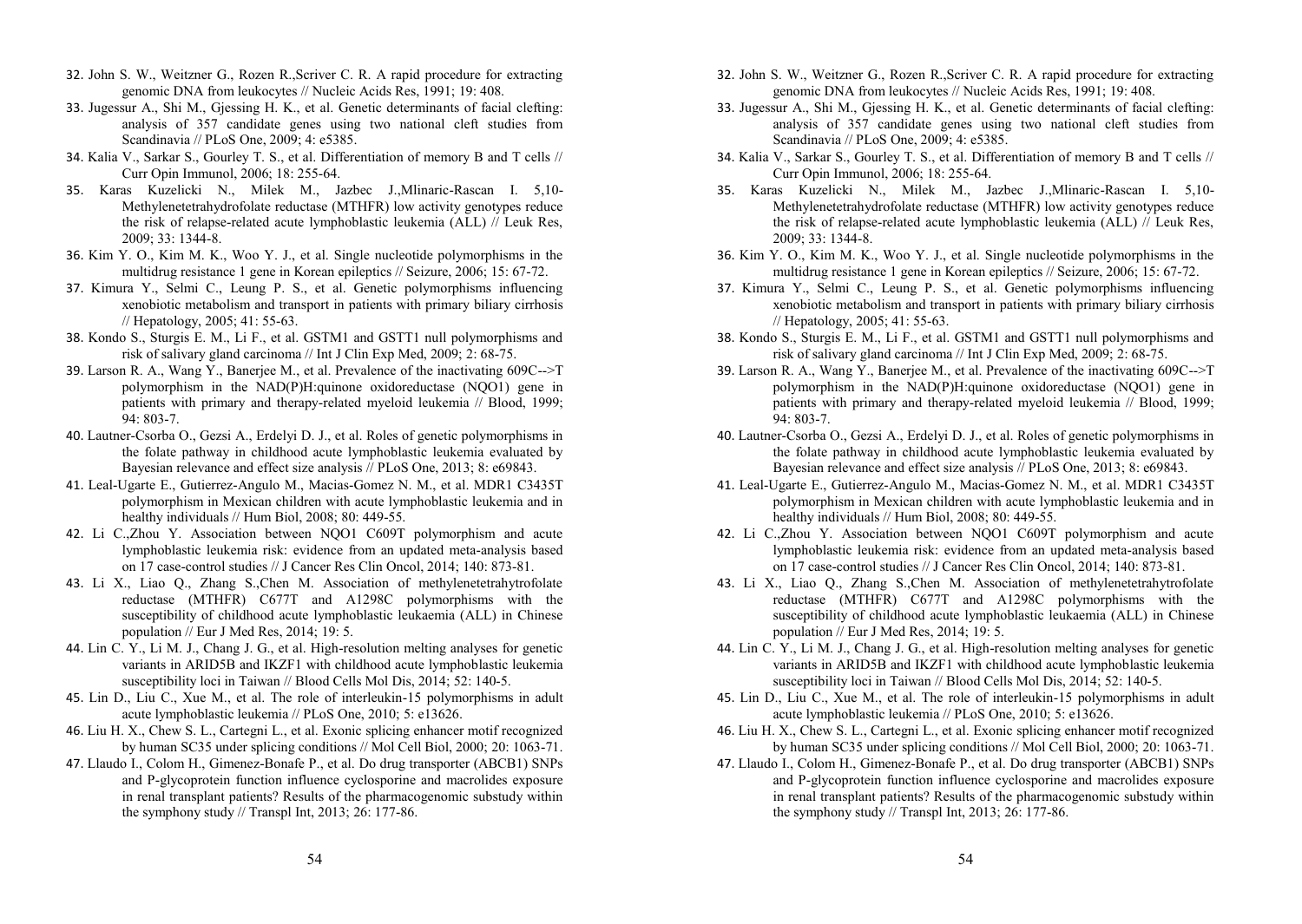- 48. Lupo P. J., Nousome D., Kamdar K. Y., et al. A case-parent triad assessment of folate metabolic genes and the risk of childhood acute lymphoblastic leukemia // Cancer Causes Control, 2012; 23: 1797-803.
- 49. Masuda S. More on NK-cell and B-cell deficiency with a thymic mass // N Engl J Med, 2011; 364: 1979-80; author reply 80-1.
- 50. Mejia-Arangure J. M., Fajardo-Gutierrez A., Flores-Aguilar H., et al. Environmental factors contributing to the development of childhood leukemia in children with Down's syndrome // Leukemia, 2003; 17: 1905-7.
- 51. Milne E., Greenop K. R., Metayer C., et al. Fetal growth and childhood acute lymphoblastic leukemia: findings from the childhood leukemia international consortium // Int J Cancer, 2013; 133: 2968-79.
- 52. Misra V., Grondin A., Klamut H. J.,Rauth A. M. Assessment of the relationship between genotypic status of a DT-diaphorase point mutation and enzymatic activity // Br J Cancer, 2000; 83: 998-1002.
- 53. Moulik N. R., Parveen F., Kumar A.,Agrawal S. Glutathione-S-transferase polymorphism and acute lymphoblastic leukemia (ALL) in north Indian children: a case-control study and meta-analysis // J Hum Genet, 2014; 59: 529-35.
- 54. Mullighan C. G. The molecular genetic makeup of acute lymphoblastic leukemia // Hematology Am Soc Hematol Educ Program, 2012; 2012: 389-96.
- 55. Mullighan C. G., Goorha S., Radtke I., et al. Genome-wide analysis of genetic alterations in acute lymphoblastic leukaemia // Nature, 2007; 446: 758-64.
- 56. Nousome D., Lupo P. J., Okcu M. F.,Scheurer M. E. Maternal and offspring xenobiotic metabolism haplotypes and the risk of childhood acute lymphoblastic leukemia // Leuk Res, 2013; 37: 531-5.
- 57. Pan Y., Chen H., Liang H., et al. Meta-analysis of the association between CCAAT/enhancer binding protein-epsilon polymorphism and the risk of childhood acute lymphoblastic leukemia // Int J Clin Exp Med, 2014; 7: 5553- 7.
- 58. Papaemmanuil E., Hosking F. J., Vijayakrishnan J., et al. Loci on 7p12.2, 10q21.2 and 14q11.2 are associated with risk of childhood acute lymphoblastic leukemia // Nat Genet, 2009; 41: 1006-10.
- 59. Pastorczak A., Gorniak P., Sherborne A., et al. Role of 657del5 NBN mutation and 7p12.2 (IKZF1), 9p21 (CDKN2A), 10q21.2 (ARID5B) and 14q11.2 (CEBPE) variation and risk of childhood ALL in the Polish population // Leuk Res, 2011; 35: 1534-6.
- 60. Payne K. J.,Dovat S. Ikaros and tumor suppression in acute lymphoblastic leukemia // Crit Rev Oncog, 2011; 16: 3-12.
- 61. Pui C. H., Robison L. L.,Look A. T. Acute lymphoblastic leukaemia // Lancet, 2008; 371: 1030-43.
- 62. Purcell S., Neale B., Todd-Brown K., et al. PLINK: a tool set for whole-genome association and population-based linkage analyses // Am J Hum Genet, 2007; 81: 559-75.
- 63. Redaelli A., Laskin B. L., Stephens J. M., et al. A systematic literature review of the clinical and epidemiological burden of acute lymphoblastic leukaemia (ALL) // Eur J Cancer Care (Engl), 2005; 14: 53-62.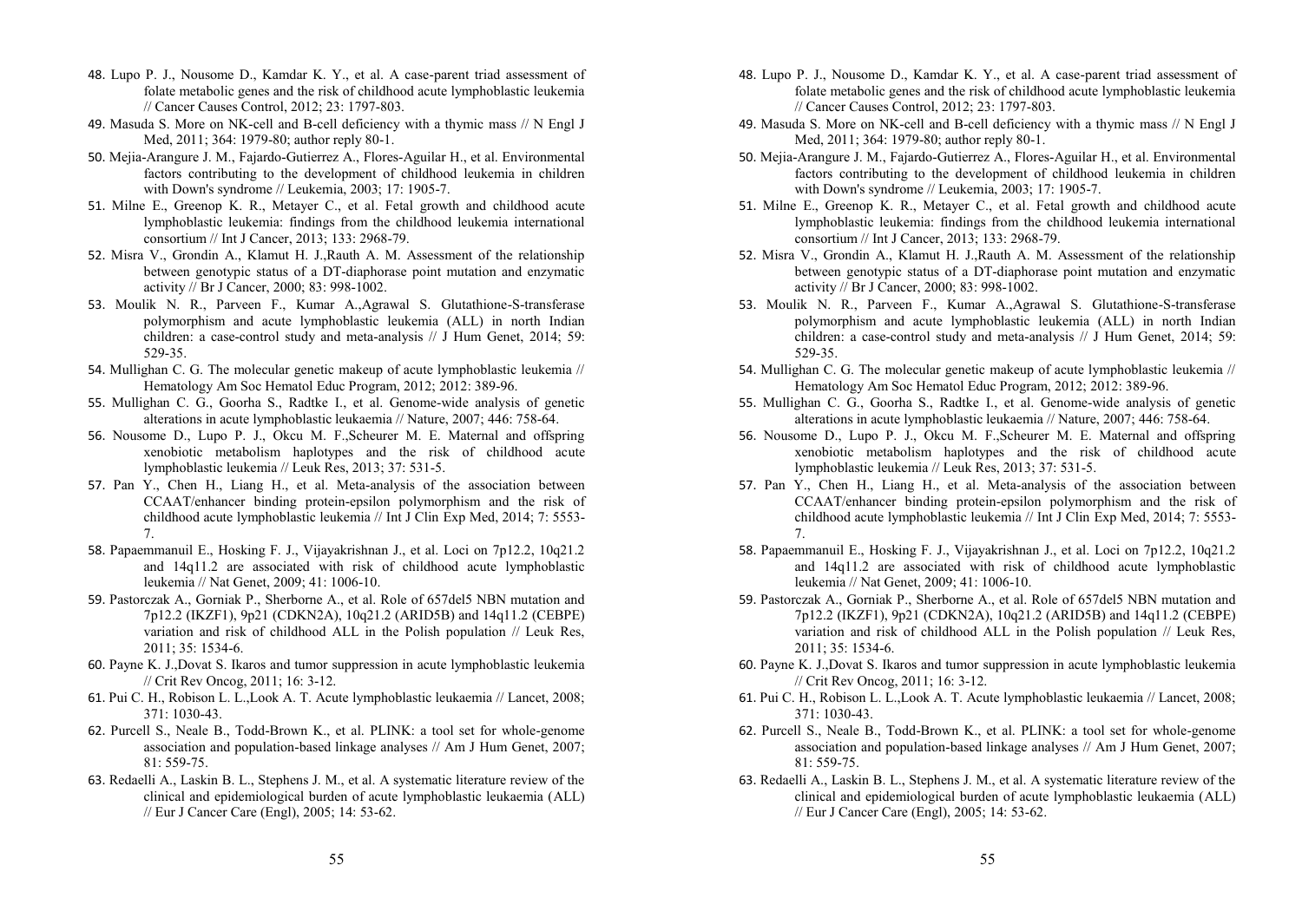- 64. Rosner B. Fundamentals of biostatistics // 6th ed.Published: Thomson-Brooks/Cole, 2006. -
- 65. Safarinejad M. R., Shafiei N.,Safarinejad S. Methylenetetrahydrofolate reductase (MTHFR) gene C677T, A1298C and G1793A polymorphisms: association with risk for clear cell renal cell carcinoma and tumour behaviour in men // Clin Oncol (R Coll Radiol), 2012; 24: 269-81.
- 66. Seghatoleslam A., Monabati A., Bozorg-Ghalati F., et al. Expression of UBE2Q2, a putative member of the ubiquitin-conjugating enzyme family in pediatric acute lymphoblastic leukemia // Arch Iran Med, 2012; 15: 352-5.
- 67. Semsei A. F., Erdelyi D. J., Ungvari I., et al. Association of some rare haplotypes and genotype combinations in the MDR1 gene with childhood acute lymphoblastic leukaemia // Leuk Res, 2008; 32: 1214-20.
- 68. Shah S., Schrader K. A., Waanders E., et al. A recurrent germline PAX5 mutation confers susceptibility to pre-B cell acute lymphoblastic leukemia // Nat Genet, 2013; 45: 1226-31.
- 69. Sherborne A. L., Hosking F. J., Prasad R. B., et al. Variation in CDKN2A at 9p21.3 influences childhood acute lymphoblastic leukemia risk // Nat Genet, 2010; 42: 492-4.
- 70. Siegel R., Ma J., Zou Z.,Jemal A. Cancer statistics, 2014 // CA Cancer J Clin, 2014; 64: 9-29.
- 71. Sterjev Z., Trencevska G. K., Cvetkovska E., et al. The association of C3435T single-nucleotide polymorphism, Pgp-glycoprotein gene expression levels and carbamazepine maintenance dose in patients with epilepsy // Neuropsychiatr Dis Treat, 2012; 8: 191-6.
- 72. Tang Q., Li J., Zhang S., et al. GSTM1 and GSTT1 null polymorphisms and childhood acute leukemia risk: evidence from 26 case-control studies // PLoS One, 2013; 8: e78810.
- 73. Tang Z. H., Zhang C., Cheng P., et al. Glutathione-S-transferase polymorphisms (GSTM1, GSTT1 and GSTP1) and acute leukemia risk in Asians: a metaanalysis // Asian Pac J Cancer Prev, 2014; 15: 2075-81.
- 74. Tharnprisan P., Khiewyoo J., Sripraya P.,Wiangnon S. Relapse-free rate with childhood acute lymphoblastic leukemia treated under the thai national protocol // Asian Pac J Cancer Prev, 2013; 14: 1127-30.
- 75. Trevino L. R., Yang W., French D., et al. Germline genomic variants associated with childhood acute lymphoblastic leukemia // Nat Genet, 2009; 41: 1001-5.
- 76. Urayama K. Y., Chokkalingam A. P., Metayer C., et al. SNP association mapping across the extended major histocompatibility complex and risk of B-cell precursor acute lymphoblastic leukemia in children // PLoS One, 2013; 8: e72557.
- 77. Urayama K. Y., Wiencke J. K., Buffler P. A., et al. MDR1 gene variants, indoor insecticide exposure, and the risk of childhood acute lymphoblastic leukemia // Cancer Epidemiol Biomarkers Prev, 2007; 16: 1172-7.
- 78. Vijayakrishnan J., Sherborne A. L., Sawangpanich R., et al. Variation at 7p12.2 and 10q21.2 influences childhood acute lymphoblastic leukemia risk in the Thai population and may contribute to racial differences in leukemia incidence // Leuk Lymphoma, 2010; 51: 1870-4.